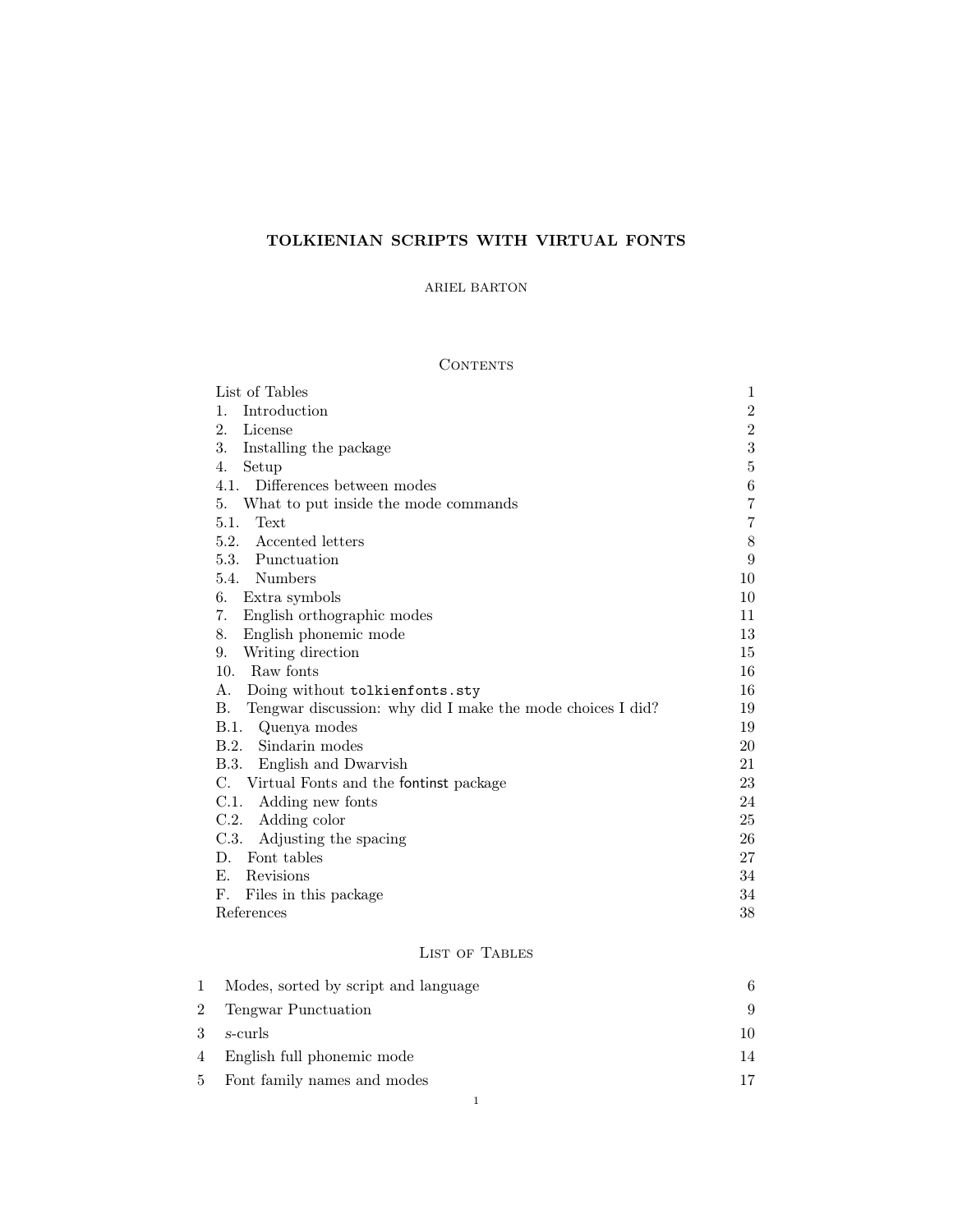| 6  | Quenya mode                | 27 |
|----|----------------------------|----|
|    | Mode of Beleriand          | 28 |
| 8  | Third Age Sindarin modes   | 29 |
| 9  | English orthographic modes | 30 |
|    | 10 Sarati Quenya           | 31 |
|    | 11 Valmaric Quenya         | 31 |
| 12 | Cirth                      | 32 |
|    | 13 Hobbit runes            | 33 |

### 1. INTRODUCTION

<span id="page-1-0"></span>This package consists of virtual fonts (and a few macros) designed to do what TEX is meant to do: convert legible, easy-to-type ASCII text files into attractive, properly formatted documents. It's just that "properly formatted" in this case means written correctly in one of the writing systems invented by J.R.R. Tolkien.

This package supports the tengwar and cirth as described in [\[Appendix E\]](#page-38-0), and Anglo-Saxon runes as used in [\[Thror\]](#page-38-1). Some support is also provided for writing Quenya (but no other language) with sarati and the valmaric script.[1](#page-1-2)

This package uses several freely available TrueType fonts for the Tolkienian scripts. It is designed to be used with pdfT<sub>E</sub>X.

This package uses virtual fonts to convert normal text to tengwar. This is a radically different approach from Ivan Derzhanski's tengtex package, which instead uses sophisticated TEX macros. Virtual fonts compile faster and there are more books and articles on the subject, which is why I used them; however, they do mean that I have to make several new supporting files for even the most trivial changes in mode, which Derzhanski does not.

If you only want to write Elvish, you can stop reading this document after [Sec](#page-9-0)[tion 5.4.](#page-9-0) The remaining sections are for writing English (much more complicated), for tengwar experts who want to know exactly how my transcription works, or for anyone who wants extra fonts or color effects.

# 2. License

<span id="page-1-1"></span>This work is copyright Ariel Barton, 2010. It may be distributed and/or modified under the conditions of the LATEX Project Public License, either version 1.3 of this license or (at your option) any later version.

The latest version of the license is in

<http://www.latex-project.org/lppl.txt>

<span id="page-1-2"></span><sup>1</sup>Sarati is the first of these four scripts that Tolkien invented. It has a place in the Middle-earth cosmology as the alphabet invented by Rúmil of Tirion. Fëanor thus did not invent the tengwar out of whole cloth; they're an improvement of an earlier system.

The valmaric script was invented by Tolkien after sarati but before tengwar, and looks quite a bit like both of them. I don't know if Tolkien still thought of it as the alphabet of Valinor after inventing the tengwar.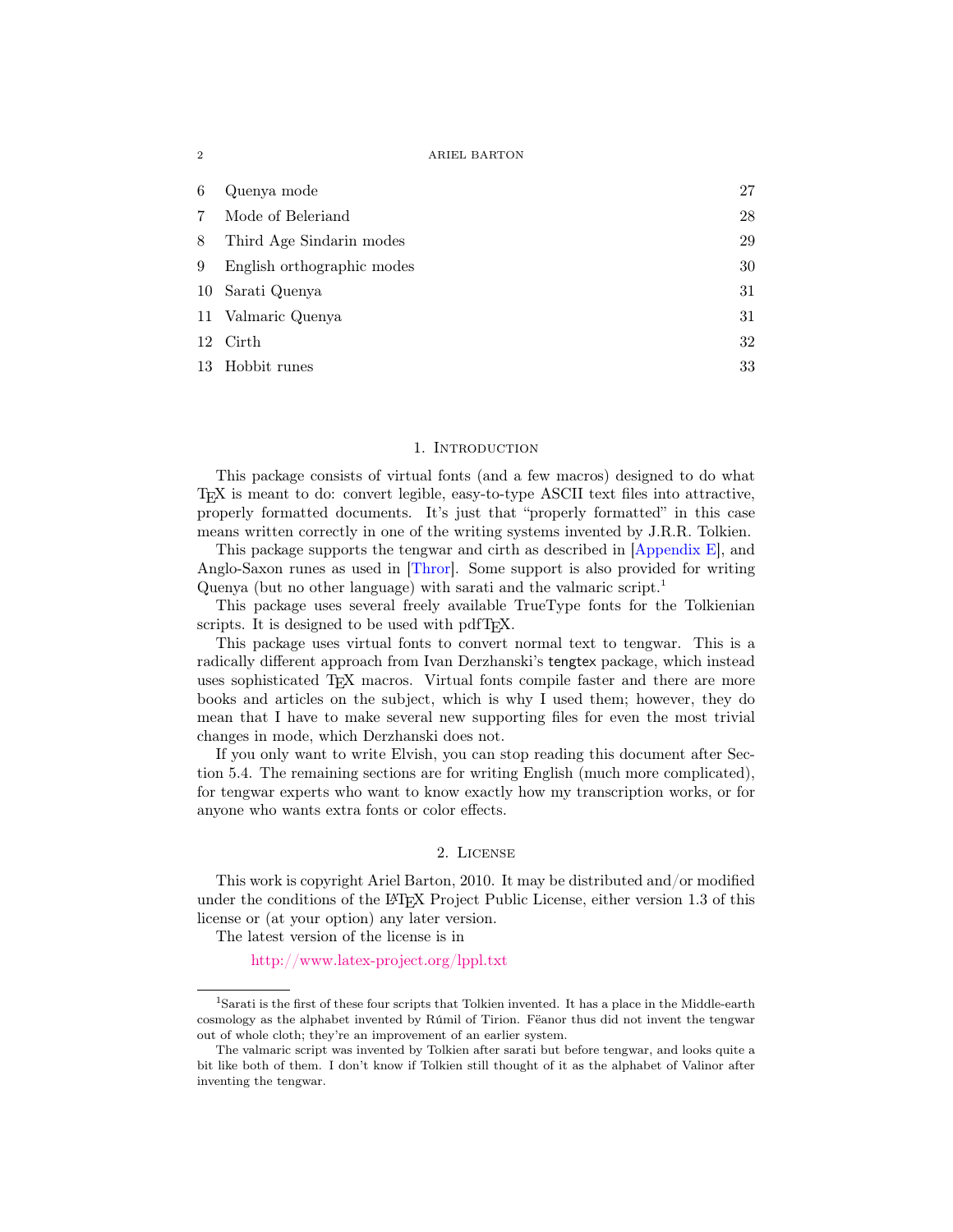and version 1.3 or later is part of all distributions of LAT<sub>EX</sub> version  $2003/06/01$  or later.

This work has the LPPL maintenance status "maintained". I am the current maintainer; I may be reached at origamist@gmail.com.

This work is a package designed to make it easier to use fonts such as Tengwar Annatar. Those fonts are not considered a part of this work. The font family Tengwar Annatar is copyright Johan Winge; the fonts Sarati Eldamar, Valmaric Eldamar, Tengwar Parmaite, and Tengwar Eldamar are copyright Måns Björkman; the fonts Cirth Erebor, Tengwar Quenya, Tengwar Sindarin, and Tengwar Noldor are copyright Daniel Smith. It is your responsibility to make sure that your use of these fonts does not violate the creators' copyrights. (The sunrune font, and this font alone, is considered part of the package, because I made it.)

Similarly, the tengwar, cirth, sarati and valmaric scripts were created by J.R.R. Tolkien; it is your responsibility to ensure that your use of this package does not violate the rights of the person, persons, or entity who owns this intellectual property.

As of August 28, 2010, these fonts are all available for free download, and I can use them in pdfTEX documents. No other claims are made by the author regarding these fonts. In particular, I cannot guarantee and take no responsibility to ensure that they will remain available or will work with your distribution of TEX. Furthermore, any attempts to download, install, or use these fonts are taken at your own risk; I am not liable for any bad consequences of downloading, installing, using, attempting to download, install, or use, or being unable to download, install, or use these fonts.

# 3. Installing the package

<span id="page-2-0"></span>This package requires over a hundred supporting files, not all of which are in its CTAN directory. None of the tengwar fonts come with the package; you have to get them from their creators' websites.

As of this writing, you can get these fonts from

<http://www.acondia.com/fonts/cirth/index.html> <http://home.student.uu.se/jowi4905/fonts/annatar.html> <http://at.mansbjorkman.net/downloads.htm>

It is possible to use the .pfb versions of these files instead of the .ttf versions. (I find, for example, that pdfTEX doesn't like the file tengel\_a.ttf, so when using Tengwar Eldamar, I have to use tengel\_a.pfb.) You change by editing tolkien.map. See the comments in that file. (T<sub>EX</sub> won't use the . $a$ fm, .pfm and .inf files.)

The fonts and the files that come with this package should be put in appropriate places. Your distribution of TEX may be able to do some of this for you; however, it probably cannot deal with the TrueType fonts, so you will have to place them yourself.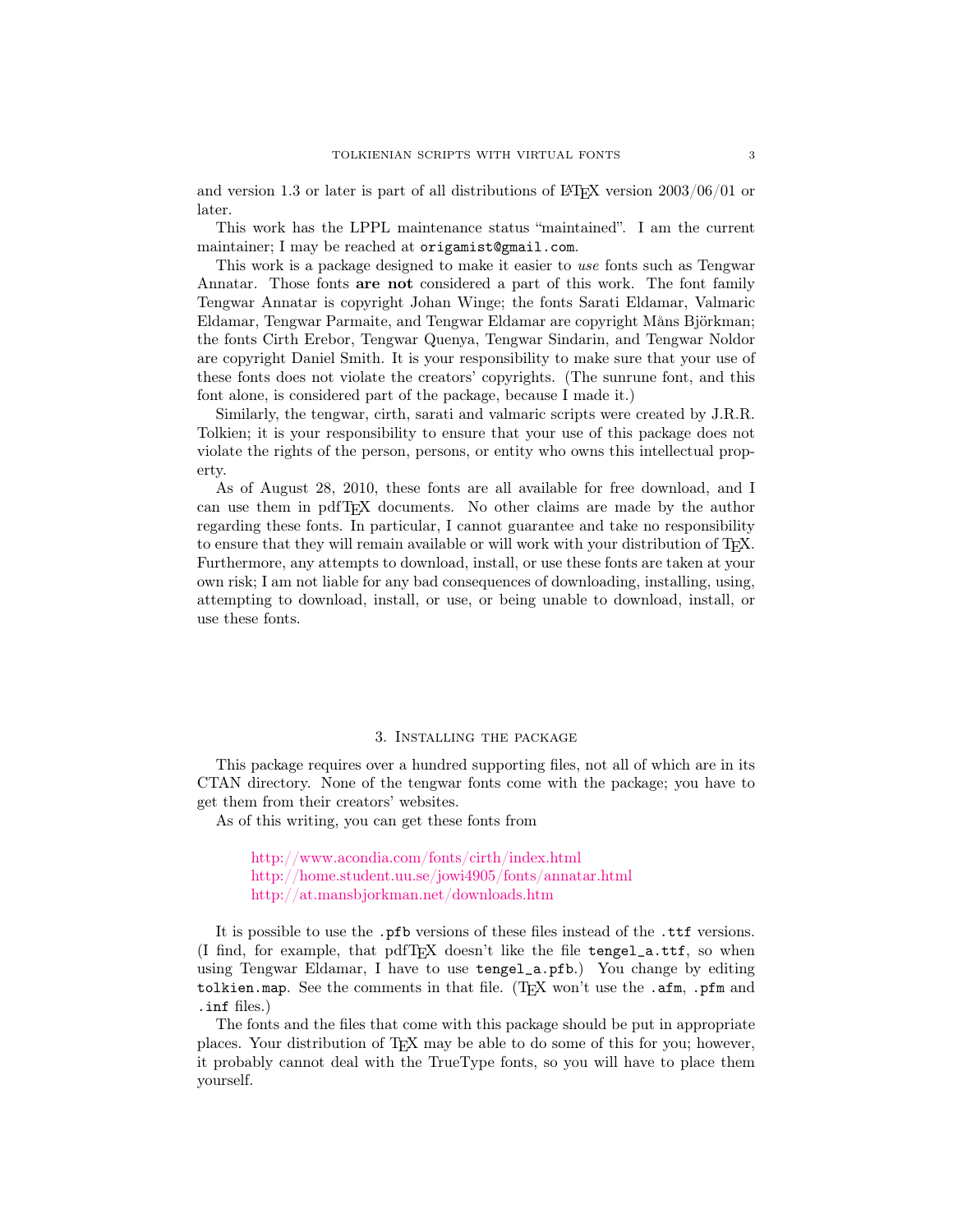Most modern T<sub>EX</sub> distributions have a folder, usually named texm<sup>e</sup>, where you can store supporting files for the packages you add yourself.<sup>[2](#page-3-0)</sup> All supporting files should be sorted into specific subfolders of texmf. The sorting rules are:

- .fd and .sty files go in texmf/tex/latex
- .tfm files go in texmf/fonts/tfm
- .vf files go in texmf/fonts/vf
- .pfb files go in texmf/fonts/type1
- .map files go in texmf/fonts/map
- .mf files go in texmf/fonts/source
- .ttf files go in texmf/fonts/truetype

In all cases they can go in sub-subfolders; for example, .tfm files may be put into texmf/fonts/tfm/tengwar and not texmf/fonts/tfm.

If you're using some other distribution, you may have some entirely different place where you can put these files. Your distribution's documentation should tell you where.

If you really can't figure out where to put the files, if you're in a hurry, or if you're using someone else's computer and don't want to mess with their texmf folder, just dump every file you think you might need into the same folder as the document that uses the package.

You aren't done! TEX now knows everything it needs to do its job and *arrange* the characters in the font, and so your document will compile, but the postprocessing software (your DVI viewer, your printer, or the PDF files that pdfT<sub>E</sub>X produces) don't know about the fonts themselves.

There's a simple way to tell pdfT<sub>E</sub>X about the fonts: use the command

# \pdfmapfile{+tolkien.map}

or the lines

```
\pdfmapline{+CirthEXX\space <CirthErebor.ttf\space <ansinew.enc}
\pdfmapline{+CirthSXX\space <sunrune.pfb}
\pdfmapline{+SaratiE \space <sarael__.ttf\space <ansinew.enc}
\pdfmapline{+SaratiB \space <saraelb_.ttf\space <ansinew.enc}
\pdfmapline{+Valmaric\space <valmarel.ttf\space <ansinew.enc}
\pdfmapline{+TengwarA\space <tngan.ttf\space <ansinew.enc}
\pdfmapline{+TengwarAA\space <tngana.ttf\space <ansinew.enc}
```
These map lines can go in the respective .fd files, tolkienfonts.sty, or the file that uses the package.

You may need to downoad the file **ansinew.enc**; it may be found through [http://ctan.org/.](http://ctan.org/search.html#byName) It goes in texmf/fonts/enc.

The advantage to this is that it involves nothing outside of the document you are compiling. Also, the \pdfmapline command is part of pdfT<sub>E</sub>X, and has been

<span id="page-3-0"></span> $^{2}$ If you're using MacT<sub>E</sub>X, this folder should be Users/username/Library/texmf. If it isn't there, create it.

If you're using MiKTEX, it is possible to designate any folder you like as the root of your local tree, that is, the place where you store supporting files. Instructions may be found at [http://](http://docs.miktex.org/manual/localadditions.html#id573803) [docs.miktex.org/manual/localadditions.html#id573803](http://docs.miktex.org/manual/localadditions.html#id573803) or through the manual which should have come with MiKTeX.

Any time you add supporting files to a local MiKTeX root, you have to refresh the file name database; see <http://docs.miktex.org/manual/configuring.html#fndbupdate>.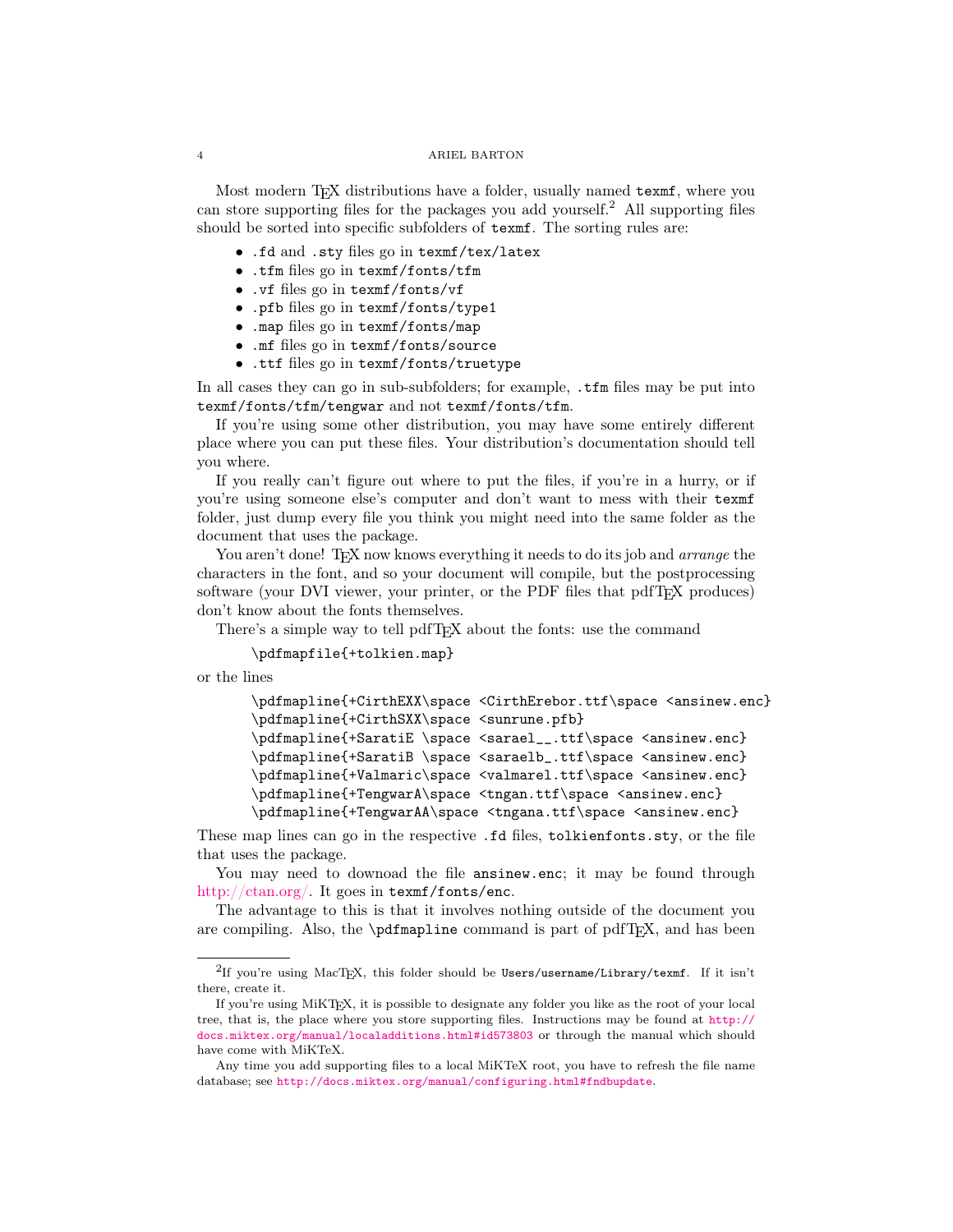since 2004 (and  $\partial$  referred is even older); any distribution of T<sub>EX</sub> installed or updated in the last six years will be able to deal with the syntax above.

On the other hand, it can be annoying to have to say that everywhere. And this doesn't work at all if you decide you want to produce DVI files and use a postprocessor such as dvips.

With  $MacTeX$ , I can cause dvips, dvipdfm, and pdfT $EX$  to know about these fonts by opening a Terminal window (command prompt) and typing updmap --enable Map=tolkien.map.

With  $\text{MiKTr} X$ , I need to say initexmf --edit-config-file updmap and then add the line Map tolkien.map to the file which opens, then run updmap from the command line.

Something similar should work with most distributions; it is always wise to check and see what your distribution's documentation says about updmap before using it.

# 4. SETUP

<span id="page-4-0"></span>Using the package, once it's installed, is meant to be simple. Say \usepackage {tolkienfonts} in the preamble. This will define text commands (such as \Quenya) and environments (such as {quenya}) which convert their argument or enclosed text into another script:

| $Sing \Upsilon \$        |                                                    |
|--------------------------|----------------------------------------------------|
| \par\begin{quenya}       | $\mathrm{Sing}$ အဲဃျဲ $\mathfrak{p}\mathfrak{i}$ ) |
| ai!  laurie lantar lassi | ا مورمَزوْرُكَ وَبْنُ مِرْمَانُ رَضِيَ اللَّهُ     |
| s\'urinen! \end{quenya}  |                                                    |

If for some reason you want to produce tengwar without using tolkienfonts.sty (for example, if you're using plain  $T_F X$  or  $Con T_F X_t$ ), see [Section A.](#page-15-1)

This package supports Måns Björkman's Sarati Eldamar and Valmaric Eldamar fonts, because they seem to be the only Sarati and Valmaric fonts available. It supports Dan Smith's Cirth Erebor font; when the first version of this package came out, this was the only font available that had all of the variant cirth seen in [\[Mazarbul\]](#page-37-1). Even it does not have all the variant runes seen on [\[Thror\]](#page-38-1); the sunrune font was originally made just so I'd have a font that had everything. You can switch between sunrunes and Cirth Erebor with \sunrune and \fonterebor. Note that these commands must precede the runic commands they are to affect. \fonterebor \Moria{balin fundinul \sunrune uzbad khazad-d\^umu} produces  $R$ hłi<code>Y</code> 9xXIYxł xa $R$ h $R$  Yhah $R$ Fx $R$ x $_{\rm t}$ <sub>to get</sub>  $R$ hłi<code>Y</code> 9xXIYxł  $_{\rm 8}$ arne tcwc99D6S, you have to say \fonterebor \Moria{balin fundinul} \sunrune \Moria{uzbad khazad-d\^umu}.

There are many available Tengwar fonts on the internet. I have put a fair amount of time and effort into making sure my modes look good with Tengwar Annatar; tehtar placement might be suboptimal for other fonts. For this reason, tolkienfonts as is supports only this one tengwar font. For information on how to modify tolkienfonts to support a few other tengwar fonts, see [Section C.1.](#page-23-0)

Tolkien had several ways of writing with runes, tengwar, and so on. For example, on Thror's map in The Hobbit, the is spelled  $\blacktriangleright M$ ; on the title-page inscription for The Lord of the Rings, the is spelled  $H$ . Different ways of writing with tengwar are called modes; for simplicity I will use the word mode to describe any Tolkien writing system.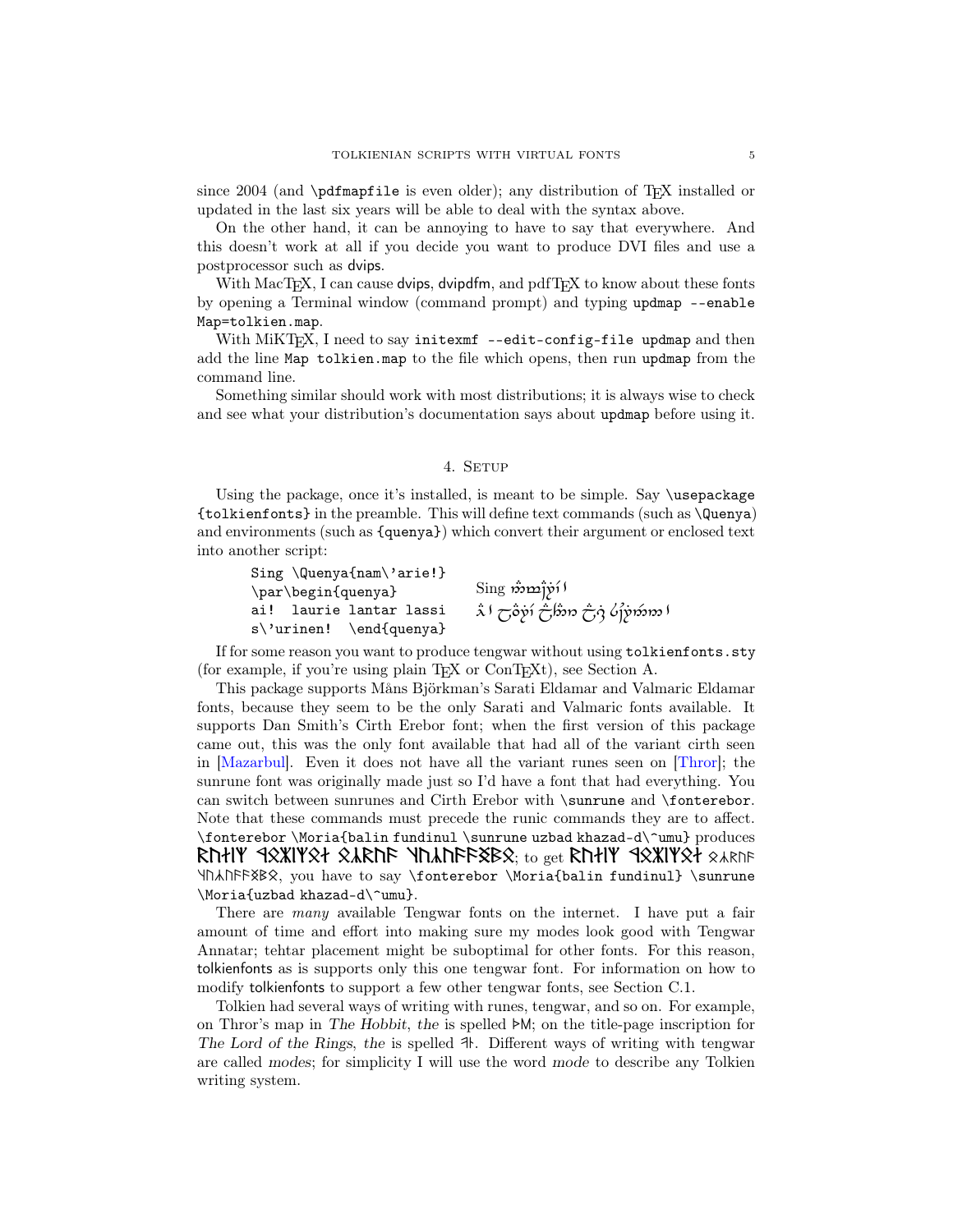<span id="page-5-1"></span>

|  |  |  | TABLE 1. Modes, sorted by script and language |
|--|--|--|-----------------------------------------------|
|  |  |  |                                               |

|          | Quenya       | Sindarin    | English     | Dwarvish   |
|----------|--------------|-------------|-------------|------------|
| Tengwar  | Quenya       | Gondor      | Orthmode    |            |
|          | QuenyaA      | Arnor       | Mazarbul    |            |
|          | Quenyagen    | Beleriand   | Tehtamode   |            |
|          | Quenyared    |             | Phonemic    |            |
| Cirth    | Eregion      | Daeron      | Erebor      | Moria      |
|          | fancyeregion | fancydaeron | fancyerebor | fancymoria |
| Runic    |              |             | Hobbit      |            |
|          |              |             | fancyhobbit |            |
| Sarati   | Sarati       |             |             |            |
|          | SaratiA      |             |             |            |
|          | barsarati    |             |             |            |
|          | barsaratia   |             |             |            |
| Valmaric | Valmaric     |             |             |            |
|          | ValmaricA    |             |             |            |

tolkienfonts supports several modes; each mode has an environment (like {quenya} above), and most have a text command (like \Quenya above) as well. The available modes, arranged by language and writing system, are shown in [Table 1.](#page-5-1) The command names are shown; to get the environment names, simply set everything to lowercase.

Modes which are only available as environments are listed in red in [Table 1;](#page-5-1) these environments all involve active space characters, which can lead to odd behavior.

You may also use most of the modes as package options (that is, say something like \usepackage[quenya]{tolkienfonts}); this will cause the entire document to be typeset in the appropriate mode. Any such option will define the \textlatin command, which produces text in Computer Modern.

<span id="page-5-0"></span>4.1. Differences between modes. Most of the modes are based on one or a few specific Tolkienian texts. Often, there is only one (or no) mode for a given language/script combination; however, sometimes there are more.

I've only implemented sarati and valmaric modes for Quenya (there is a general phonemic sarati mode, but I thought it would be too annoying to deal with). The differences between the various sarati and valmaric modes are mostly cosmetic. barsarati (or barsaratia) is sarati drawn with a bar:  $\overrightarrow{6}$   $\overrightarrow{C}$  instead of  $\overrightarrow{\text{GUw}}$   $\overrightarrow{\text{GVV}}$ . Many cirth texts put dots in the interword spaces:  $\frac{1}{4} \cdot \frac{1}{11}$   $\frac{1}{11}$  $\uparrow$  lX<. In the normal cirth modes, you get these dotted spaces with  $\setminus$ <sub>□</sub> (backslashspace); fancyerebor and so forth put the dots in the spaces automatically.

Sarati and valmaric quenya modes normally do not bother writing the letter a unless absolutely necessary; instead they have a special tehta for a consonant followed by no vowel. sarati and valmaric follow this convention (calma is transliterated  $\mu \sim$  or  $q \sim$ ), but saratia and valmarica do not ( $\mu \sim$ ).

Quenya is the standard Quenya mode (as seen in [\[Namárië\]](#page-38-2) and described in  $[Appendix E]$ . It has several variations.  $[Appendix E]$  says that you can omit the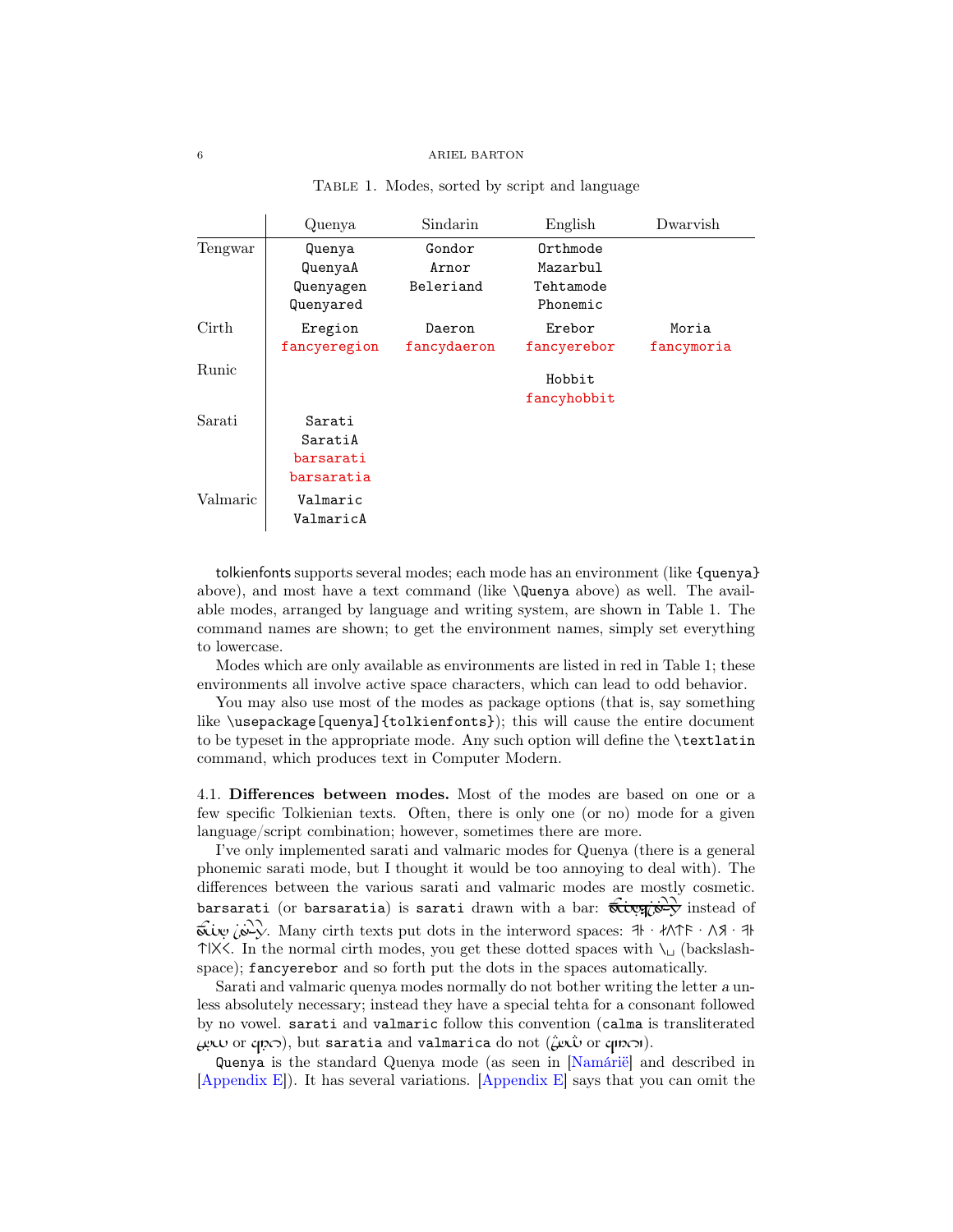as when writing tengwar; since almost no extant Quenya tengwar texts do this, Quenya defaults to writing as with tehtar  $\mathring{\mathsf{q}}$  and QuenyaA omits them  $\mathsf{q}_{\overline{\mathbb{C}}}\mathsf{m}$ .

Quenyared is a mode identical to Quenya except that (in pdfTEX) the tehtar and punctuation are red (and the tengwar are black):  $\rho \hat{\vec{r}}$   $\hat{\vec{r}}$  or  $\rho \hat{\vec{c}}$ . For instructions on how to set up a font with this kind of interesting color effects, see [Section C.2.](#page-24-0)

In the standard Quenya mode, it is impossible to correctly transcribe, for example, "Essenya Bilbo" (my name is Bilbo); the closest you can do is "Essenya Mbilvo". Quenyagen is a mode designed mainly for Quenya, but in which it is possible to write Sindarin or Mannish names such as Bilbo.

The three Sindarin tengwar modes reflect writing styles of Beleriand, Gondor and Arnor. (Beleriand is based on [\[Durin\]](#page-38-3) and [\[Elbereth\]](#page-38-4); [\[Durin\]](#page-38-3) explicitly calls it the Mode of Beleriand. Arnor and Gondor are based on [\[Letter\]](#page-37-2); I got the terms "mode of Arnor" and "mode of Gondor" from [\[History\]](#page-38-5).) The mode of Beleriand has some of the same problems as the usual Quenya mode (Bilbo can be written, but Marcho cannot); it is possible to transcribe these Mannish names in the modes of Gondor and Arnor. (Gondor is a tehta mode  $\overline{\mathfrak{c}}$   $\overline{\mathfrak{p}}$  and Arnor is a full mode cnmcn. Otherwise they are much the same.)

There are many English modes because Tolkien spent a lot of time experimenting with writing English with strange alphabets. Hobbit and Erebor are the runic writing systems used in The Hobbit and The Lord of the Rings, respectively.

Two of the tengwar modes reflect in-universe regional variations: Orthmode is designed to replicate Aragorn's mode in [\[Letter\]](#page-37-2), and Mazarbul is designed to replicate Ori's mode in [\[Mazarbul\]](#page-37-1).

Tolkien rarely wrote English with tehtar; Tehtamode is designed to replicate the most well-known example ([\[LOTR\]](#page-37-3)).

Phonemic is designed to replicate a number of long inscriptions: [\[Errantry\]](#page-37-4), [\[Leithien\]](#page-37-5), and [\[Bombadil\]](#page-37-6). The main difference between Phonemic and the others is that it is based on English pronunciation, not English spelling: in Aragorn's mode, their and there are transliterated  $\sin \pi$  and  $\sin \pi$ , while in the phonemic mode, both should be transliterated as  $b$ oco.

### 5. What to put inside the mode commands

<span id="page-6-1"></span><span id="page-6-0"></span>5.1. Text. For Hobbit runes, nothing special need be done; just say \Hobbit{The record of a year's journey made by Bilbo Baggins of Hobbiton.} In other English modes, you have to change the spelling a great deal to get it to work properly. See Sections [7](#page-10-0) and [8.](#page-12-0)

For a Tolkienian language, you can generally get the right results by typing the Quenya, Sindarin or Dwarvish phrase in lowercase letters. (The \lowercase or \MakeLowercase commands can be useful here.)

In the Mode of Gondor, you have to do one other thing. A w after a d, g, or ch is transcribed in a special way, which occasionally interferes with preceding vowel tehtar. The simplest way to get the correct result is to replace all dws, gws and chws with Dws, Gws, and Chws or 'dws, 'gws, and 'chws.

Experts might need a few other uppercase letters.

<span id="page-6-2"></span><sup>&</sup>lt;sup>3</sup>If you really want  $q_{\overline{C}}\mathbf{m}$ , type \Quenya{clm}. I recommend against doing this unless you've found some native Quenya speakers to read your document.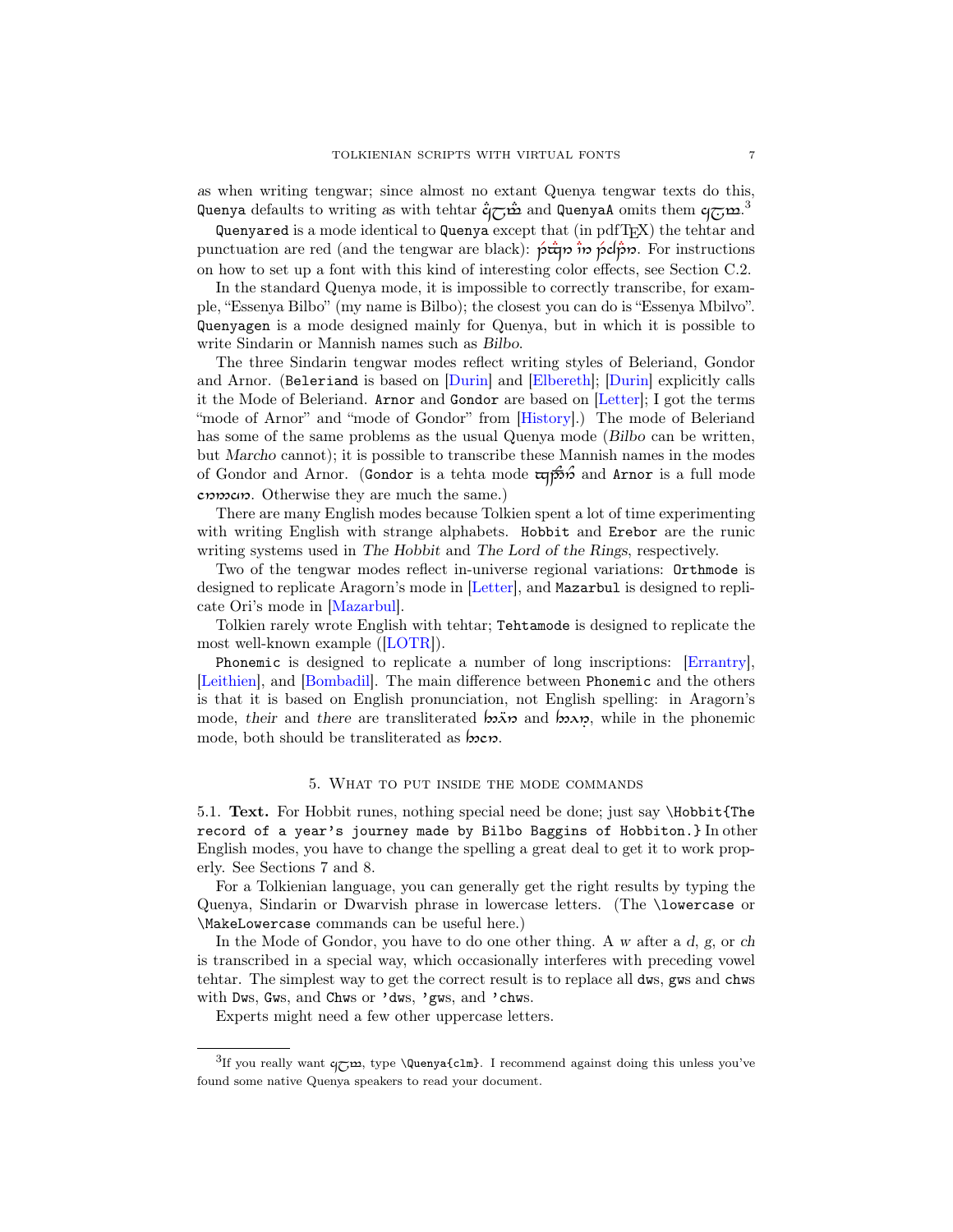In the Mode of Arnor, r is almost always spelled  $\mathcal{D}$ ; however, it is occasionally spelled  $\mathfrak{p}$ , and I haven't figured out any underlying rule; so if you want  $\mathfrak{p}$ , type R instead of r.

In the Quenya modes,  $N/ng$ ,  $S/\text{th}$  and  $V/w$  may be used in words that are pronounced with n, s or v but are spelled as if they used  $\eta$ , th or w. There are three different hs in Quenya; you get  $\int$  with H or just before  $r/1$ , you get d with ch or just before **t**, and you get  $\lambda$  with h otherwise. (See [Section B.1.1.](#page-18-2))

To the extent that it is possible, I have tried to ensure that text which is spelled correctly in a given mode will produce appropriate results in other modes configured for the same language. For example, D, G, C, and R may be used instead of d, g, c, and r in the mode of Beleriand, even though there's no reason to.

Otherwise, uppercase letters will often produce odd results; don't use them unless you know what they do and want that effect to occur.

Some rare Sindarin words begin with ng. [\[Road,](#page-38-6) p. 63] indicates that this ng is pronounced as in sing. If you believe that the word you are typing instead begins with the sound in *finger*, use 'ng instead of ng.

If you want to transcribe "Elessar Telcontar aran Gondor ar Arnor" ("Elfstone Strider, King of Gondor and Arnor"), you should probably pick one mode and stick to it, even though "Elessar Telcontar" is in Quenya and the titles are in Sindarin. Transcribing "Elessar Telcontar" with Quenya and "aran Gondor ar Arnor" with Gondor is confusing, and Tolkien didn't do it (see [\[Letter\]](#page-37-2)).

This means that you often need to be able to write names in modes designed for other languages.

If you use Sindarin names with dh, y, d (except nd, rd, ld), b (except mb), or g (except ng), you need to use Quenyagen and not Quenya. Otherwise, Quenya and Sindarin names can be used in each others' modes with almost no special spelling. I've tried to deal gracefully with the fact that y is a vowel in Sindarin and a consonant in Quenya. Thus, in these modes, y produces an appropriate character for a vocalic y; the correct character for a consonantal y may be produced by either a Y or a y followed by a vowel.

There is one subtle point: if a Sindarin word starts with an i followed by another vowel, the i is pronounced (and transcribed as) a consonantal y. So to mention Iorhael in a Quenya text, it is best to say  $\Q$ uenyagen{yorhael}  $\partial \tilde{\mathcal{U}}$ ; if for some reason you need to start a Quenya word with *io*- in a Sindarin text, type 'io and not just io.

We don't have any attested examples of Westron (or English, or Dwarvish) names in Quenya or Sindarin texts; make something up. A (reasonable) guess is to spell things phonetically, using the conventions described in [\[Appendix E\]](#page-38-0). The symbols  $\text{c}$ , d, cd for j, sh, zh (in azure) are available in gondor, arnor and quenyagen. The symbol  $\alpha$  for English ch (in church) is also available, but you have to get it with tj, which was the best letter combination available that I did not want to reserve for Sindarin ch  $(\forall d$  or  $\forall d$ ).

<span id="page-7-0"></span>5.2. Accented letters. Tolkien used three diacritical marks with the Latin alphabet: é, ê and ë. You can get appropriate transcriptions by using the appropriate T<sub>E</sub>X accent commands  $\setminus$ ,  $\setminus$  or  $\setminus$ ". In any mode designed for a Tolkienian language, you can also get appropriate (if sometimes different) transcriptions for acute or circumflex accents by doubling the vowel: uu instead of  $\forall u, \forall u$ . Dieresis marks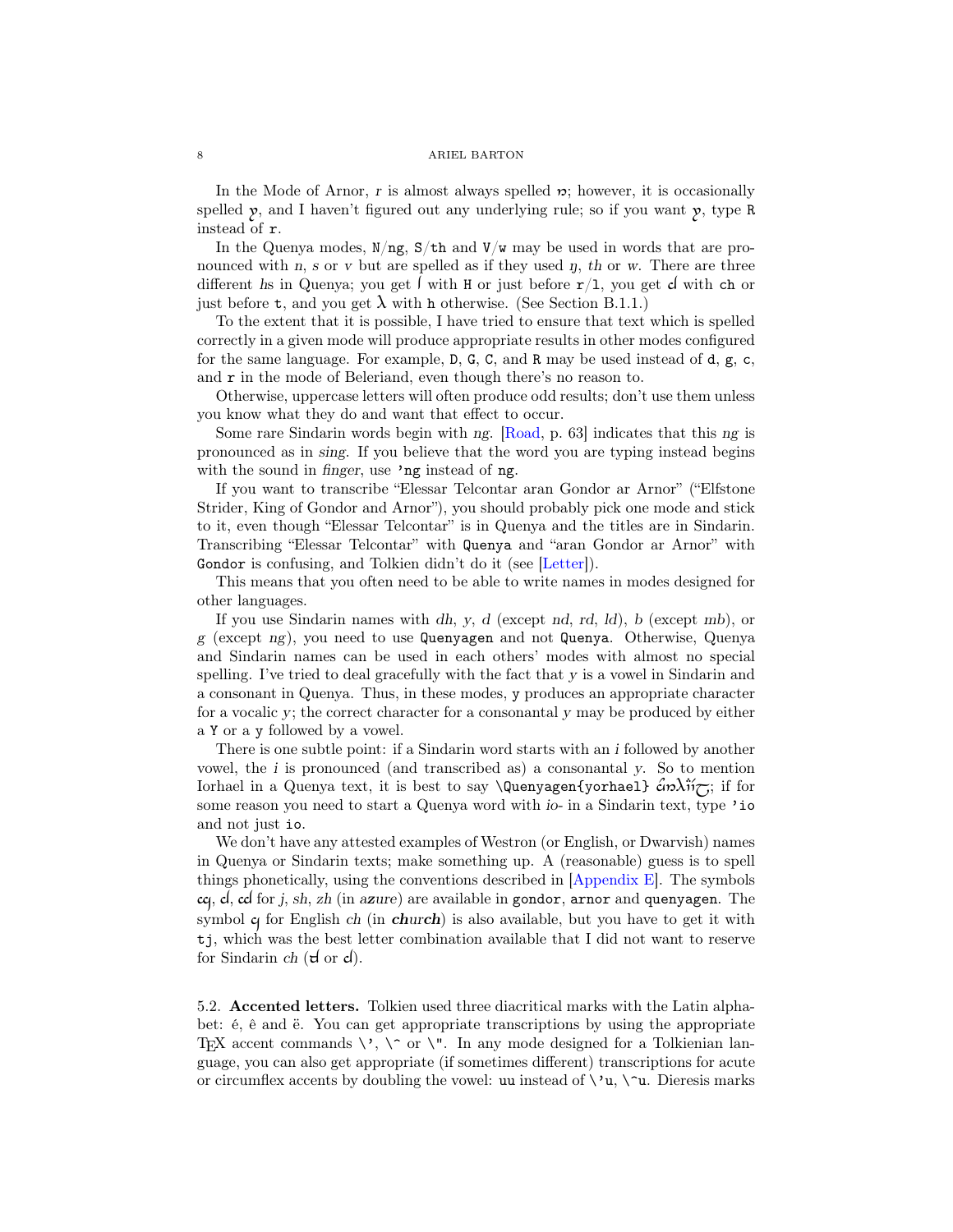|                |                   | Meaning                               |   | $\lq\lq$ or $\lq$                      |
|----------------|-------------------|---------------------------------------|---|----------------------------------------|
| B              | 7                 | Question mark (from [Namárië])        |   | $^{\prime\prime}$ or $^{\prime\prime}$ |
|                |                   | Exclamation point (from [Namárië])    |   | [ or $($                               |
| ۰              | $\cdot$           | Short pause                           |   | or $\sqrt{\epsilon}$                   |
| $\ddot{\cdot}$ | . or ;            | Medium pause                          | ۰ |                                        |
| $\vdots$       |                   |                                       |   |                                        |
| ÷              | $, \cdot$         | Long pause                            |   |                                        |
| ÷.             | ٠,                |                                       | 2 | ?'                                     |
| $\ddot{\cdot}$ | $, \, \cdot \,$ , | Very long pause/paragraph break       |   | ıι                                     |
| $\vdots$       | . .               |                                       |   |                                        |
|                | $($ or $)$        | Parenthesis (from [Letter], [Thorin]) |   |                                        |
|                |                   |                                       |   |                                        |
|                |                   | Decoration or end of inscription      |   |                                        |
| $\approx$      |                   |                                       |   |                                        |

<span id="page-8-1"></span>

|  | TABLE 2. Tengwar Punctuation |
|--|------------------------------|
|  |                              |

aren't actually necessary when writing Elvish; they can be ignored. (Nothing bad will happen if a  $\langle v \rangle$  winds up in a Quenya text by accident.)

<span id="page-8-0"></span>5.3. Punctuation. In transcribing Elvish to the Latin alphabet, a dash indicates compound words; an apostrophe indicates a letter that is pronounced but not written. Neither of these are written in the tengwar text: lumenn' becomes  $\overleftrightarrow{\mathbf{C}}$  to  $\mathbf{S}$ , not  $\sim$  " $\sim$  "however, occasionally these marks make a difference to tengwar spelling: Pant-hael is not pronounced panth-ael, and so should be spelled  $p\ddot{\beta}\lambda\ddot{\gamma}$ , not  $p\ddot{\delta}\tilde{\lambda}\tilde{C}$ 

In all fonts, we can force  $p\hat{p}\lambda\lambda\sigma$  by putting -, ', {}, or \- between the t and h. - and ' behave slightly differently.

Most of the modes have special rules at the start or end of words. For example, in the mode of Arnor, if a word starts with i followed by another vowel, the i is pronounced as a y and transcribed with a  $\lambda$ ; so *iarwain* is transcribed  $\gamma$ **but**<sub>0</sub>, but Imladris is transcribed as  $\eta$ 26pm16.

A hyphen (but not an apostrophe) restores start-of-word and end-of-word behavior on either side; so \Arnor{ben-ion} produces  $\mu\infty$ , but \Arnor{ben'ion} produces paronicips.

Visible punctuation is also available. In general, the Elves used (varying numbers of) dots to indicate pauses in speech. So in all fonts, the punctuation characters .,:; produce some number of dots; for decorative effects, or at the end of inscriptions, you can repeat symbols to get clusters of more dots.

In the tengwar fonts, special symbols for ? and ! are used (they come from [\[Namárië\]](#page-38-2)). In the other fonts, these symbols are again dots, since I didn't know what else to make them.

Again in the tengwar fonts only, there are available symbols for "Elvish parentheses"; furthermore, you can get Latin punctuation, including quote marks. See [Table 2.](#page-8-1)

I've done some virtual-font tricks so that the elvish punctuation (but not the Latin punctuation) has small spaces on the left and right, not just on the right.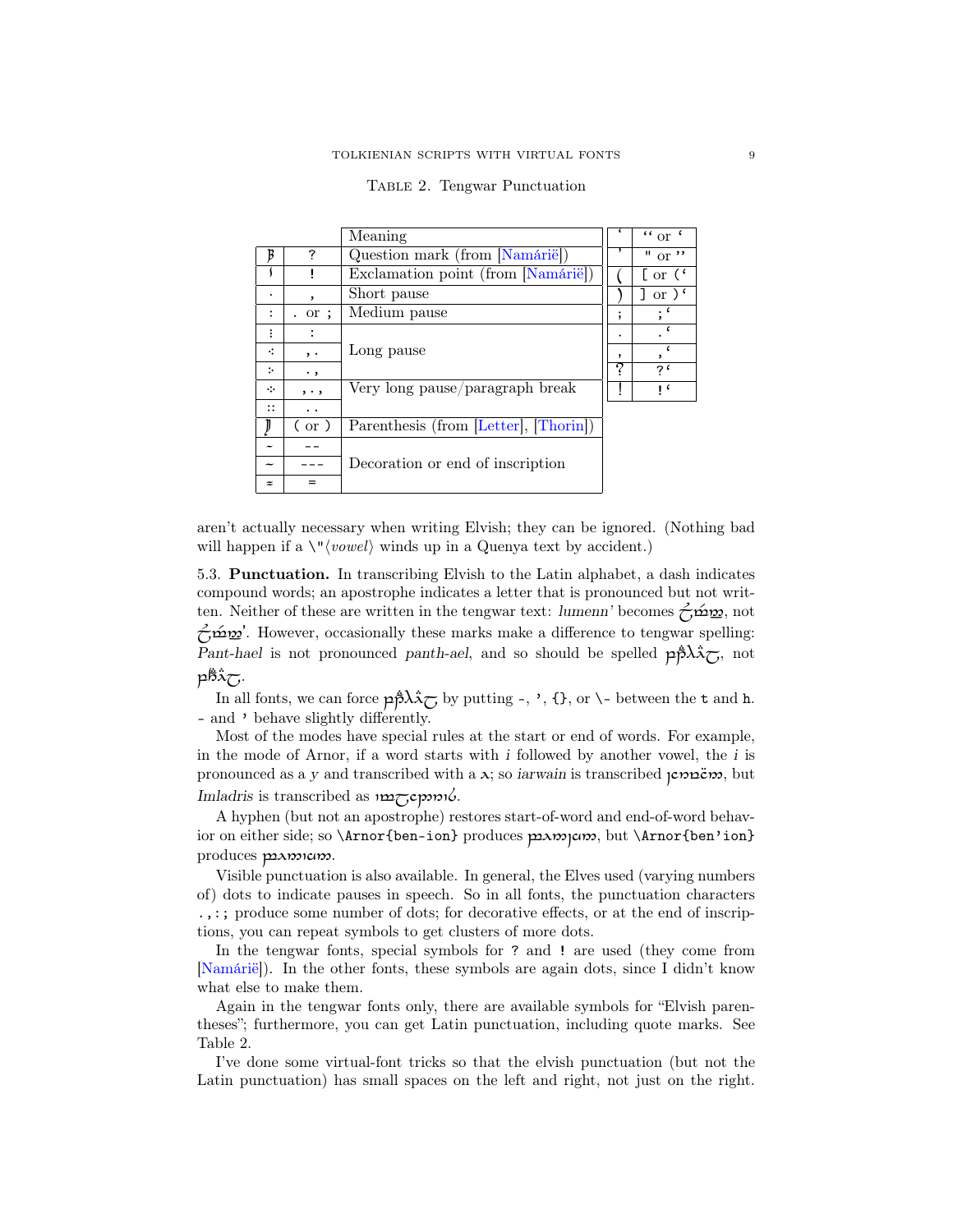<span id="page-9-2"></span>Table 3. s-curls

| Curl | Code               | Curl                         | Code               |
|------|--------------------|------------------------------|--------------------|
| p,   | \char0 or \s       | $c_{\mathsf{P}}$             | \char5             |
|      | $\char`$ char $11$ | $\bm{\mathcal{P}}\!\!\!\rho$ | \char6             |
| 12   | \char12            |                              | \char7             |
| P2   | \char13            | p٥                           | \char <sub>8</sub> |
|      | \char14            |                              | \char9             |

When written ragged right, the spaces on both sides are the same size; however, for technical reasons all of the stretch and shrink has to go on the right-hand side of the punctuation signs. (Except in the active space modes.) If you don't like this effect, see [Section C.3.](#page-25-0)

<span id="page-9-0"></span>5.4. Numbers. In Middle-Earth, numbers are written with the least significant digit first (this is backwards relative to the way we write). Also, Elves and Dwarves often wrote numbers in base 12 instead of base 10. (See [\[Numbers\]](#page-38-8).)

We don't know how to write numbers in Valmaric or Cirth. (We do have some digit tables for Sarati.) The numbers 3, 4, 5, 6 show up in [\[Mazarbul\]](#page-37-1), but it's hard to extrapolate upwards (or down to 0).

You can get numbers in Sarati or Tengwar in two ways:

- Type them in directly: Bilbo invited  $\Omega$  (141) guests to his special party, and Thorin set out for the Lonely Mountain with one hobbit, one wizard, and \Orthmode{01} dwarves, or a total of \Orthmode{21} companions. (The commands \ten and \eleven produce the appropriate digits.)
- Use the \reversedigits macro. This macro does the work of converting a base-10 number written with most significant digit first to a base-whatever number written with the least significant digit first. (The default default base is 10. You can get other bases up to 12 by either using an optional first argument or by renewing the command \defaultbase.)

For example,  $\Theta{\reversedigits{16}}$  produces  $\pi$ , and

```
\Orthmode{\reversedigits[12]{16}}
```

```
\renewcommand{\defaultbase}{12}
\Orthmode{\reversedigits{16}}
```
both produce  $\epsilon$ .

#### 6. Extra symbols

<span id="page-9-1"></span>Long tengwar look like  $\phi$ . These are used on the One Ring, and also in English mode as abbreviations for "the" and "of". Occasionally they are used elsewhere as variants. They can be accessed in a tengwar mode by placing a  $\vert$  after the code for the corresponding tengwa from Grade 1, 2, 3, or 4. So, for example,  $\forall$  Gondor{p| dh|} produces  $p \not\gg$ .

Tolkien often used curls and flourishes as an abbreviation for s:  $p_3$ ,  $\varphi$ ,  $\varphi$ ,  $\varpi$ , and so on. To get these in a tengwar, sarati or valmaric font, you can use the commands \s or \char0.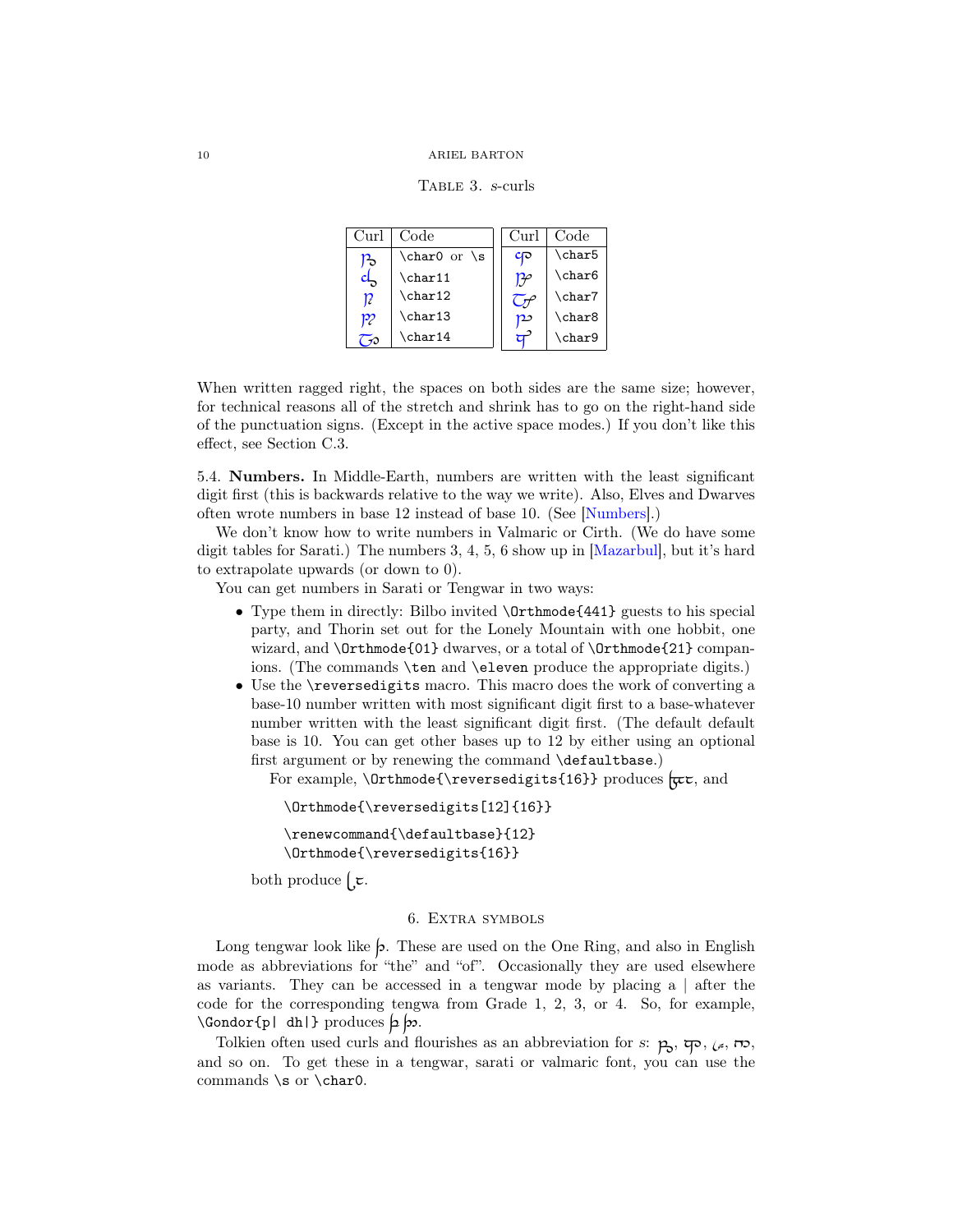With sarati and valmaric, flourishes may be used on either side of a letter.  $\succeq$  by default produces the flourish that attaches to the left side of the following symbol; at the end of a word, the flourish which attaches to the right side of the preceding symbol is substituted automatically.

In a Sindarin mode, or English phonemic mode, that's all you have to do. (The fonts will switch to a good s-curl automatically. If you don't like the curl the font picked out, see [Table 3.](#page-9-2) [4](#page-10-1)

In Quenya tengwar modes, sometimes you want to get things like  $\ddot{\mathbf{p}}_s$ . From [\[Appendix E\]](#page-38-0), it is clear that  $\hat{p}_{\alpha}$  means tsa and not tas; that is, the s-curl should happen only if s occurs directly after another consonant. In [\[Quenyanna\]](#page-38-9), this happens only in the combinations ts, ps, ls, ms, ns, rs, and x.

Since those letters are all (except  $\tau_l$ ) from Series I or II, we can use the same s-curl for all of them. So the commands  $\sa, \se, \ldots, \sa$  after t, p, m, n, r, and some other letters, produce this curl and a tehta. (After l, or many other letters, they produce a silme nuquerna plus the appropriate tehta. If you really want  $\tilde{\tau}_{\gamma}$ , you have to use la\char14.)

In English orthographic modes, similarly, if a word ends with a silent E, and you want to attach a s-curl, use the command  $\operatorname{\mathsf{cs}}$  instead of  $\operatorname{\mathsf{cs}}$ .

In all tengwar modes, you can get the short and long carriers  $\iota$  and  $\iota$  with the commands \i and \j, and the variant rómen  $p$  with \R. There are some other symbols present in the base fonts which are not accessible in the normal fonts; to get them, you need to use \tengfont. (See [Section 10.](#page-15-0))

# 7. English orthographic modes

<span id="page-10-0"></span>When writing Elvish, spelling always dictates pronunciation; aside from a few leftover Quenya spelling rules, pronunciation dictates spelling.

In English, this is not the case. There are two ways to make an English mode in a non-Latin alphabet: by basing it on English spelling, and by basing it on English pronunciation. The first kind are referred to as orthographic modes, and the second kind are referred to as phonemic modes.

In an "orthographic" mode, you can determine the Latin spelling from the teng-war spelling,<sup>[5](#page-10-2)</sup> but you can't determine the tengwar spelling from the Latin spelling. Extra information is present: for example, Tolkien used separate letters for silent and normal es. While this would be very nice for any hypothetical Elves who might come here and try to decipher our writing, it does mean that the input has to be a bit more complicated than just normal English text.

To the extent that it is possible, I have attempted to arrange things so that the argument of orthmode, mazarbul, tehtamode and erebor can be a case change away from normal English spelling—that is, you get  $\mathcal{P}$ , the correct transliteration of dance, with \Orthmode{danCE} and not \Orthmode{dans}.

I have also tried to make sure that you can use the same input for all four modes. Not all of the following rules actually do things in all the modes.

You will need to use the following special spelling rules:

<span id="page-10-1"></span><sup>&</sup>lt;sup>4</sup>If you say t\char11, the fonts should usually type out  $p<sub>o</sub>$  instead of  $p<sub>o</sub>$ . That is, some fonts have special versions of some letters for use with curls, which usually appear automatically. If they don't, you can use \tengfont/\tengalt to get them; if you don't want them to happen, you can say  $t'$  \char1.

<span id="page-10-2"></span> $^5$  Except for  $c/k$  and, sometimes,  $i/y$  and  $u/w$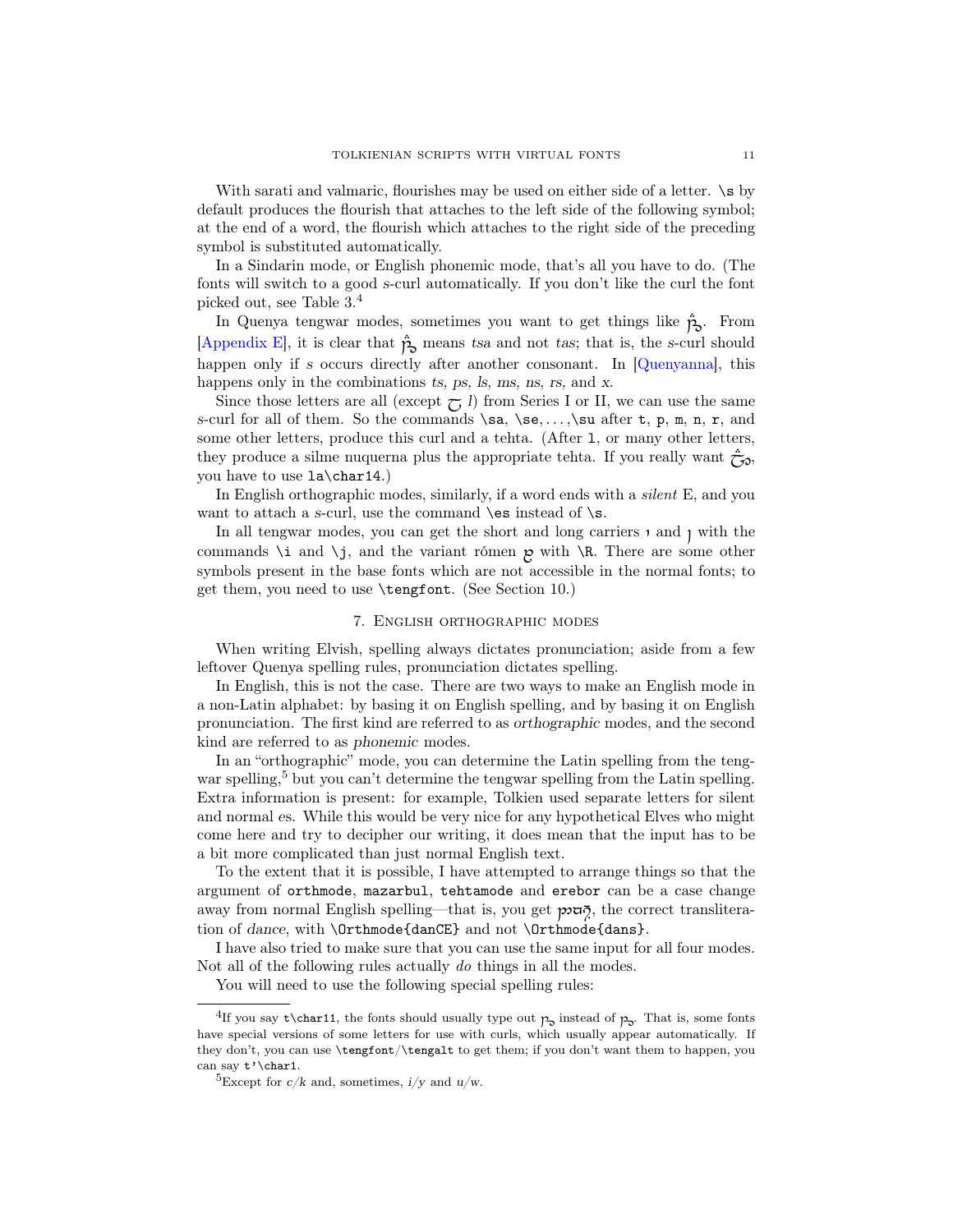(1) A dipthong is two vowels in a row which are run together into one syllable. These are often, but not always, written in a special way. For example, in the mode of Beleriand, taur (one syllable) is spelled  $p\hat{\epsilon}y$ , but Tuor (two syllables) is spelled pocip.

In the English modes, you can prevent two vowels from forming a dipthong by putting something between them  $(', -, \{\})$ . You can also prevent a dipthong by using  $\setminus$ ": ro $\setminus$ "ac produces  $p \hat{i} \ddot{\vec{q}}$ , not  $p \hat{c} \dot{q}$ .

If a dipthong is available, you can force it to appear by replacing the second vowel with its capital.<sup>[7](#page-11-1)</sup> (w is considered to be a vowel; beware should be transcribed as  $\mu\lambda_0$  but dewy should be transcribed as  $\mu\lambda_1$ . To get the second one, use W.)

If you do not do any of these things, what happens depends on the pair of vowels and the mode; experiment if you're curious.

- (2) Apostrophes should usually be skipped: if there's a short form of nt, you want to use it in can't.
- (3) Vocalic y should be written with y; consonantal y, or y as the second letter of a dipthong, should be written with Y.
- (4) Silent es should be input as E, not e. (Note that the es in dale, water, walked are considered to be silent.)
- (5) A soft c (as in princess) should be input as C, not c. (A hard c in cat should be left as c.)
- (6) There are two different ngs in English: the ng in sing and the ng in finger. Since the first one is more common, you get it with ng; to get the ng in finger, you should type Ng.
- (7) English has two kinds of ch: the soft ch in church, and the ch pronounced as c which is so common in Greek loan words like echo. German and Sindarin loan words contain a third kind of ch. The first should be spelled with ch. The other two should be spelled with  $\frac{d}{V}$  CH/cH/kH/KH or  $\frac{d}{v}$  Ch/Kh.

Which one is which is up to you; Tolkien uses  $\forall$  in Christmas in [\[Brogan\]](#page-37-7), but uses  $d$  in *Michael* in [\[Endorion\]](#page-37-8).

I prefer to use  $d/\forall$  Ch for the Sindarin ch, so that you use the same symbol in the Sindarin and English modes. This leaves  $\frac{d}{V}$  CH for Christmas.

Since words like backhand are so common in English, kh just produces  $k+h$ .

(8) There are two different th sounds in English, which Tolkien describes as "the voiceless th of English in thin cloth" and "the voiced (soft) th of English these clothes". You get the first one with th; you get the second one with dh or tH.

This means that a normal dh (in, say, childhood) needs to be spelled as d'h or d{}h. dhs in Elvish names (such as Maedhros, Caradhras) are

<span id="page-11-0"></span> ${}^{6}$ This sometimes—but not always—works in the Elvish modes. In Quenya and Sindarin, every pair of vowels is either *always* a dipthong or *never* a dipthong, so the  $\lq$  is superfluous unless something strange is going on. It would have been complicated to make t\"ai transliterate as  $\dot{\hat{p}}$  (not a dipthong) instead of  $\dot{p}\hat{x}$  (dipthong), so I didn't bother.  $\text{ta}\$ <sup>'</sup>i, or  $\text{t}\$ <sup>'</sup>ai in a Sindarin mode, should still prevent a dipthong.

<span id="page-11-1"></span><sup>&</sup>lt;sup>7</sup>This rule may or may not take precedence over  $\vee$ ". Being consistent on this particular point was not worth the effort.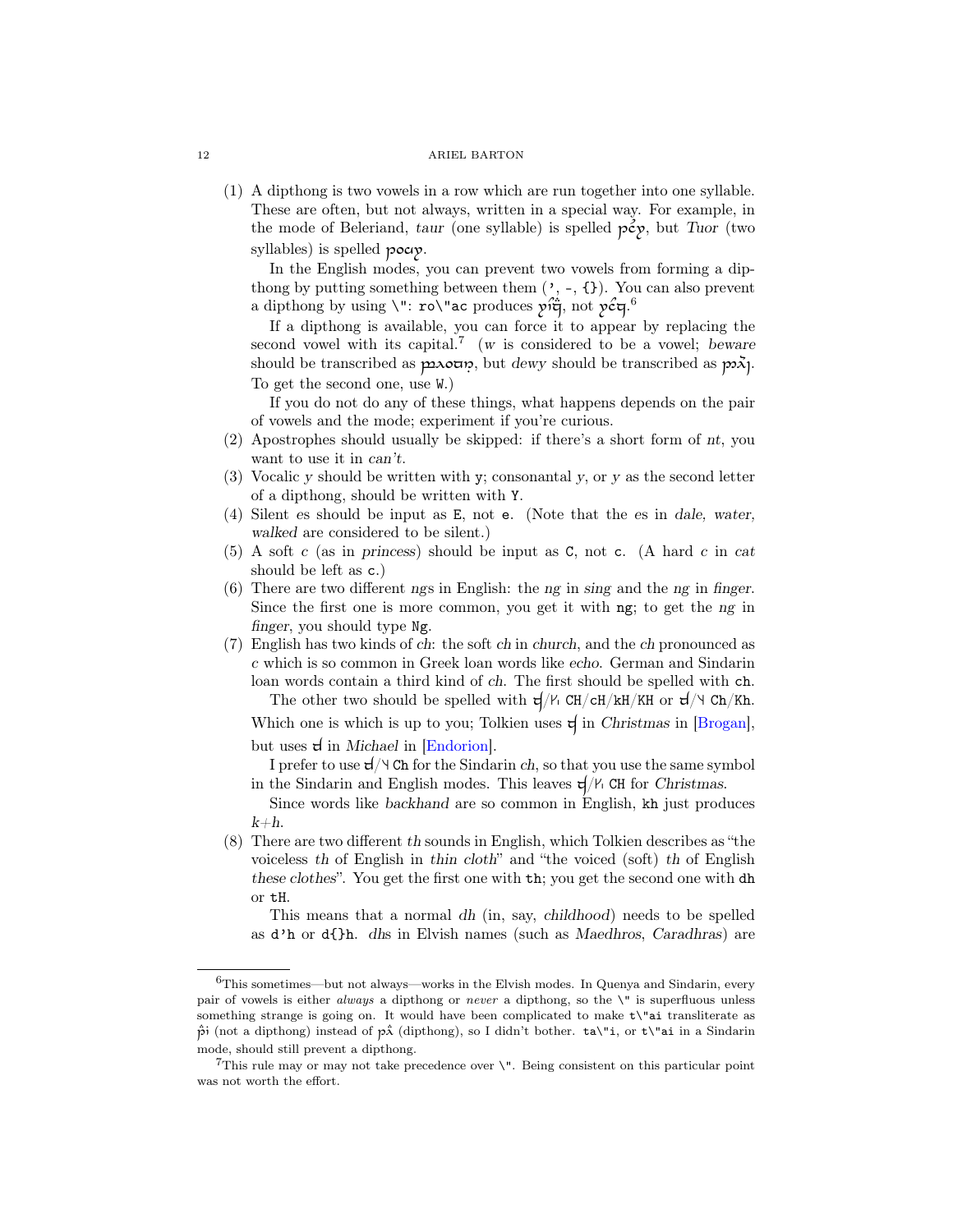intended to be pronounced as this voiced th (it's not Carad-hras), so do not separate them.

The following rules only apply to tengwar (not cirth):

(9) A w which is silent or pronounced in combination with another consonant (two, twenty) or a silent u after a consonant (quiet, and probably also build, guest,) should be written with a twist tehta. This should not be done in compounds such as westward, so you have to tell tolkienfonts that you want the u or w to become a twist by using the capital version.<sup>[8](#page-12-1)</sup> I'm pretty sure twists are used only in the combinations gu, bu, tw, dw, sw, thw, gw, and schw, plus Chw if you include Sindarin names. These are the only combinations where W, U produce twists.

In the tehta mode, you have to worry about vowel and twist tehtar interfering.

As in the mode of Gondor, T, B, D, S, and G behave exactly as their lowercase counterparts, except that they do not take vowel tehtar. Since C is too busy representing soft  $c$  to represent  $\boldsymbol{\mathsf{q}}$  with no tehtar, if you want a  $\ddot{\mathcal{G}}$  or  $\ddot{\mathcal{G}}$  just after a vowel, I'm afraid you'll just have to put a ' or {} before it.

- (10) Tolkien abbreviated the common words and, of, the, and of the as  $\overline{p}$  $\overline{p}$ ,  $\ket{\mathbf{p}}$ ,  $\ket{\mathbf{p}}$ , and  $\ket{\mathbf{p}}$ , instead of using the longer spellings  $\ket{\mathbf{z}}$ ,  $\ket{\mathbf{z}}$ ,  $\ket{\mathbf{z}}$ ,  $\ket{\mathbf{z}}$ ,  $\ket{\mathbf{z}}$ ,  $\ket{\mathbf{z}}$ ,  $\ket{\mathbf{z}}$ ,  $\ket{\mathbf{z}}$ ,  $\ket{\mathbf{z}}$ ,  $\ket{\mathbf{z}}$ ,  $\ket{\mathbf{z}}$ ,  $\ket{\mathbf{z}}$ , and  $\alpha \alpha$   $\beta$   $\beta \gamma$ . You can get the abbreviations with ndE, v|, tH|/d|, and  $vv$  , as well as with the commands  $\&$ ,  $\of$ ,  $\The/\THE$ , and  $\of$
- (11) No English text uses  $\mathbf{\hat{y}}$ . It's anyone's guess what Tolkien would have used it for. But a reasonable guess is rh in rhyme, rhythm, (or Rhovanion),  $10$ and so you get it with Rh. (Words like neighborhood, which shouldn't be spelled this way, are too common for me to let  $\mathbf{r}$  produce  $\mathbf{\mathbf{\hat{y}}}$ .
- (12) In tehta mode, never use N unless the next letter is g or G. For technical reasons,  $\langle vowel\rangle + Ng$  and  $\langle vowel\rangle + mg$  produce the same thing in tehta mode; in the unlikely event that you actually want a word with  $mg$  in it,<sup>[11](#page-12-4)</sup> you'll want to separate them  $m$ {}g.
- (13) In tehta mode, (at least, with Tengwar Annatar) you probably want to get  $d$  with Wh after vowels because it will place the tehtar better. You usually want to get  $\sharp$  with CH (not c) for the same reason.

If you want to go further and spell age and his as they are pronounced (as aje, hiz), you will need to spell them in the input as  $a\bar{a}E$ , hiz. (Tolkien used az for as in [\[LOTR\]](#page-37-3), but spelled his and bridge as his and bridge (not hiz and bridje) in [\[Letter\]](#page-37-2).)

#### 8. English phonemic mode

<span id="page-12-0"></span>Tolkien often wrote English with Tengwar phonemically. I'm not too fond of this mode; I find that the orthographic modes are easier to read and easier to

<span id="page-12-1"></span> ${}^{8}$ Except after q. q always produces the proper glyph or glyphs for qu, since there isn't a known way to write just q with any Tolkienian script. Any u after a q should silently vanish.

<span id="page-12-3"></span><span id="page-12-2"></span> $9\theta$  the and \and are predefined TEX macros, so I did not want to redefine them.

<sup>&</sup>lt;sup>10</sup>The other obvious possibilities are  $rr$ ,  $rd$  and that it simply isn't used.  $rd$  and  $rr$  are spelled pp and  $\gamma$  in all three drafts of [\[Letter\]](#page-37-2), and rh has to be spelled with something.

<span id="page-12-4"></span> $11$ [\[Ispell\]](#page-38-10) knows two such words: broomgrove and slumgullion.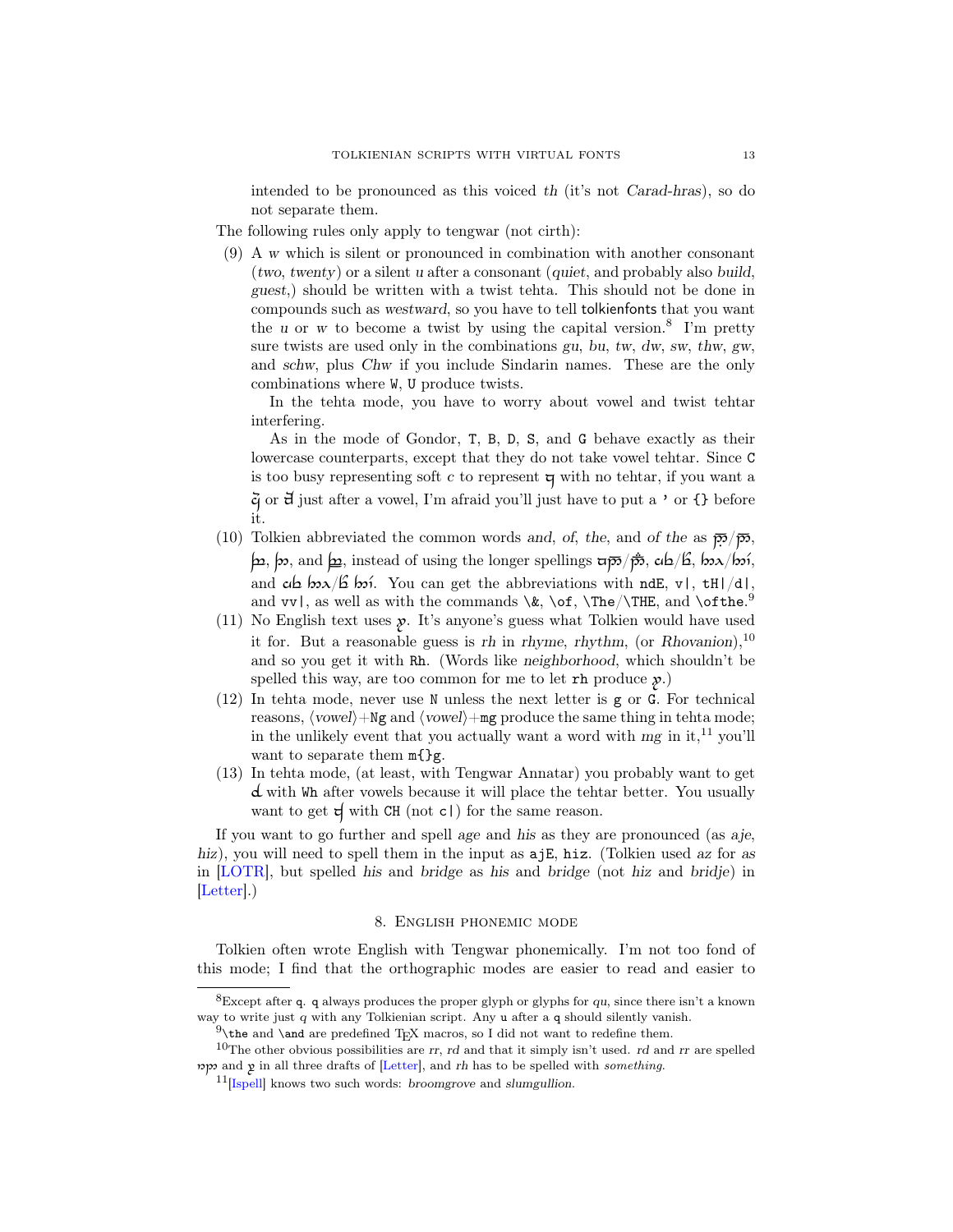<span id="page-13-0"></span>TABLE 4. English full phonemic mode

This table shows the tengwar and tehtar available in the phonemic mode.

Symbols shown in black or purple are probably used in the mode of [\[Errantry\]](#page-37-4), [\[Bombadil\]](#page-37-6) and [\[Leithien\]](#page-37-5). Symbols shown in red or orange are attested in some other example (in most cases, [\[Thorin\]](#page-38-7), [\[Treebeard\]](#page-38-11) or [\[DTS](#page-37-0) 39]) but are probably not used in the mode of [\[Errantry\]](#page-37-4). Symbols in green are not attested in any phonemic examples that I know of. (Blue and orange symbols seem to be variants of other symbols.  $\mathbf{d}$  is unattested, and  $\mathbf{c} \mathbf{d}$  is attested only in [\[Thorin\]](#page-38-7).)

It is unclear whether certain letters are best transcribed as  $\acute{o}$ ,  $\acute{a}$  or  $\acute{o}$ ,  $\acute{a}$ . Therefore, both sets are available.

Note that  $u$  is not available in all fonts;  $\alpha$  will be substituted if necessary.

e produces  $\dot{\mathbf{c}}$  if the next tengwa is in Series III, as in the Mode of Beleriand;  $\setminus$ .e may be used otherwise.

| p                           | t          | to            |            | $\mathsf{P}$             | p              | pass        | $\mathfrak{c}_1$ | ch                      |      | branch         | দ                      | k            | call    |
|-----------------------------|------------|---------------|------------|--------------------------|----------------|-------------|------------------|-------------------------|------|----------------|------------------------|--------------|---------|
| $\mathcal{P}^{\mathcal{P}}$ | d          | had           |            | $\mathbf{p}$             | b              | built       | cc <sub>1</sub>  | j                       |      | orange         | অ                      | g            | gilded  |
| b                           | th         |               | think      | b                        | $f_{\rm}$      | for         | d                | sh                      | fish |                | d                      | kh           | loch    |
| bs                          | dh,tH      |               | there      | b                        | $\overline{V}$ | river       | ccl              | zh                      |      | occasion       | ਜ਼                     | gh           |         |
| $\mathcal{D}$               | n          | in            |            | $\mathbf{m}$             | $\mathbf m$    | merry       | cc <sub>i</sub>  | nY                      |      |                | অ                      | ng           | long    |
| $\boldsymbol{v}$            | r          | $f_{\rm O}$ r |            | $\mathbf{p}$             | u              | pull, to    | $\alpha$         | U                       |      | under          | ্য                     | a            | cargo   |
|                             | R          |               | merry      | p                        | Rh             |             | م<br>ج           | 1                       | load |                | $\overline{\varsigma}$ | L            |         |
| y<br>S                      | S          |               | across     | $\overline{\mathcal{C}}$ | S, C           |             |                  | $\mathbf{z}$            | was  |                | 3                      | Z            |         |
| λ                           | h          | he            |            | d                        | hw             |             | $\lambda$        | Y                       |      |                | $\circ$                | $\circ$      | orange  |
|                             | y          |               | yellow     | a                        | wh             | what        | $\overline{2}$   | W                       | was  |                |                        |              |         |
|                             | ۱j         | you           |            |                          |                |             | $\overline{2}$   | W                       | with |                |                        |              |         |
| $\mathbf{1}$                | A, E, I, 0 |               | a, of      |                          | A              | a           | cargo            |                         |      | $\circ$        | $\circ$                |              | gondola |
| <br>$\mathbf{1}$            | iy, ee     |               | between    |                          | ä              | ii<br>ay,   | bright           |                         |      | $\ddot{\circ}$ | oy                     | joy          |         |
|                             |            |               |            |                          | ਰੋ             | au, aw      | down             |                         |      | $\delta$       | ow,<br>oe              |              | yellow  |
| $\mathbf{1}$                | i          |               | in, he $*$ |                          | $\dot{a}$      | aa          | hat              |                         |      |                |                        |              |         |
|                             |            |               |            |                          | á              | \'a         | father           |                         |      | ó              | \'o                    |              | law     |
| $\mathbf c$                 | e          |               | merry      |                          | $\mathbf{p}$   | $\mathbf u$ |                  | pulled, $\mathbf{to}^*$ |      | $\alpha$       | U                      | $\mathbf{u}$ |         |
| ċ                           | \.e        |               | feather    |                          | ă              | uw, ue      | blue             |                         |      | $\mathbf u$    | V                      |              | under   |
| $\ddot{c}$                  | ey, ae     |               | lay        |                          | $\dot{p}$      | uu          | blue             |                         |      |                |                        |              |         |
|                             |            |               |            |                          |                |             |                  |                         |      |                |                        |              |         |

\*He and to should be spelled with i and  $\alpha$  only when unstressed; otherwise, use i and  $\acute{\alpha}$ .

| Vowels and tehtar |
|-------------------|
|-------------------|

| $\pi$ a                               | c e                                                                            | າ AEIO              | $\circ$ $\circ$                             | n u                                                                                                   | ci U                        |    |
|---------------------------------------|--------------------------------------------------------------------------------|---------------------|---------------------------------------------|-------------------------------------------------------------------------------------------------------|-----------------------------|----|
|                                       | $\stackrel{}{\mathtt{w}}$ ay/ai, ii $\mid$ $\stackrel{}{\mathtt{c}}$ ey/ei, ae | i iy, ee            | ∣ö oy∕oi                                    | ື່¤y/ui                                                                                               | $\ddot{c}$ Uy               | yy |
| ਰੋ aw/au                              | $\zeta$ ew/eu                                                                  |                     | $\frac{1}{2}$ iw/iu $\frac{1}{2}$ ow/ou, oe | nd uw, ue                                                                                             | $\vec{c}$ Uw                | yw |
| , <del>u</del> ∖.a, aa                | $\dot{c} \setminus .e$                                                         | $j \setminus 1$ , i | $\int$ $\dot{\mathbf{o}}$ $\setminus$ .0    | $\dot{p} \setminus u$                                                                                 | $\dot{a} \setminus \dot{u}$ |    |
| $\n  α \vee α\n$                      | $\acute{\epsilon}$ \'e                                                         | $j \backslash i$    | $  \circ \backslash$ 'o, oo                 | $\hat{\alpha} \setminus \alpha$ , uu $\hat{\alpha} \setminus \alpha$   $\hat{\beta} \setminus \alpha$ |                             |    |
| $\hat{\sigma} \setminus \hat{\sigma}$ | $\hat{c} \setminus e$                                                          | $\int \int$         | $6 \wedge c$                                | $\hat{p} \setminus u$                                                                                 | $\hat{c}$ \ $\gamma$ U      |    |
| $\overline{u}$ aaa                    | $\hat{p} \setminus r$                                                          | $\mathcal{L}$       | $\lambda$ Y                                 |                                                                                                       | U <sub>V</sub>              |    |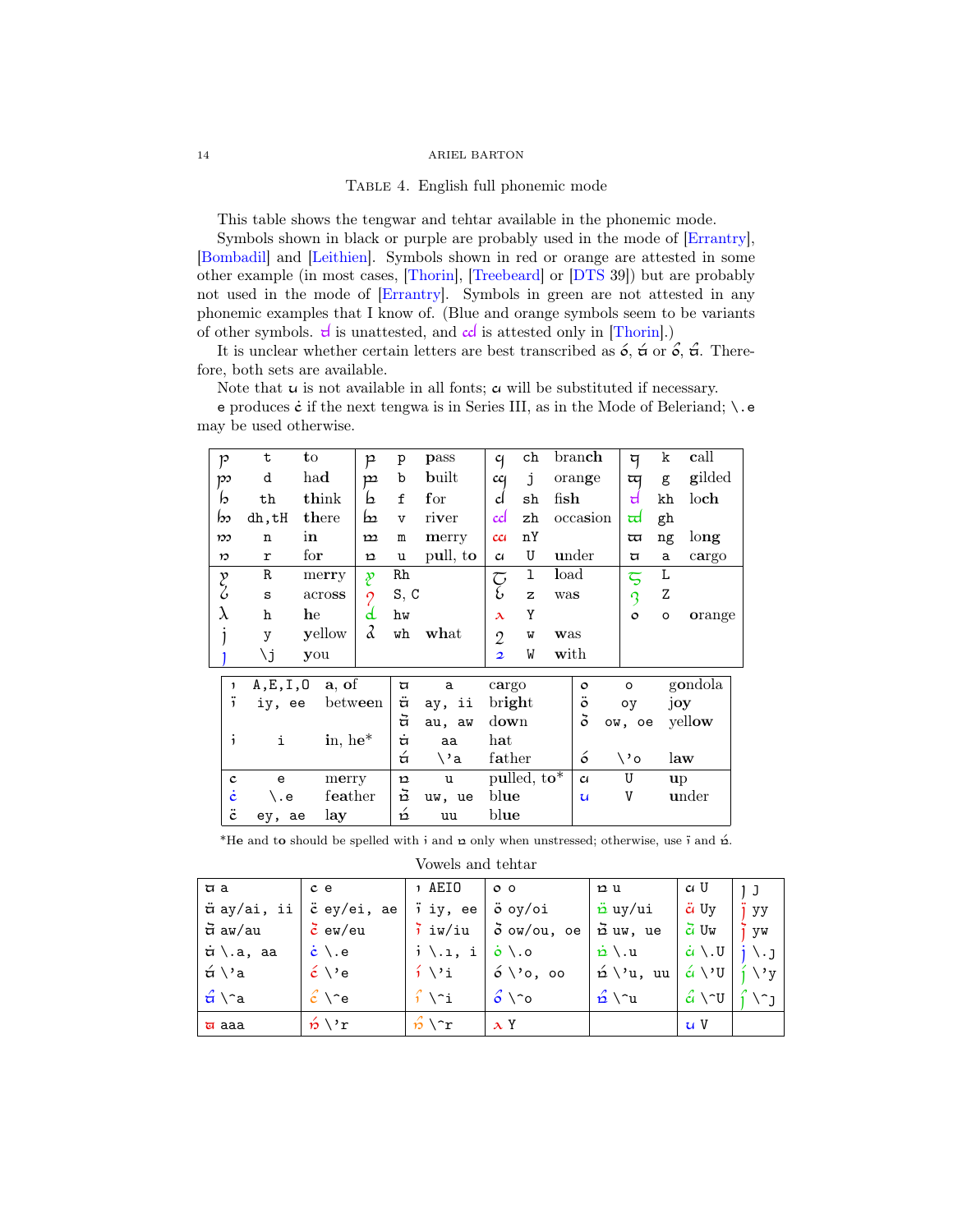write. However, I've heard some people say they prefer the phonemic modes, so I'm making one available.

Note that I am not trained at all in linguistics; it's likely that I got some of the stuff in [Table 4](#page-13-0) quite wrong. Generally, your best bet is to figure out for yourself what tengwa you should use, and then look up in the table what letters you should use with it.

Here are some notes:

Accented (long) vowels are usually treated as simply stressed vowels in this mode (there's no special way of writing them); in [\[Leithien\]](#page-37-5), Lúthien is spelled  $\tau$ ;  $\Delta b$ icm, with the same letter as in  $\tilde{p}\tilde{\omega}$  use,  $\lambda \tilde{\omega}$  who.

The abbreviations  $\mu$  and  $\mu$  are not used in this mode; of is spelled  $\mu$ , of the is spelled  $\infty$  or  $\infty$  is still used for the.  $\overline{p}$  is not an abbreviation; that's the correct spelling of and in this mode.

You can get a schwa using any of the letters  $A$ ,  $E$ ,  $I$ , or  $O$ . A schwa can be indicated either with an undotted carrier, or an underdot under the following tengwa. I haven't been able to figure out a systematic rule for when a dot is used and when a carrier is used; therefore, E and A turn into underdots if they are followed by a reasonable letter and I and O do not.

A y after most consonants turns into double overdots (as in  $p$ m $\beta p$ erfume); a W after some consonants or consonant groups  $(t, d, g, s, th, and sh)$  becomes an overtwist.

Note that some pronunciation symbols show up twice; for example, both  $\mathbf{i}$  and  $\mathbf{\ddot{i}}$ have IPA symbol i. This is not a coincidince; Tolkien sometimes used one, sometimes the other. (He used *each of them* in the word *beard*. This might be a mistake; or it might be because both spellings are "correct". Usually,  $\mathbf{i}$  is used at the ends of words and  $\ddot{\textbf{i}}$  is used inside words. The difference between  $\textbf{r}$  and  $\dot{\textbf{r}}$  seems to be mostly a matter of stress.)

Finally, note that all this analysis is based on Tolkien's examples, which are based on the way English was pronounced by educated Englishmen in the early twentieth century. If you want to spell things differently because you pronounce things differently because you are a twenty-first-century American, that's probably all right.

## 9. Writing direction

<span id="page-14-0"></span>According to [\[Sarati\]](#page-38-12), sarati was often written right-to-left, boustrophedon (alternating left-to-right), or vertically.

A small package called boustr.sty should have come with tolkienfonts. It contains some environments for writing direction:

\begin{rtl} Right to left \end{rtl} Right to left the set of the set of the set of the set of the set of the set of the set of the set of the set of the set of the set of the set of the set of the set of the set of the set of the set of the set of \begin{boustrophedon} Boustrophedon... \end{boustrophedon} Boustrophedon, starting on the right and switching to the left.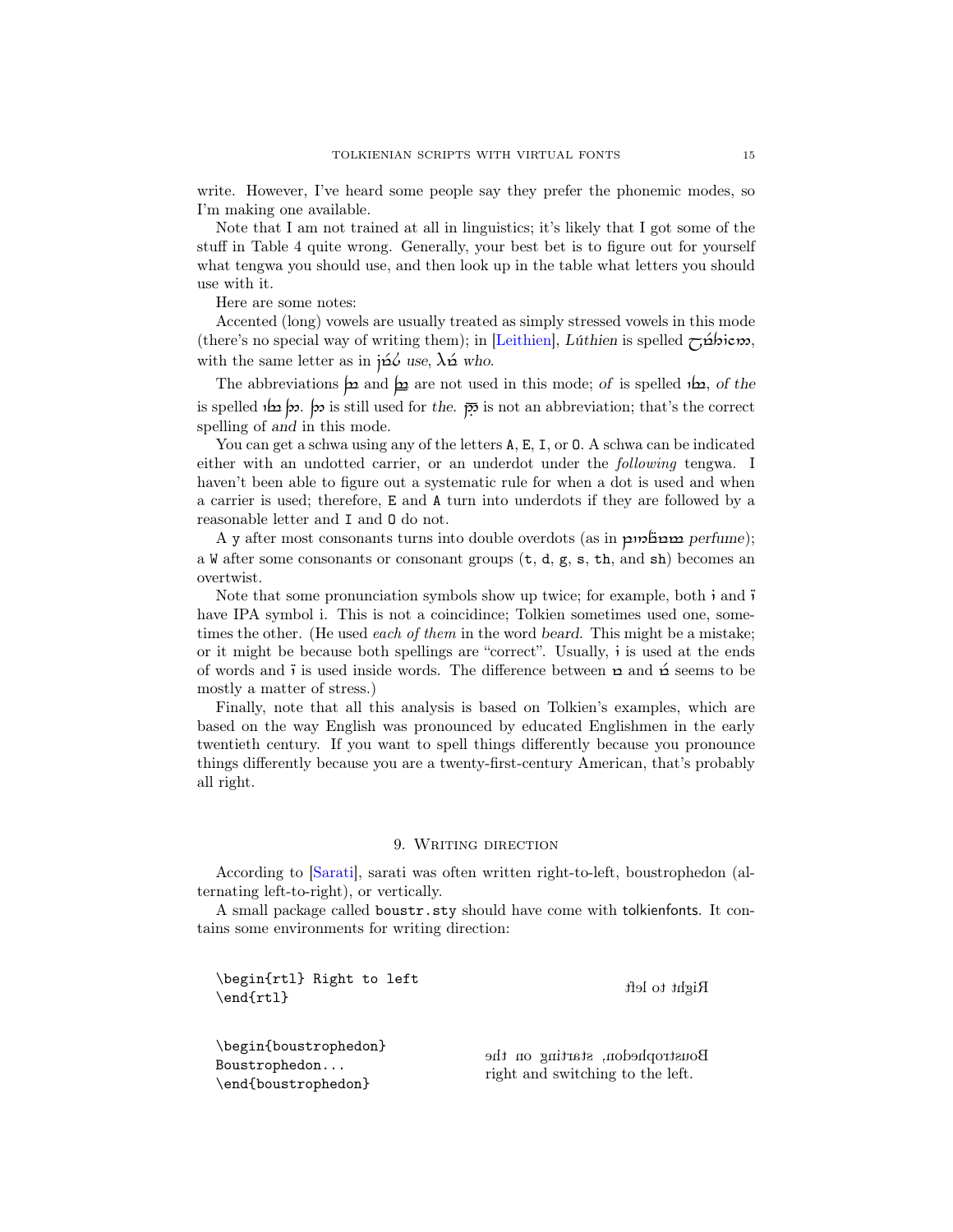| \boustrightfaise<br>\begin{boustrophedon}<br>Boustrophedon<br>\end{boustrophedon} | Boustrophedon, starting on the<br>left and switching to the right. |
|-----------------------------------------------------------------------------------|--------------------------------------------------------------------|
| \begin{sidewaysflip}{1in}<br>Flipped vertical text<br>\end{sidewaysflip}          | Firbbeq<br>Vertical<br>text                                        |

(I didn't see the need to make a plain sideways environment; the rotating package already has one.)

Be warned that rtl and boustrophedon are delicate. They do bad things to displayed math, and stop working if you put any of a number of odd things (such as \clearpage) inside; don't do anything too weird inside these environments. In particular, don't make any zero-point vertical skips inside the environment; if for some reason you really want to say \setlength{\parskip}{0pt}, make it \setlength {\parskip}{1sp} instead.

rtl could perhaps have avoided this, but I wanted it to be capable of breaking across pages.

### 10. RAW FONTS

<span id="page-15-0"></span>If you examine the documentation that came with your tengwar fonts, you'll see that the keymapping is, frankly, bizarre. To get  $\mathbf{\dot{m}}$   $\mathbf{\dot{m}}$  out of these fonts, you have to type 5#t~C7T'V; being able to get it by typing nam\'arie instead is the entire point of this package.

Nonetheless, fonts in their raw form have their uses. Occasionally, you may find that you want to use, say,  $\phi$ . But Tolkien only used this symbol when writing Old English, so it's not available in any standard mode. Alternatively, you may have already determined that in the raw font, 7D~Vj% j%k\$w#3G w6E15^ produces your name, and want to copy and paste. You can get the raw encoding with the commands \tengfont and \tengalt.

In the raw font, many important glyphs are placed over special characters. The easiest way to get \, ~ and 2^is with \tengfont{\char'\\}, \tengfont{\char'\~} and **\tengfont{2\char'\^}**.<sup>[12](#page-15-2)</sup> Several of the other characters (#, \$, %, &, \_, {, and  $\}$  must be preceded by a backslash  $\setminus$  to come out properly.

The unusual characters can be referenced with the \char command. For example, the Tengwar Annatar keyboard map says that  $\boldsymbol{\varepsilon}$  is character 190; to get it in T<sub>E</sub>X, use  $\text{cont}\cdot190$ .

The commands \cirthfont, \saratifont, and \valmarfont are defined similarly.

#### APPENDIX A. DOING WITHOUT tolkienfonts.sty

<span id="page-15-1"></span>Most of the work of tolkienfonts is done by the virtual fonts; the file tolkienfonts.sty provides macros, environments, package options, etc., but can be dispensed with if necessary.

 $\lambda_1$   $\lambda_2$   $\lambda_3$   $\lambda_4$   $\lambda_5$   $\lambda_7$   $\lambda_8$   $\lambda_9$ 

<span id="page-15-2"></span> $12\text{time}$  12\tengfont{2\^{}} will not produce  $\hat{p}$ .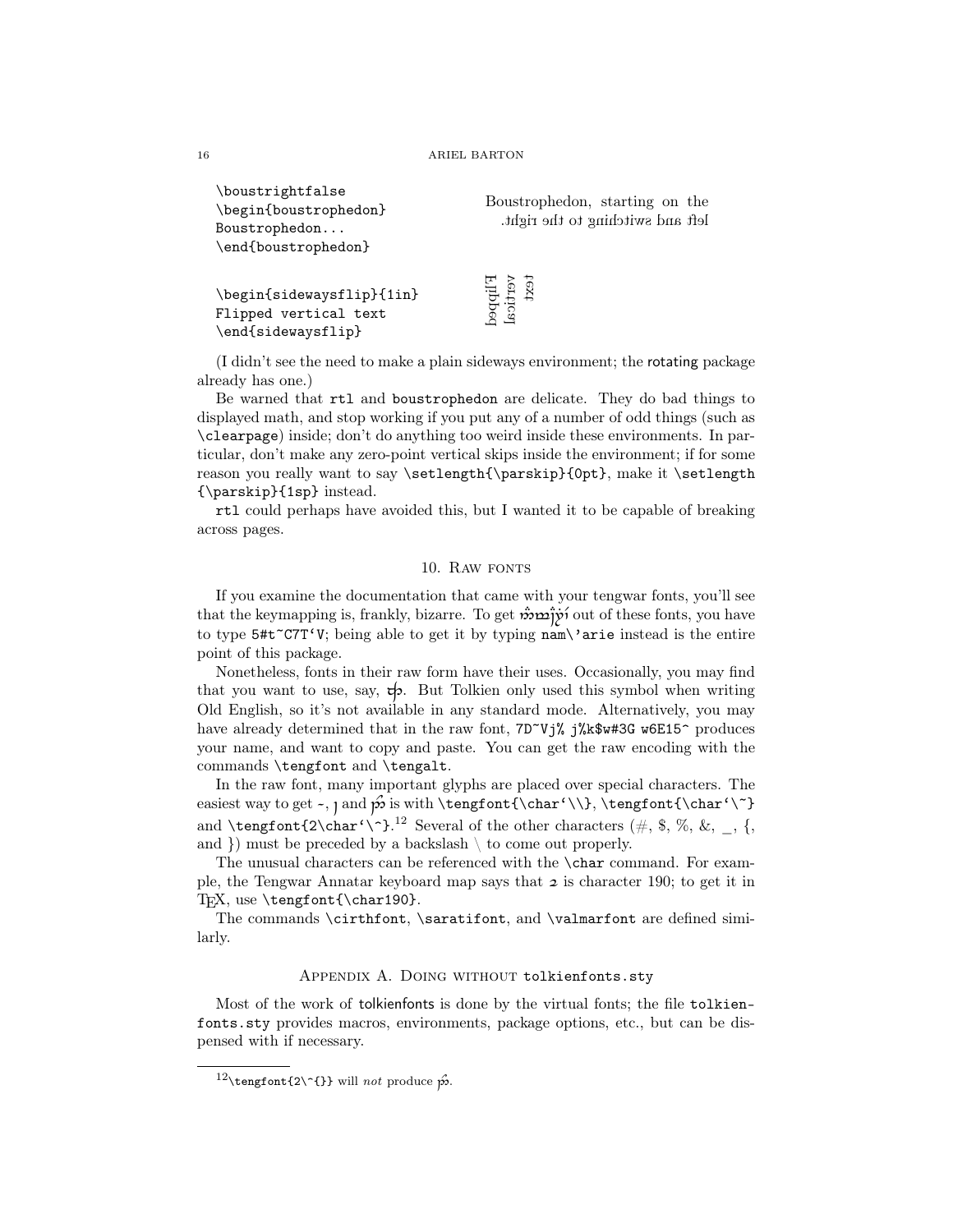<span id="page-16-0"></span>Table 5. Font family names and modes

When using font names or font family names, beware of capitalization issues. Sometimes you have to say TengwarASB; other times you have to say tengwarasb.

| Scripts and fonts |                         |  |  |  |  |  |  |  |  |
|-------------------|-------------------------|--|--|--|--|--|--|--|--|
| TengwarA          | Tengwar Annatar         |  |  |  |  |  |  |  |  |
| CirthE            | Cirth Erebor            |  |  |  |  |  |  |  |  |
| CirthS            | Sunrunes                |  |  |  |  |  |  |  |  |
| SaratiE           | Sarati Eldamar          |  |  |  |  |  |  |  |  |
| SaratiB           | Sarati Eldamar with bar |  |  |  |  |  |  |  |  |
| Valmaric          | Valmaric Eldamar        |  |  |  |  |  |  |  |  |

|                | Languages and modes                             |  |  |  |  |  |  |  |
|----------------|-------------------------------------------------|--|--|--|--|--|--|--|
|                | Raw tengwar, sarati, or valmaric font           |  |  |  |  |  |  |  |
| A              | Raw tengwar alt font                            |  |  |  |  |  |  |  |
| XX             | Raw cirth font                                  |  |  |  |  |  |  |  |
|                | Tengwar                                         |  |  |  |  |  |  |  |
| QQ             | Quenya default mode                             |  |  |  |  |  |  |  |
| QR             | Quenya red mode                                 |  |  |  |  |  |  |  |
| QG             | Quenya generic mode                             |  |  |  |  |  |  |  |
| QA             | Quenya mode without as                          |  |  |  |  |  |  |  |
| SA             | Sindarin mode of Arnor                          |  |  |  |  |  |  |  |
| SG             | Sindarin mode of Gondor                         |  |  |  |  |  |  |  |
| <b>SB</b>      | Sindarin mode of Beleriand                      |  |  |  |  |  |  |  |
| E <sub>0</sub> | English full orthographic mode                  |  |  |  |  |  |  |  |
| EM             | English mode of Mazarbul                        |  |  |  |  |  |  |  |
| ET             | English tehta orthographic mode                 |  |  |  |  |  |  |  |
| EP             | English full phonemic mode                      |  |  |  |  |  |  |  |
|                | <b>Runes</b>                                    |  |  |  |  |  |  |  |
| QE             | Angerthas Daeron/Eregion, arranged for Quenya   |  |  |  |  |  |  |  |
| <b>SD</b>      | Angerthas Daeron/Eregion, arranged for Sindarin |  |  |  |  |  |  |  |
| DM             | Angerthas Moria, arranged for Dwarvish          |  |  |  |  |  |  |  |
| <b>EE</b>      | Angerthas Erebor, arranged for English          |  |  |  |  |  |  |  |
| EH             | Runes from The Hobbit, arranged for English     |  |  |  |  |  |  |  |
|                | Sarati/Valmaric                                 |  |  |  |  |  |  |  |
| QQ             | Quenya default mode                             |  |  |  |  |  |  |  |
| QΑ             | Quenya mode with as                             |  |  |  |  |  |  |  |

The (real and virtual) fonts used by tolkienfonts do not follow the Berry naming scheme. Instead, the font names are constructed by starting with the script name (usually Tengwar) and appending three capital letters to indicate font, language, and mode, plus (for Tengwar Annatar) a few lowercase letters to indicate font shape.

So the virtual font for beleriand is TengwarASB. See [Table 5](#page-16-0) for the complete font/mode list.

The names of the IATEX font families are constructed by taking the names of the (normal-shaped) fonts and translating them to lowercase.

In LATEX, you can use these fonts without tolkienfonts in several ways: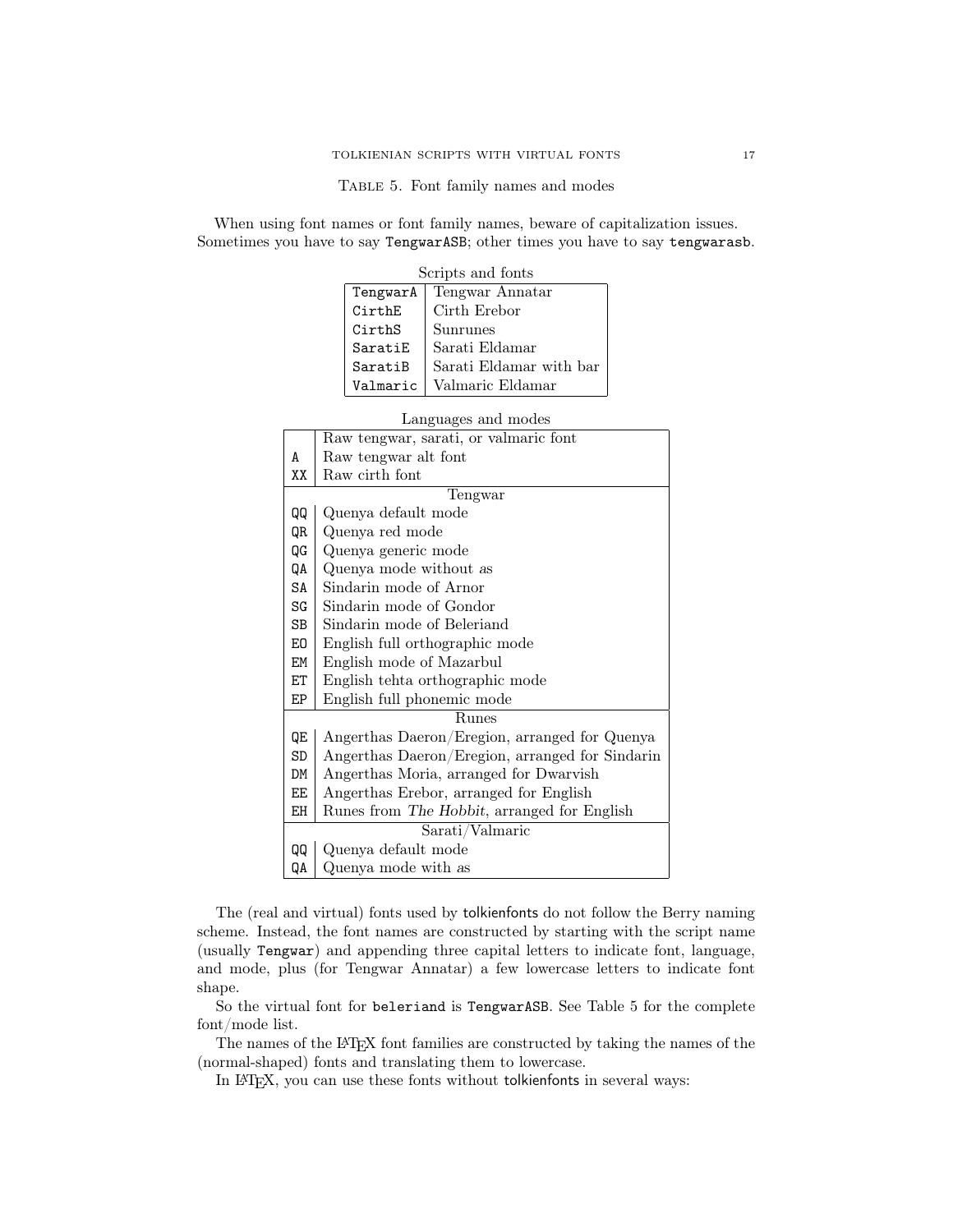- You can create a text-mode command
	- \DeclareTextFontCommand{\Beleriand}

```
{\fontencoding{T1}\fontfamily{tengwarasb}\selectfont}
```
which you can use like \textbf:

\Beleriand{tin\'uviel}

- Alternatively, you can change fonts directly inside the document: \usefont{T1}{tengwarasb}{m}{n} tin\'uviel
- If you want the entire document in tengwar, you can use \renewcommand{\rmdefault}{tengwarasb} \begin{document} tin\'uviel
- If you're having trouble getting font families to work, you can use \newfont: \newfont{\Beleriand}{TengwarASB at 10pt}

```
{\Beleriand tin\'uviel}
```
However, **\newfont** does not play nicely with LAT<sub>E</sub>X's size-changing mechanisms, so if you can get any of the above techniques to work, it's probably better to use them.

All of these produce  $p$ *m* $\acute{o}$  $\ln \chi$ . In plain TEX, you use direct font definitions

\font \beleriand = TengwarASB

as usual.

In either case, you should be aware of a few things. First, to adjust the spacing, you need to adjust some spacefactor codes:

\sfcode',=2000 \sfcode';=2000

for all fonts, and

\sfcode')=1000 \sfcode']=1000 \sfcode'?=1999 \sfcode'!=1999

for tengwar.

If you're likely to use a capital letter just before a punctuation mark, you might want to say \sfcode'R=1000 to fix the spacing.

Also, the commands

\ten \eleven \twelve \ldots \of \ofthe \The \THE \& \r  $\R \s \es \s \se \se \si \so \su \sy$ 

and  $\setminus$  (runic modes) are redefined by tolkienfonts.sty; don't use them with tengwar without it. You can get ten and eleven with < and >.

You can do without  $\Upsilon$  (by using quote marks or dashes); you can get long vowels with a left quote  $a^{\prime}$ . Alternatively, if you want  $\setminus$  (and  $\setminus$ ",  $\setminus$ ") to work properly, in LATEX, you can use the fontenc package:

```
\usepackage[T1]{fontenc}
```
In plain TFX, you can use plainenc:

\input plainenc \fontencoding{T1}

If you do this,  $\degree$  will occasionally produce a different result from  $\degree$ ; they will both be legitimate transliterations of long vowels, but possibly different ones.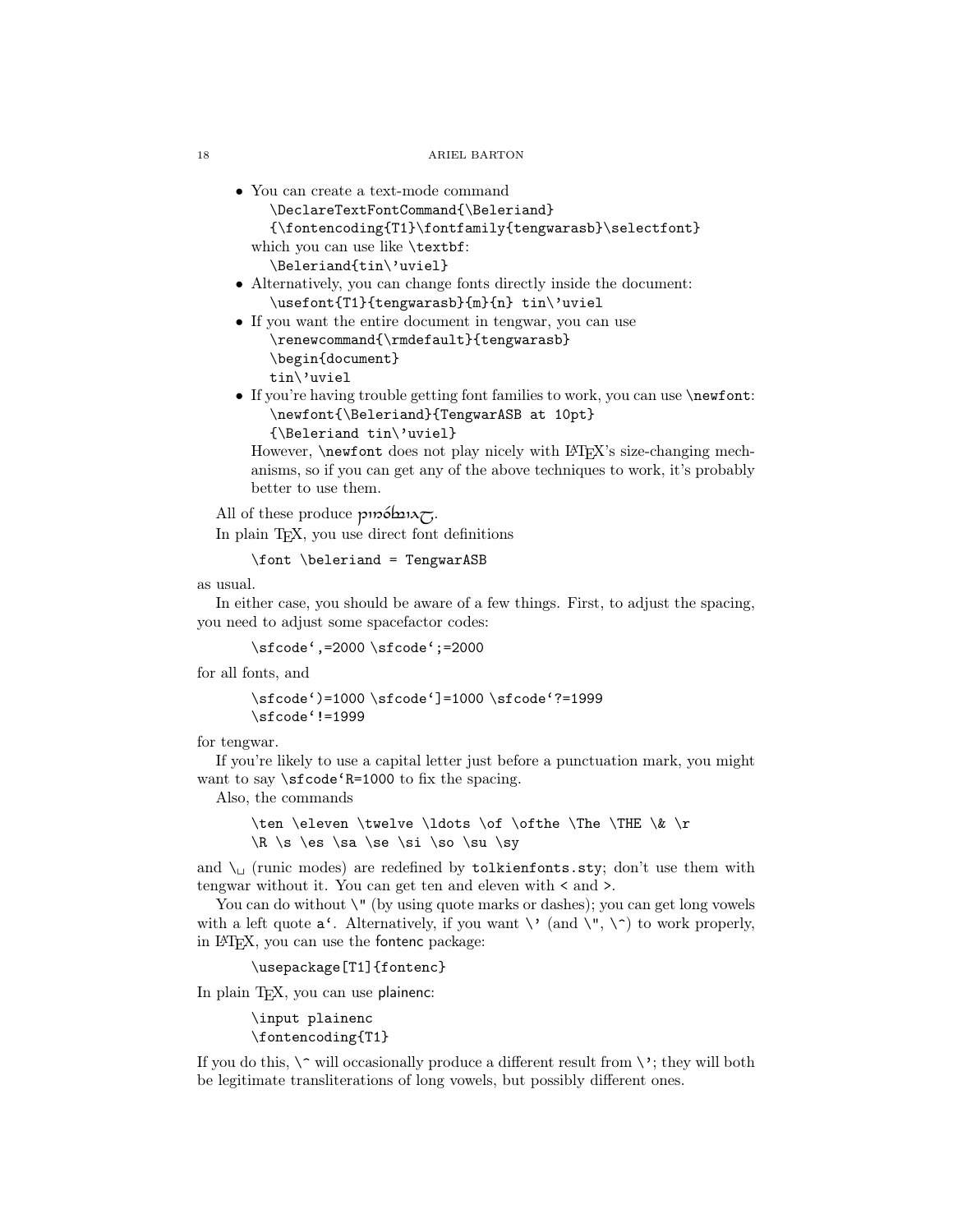# <span id="page-18-0"></span>Appendix B. Tengwar discussion: why did I make the mode choices I did?

Given the paucity of examples, there are a lot of decisions I had to make regarding the fine points of mode operation. They are discussed below.

Note: kh refers to the Scottish, German or Sindarin hard ch, not the English soft ch; it sounds more like a cat hissing than anything in English. It is usually transliterated ch; in this appendix, I am going to call it kh to distinguish the two. If you don't speak German, h is probably the best English substitute when speaking aloud.

<span id="page-18-1"></span>B.1. Quenya modes. The general mode was based on [\[DTS](#page-37-0) 38, 42, 43, 44, 46, 64]. It's been designed to produce reasonable things if Sindarin words, as well as Quenya words, are entered. Therefore, many of the Sindarin special rules (e.g.  $\boldsymbol{\varpi}$  at the ends as well as the beginnings of words) work in the general mode Quenyagen but not in Quenya.

A notable feature of this mode is that dipthongs are always written with two tehtar. All the other Elvish tehta modes write dipthongs with a tehta and a special tengwa; however,  $\ddot{\text{m}}$  for ai is well attested. This is also a good idea in that a generic mode needs to support the Sindarin e-glide dipthongs ae, oe as well as the Quenya i-glide dipthongs ai, oi, ui. You can force dipthongs to be written with special tengwar by using E, I or U as the second letter.

The Quenya tengwar mode is based on descriptions in [\[Appendix E\]](#page-38-0), the example [\[Namárië\]](#page-38-2), and also on the analysis in [\[Textbook\]](#page-38-13) and [\[Quenya\]](#page-38-14). (If you don't know anything about the Quenya mode and you would like to, [\[Quenya\]](#page-38-14) is a good place to start.)

To construct \Eregion and the sarati and valmaric fonts, I used [\[Appendix E\]](#page-38-0), [\[Sarati\]](#page-38-12) and [\[Valmaric\]](#page-38-15) to determine which glyph meant which sound. Additional rules were then taken from the tengwar mode. \Eregion and \Daeron were carefully constructed to be as similar as possible; there are a few minor differences.

There was one decision I had to make: what to do with h.

<span id="page-18-2"></span>B.1.1. The h question. So: does aha have an aha in it?

It would not be unprecedented for the answer to be no. If we follow the usual r-rule, óre is spelled  $H(x)$ , with a rómen—no óre is present.

Here's what we know.

Originally, Quenya had a kh sound. It was written with d; the Noldor named this letter kharma. Quenya also had an h sound (as in English house;) it was written with  $\lambda$ . Finally, it had a hy sound, written with  $\lambda$ .

At some point, the Noldor decided that words which began with kh should begin with h instead. Somewhat unusually (possibly because they were keeping khs that occured inside words), they decided to alter the spellings of these words. At or around this time, they started to use  $\lambda$  for the h sound, and  $\lambda$  for hy.<sup>[13](#page-18-3)</sup>

So now harma did not have a  $d$  in it. The Noldor began to call  $d$  aha; presumably, at that time, aha was spelled  $\ddot{\tilde{i}}$ . However, according to [\[Appendix E\]](#page-38-0), any h standing on its own with no nearby consonants is pronounced as in house. (ht is for some strange reason pronounced as kht.)

<span id="page-18-3"></span><sup>&</sup>lt;sup>13</sup>They kept  $\int$  around to indicate voiceless r and l:  $\int$ ,  $\int$ . These are the same sounds which Sindarin writes with  $y$  and  $\overline{C}$ ; in Quenya, they are transcribed as hr and hl instead of rh and lh.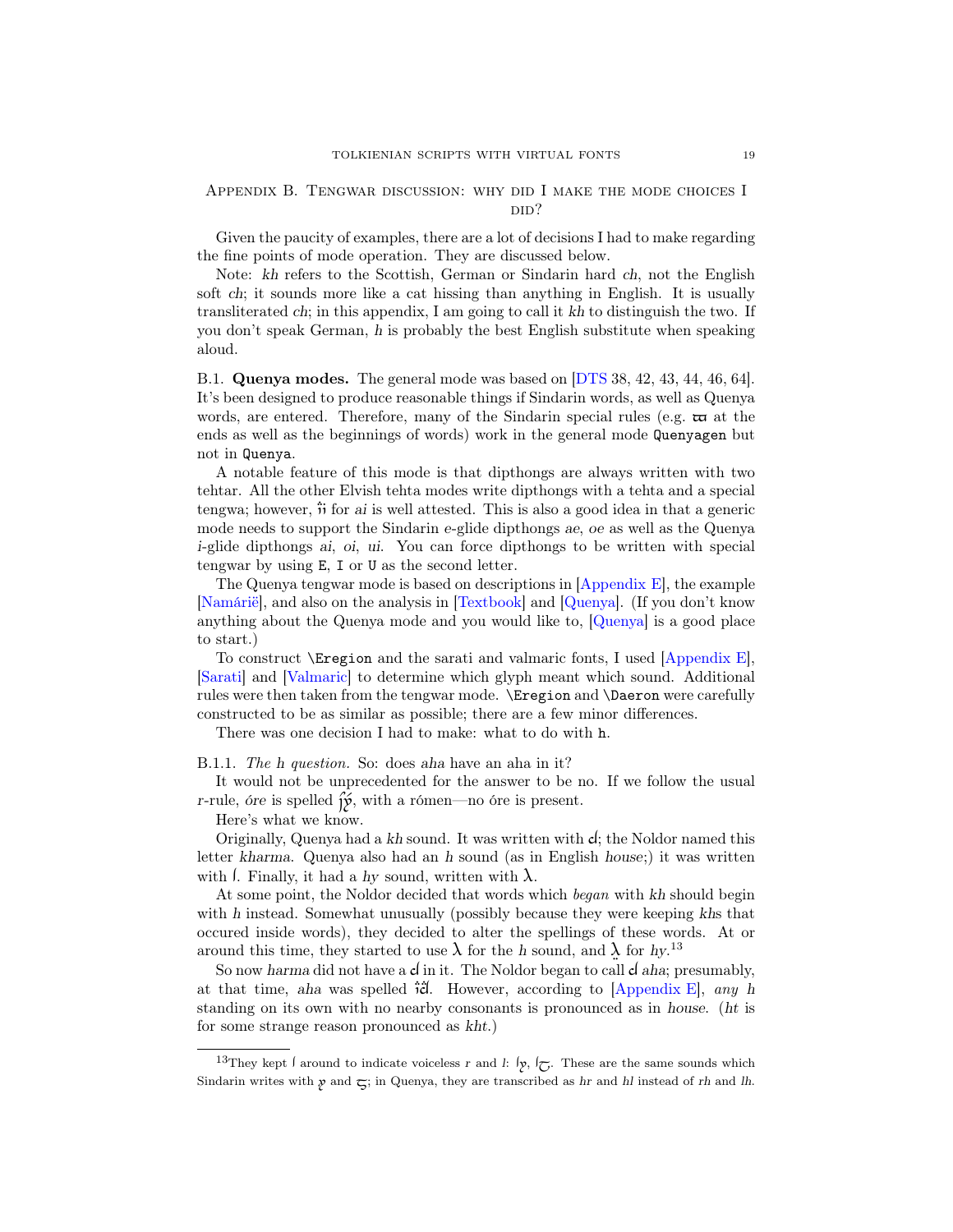There are two possible explanations for this situation.

- When they started calling **c** aha, it was pronounced aha, not akha. This doesn't make sense to me.
- When they started calling  $d$  aha, it was pronounced akha, not aha. Quenya later lost all of its remaining khs except those just before ts. For whatever reason, the Noldor didn't change the name of  $d$  again.

It should be noted that Tolkien mentions kh as "remaining medially", but that [\[Quenyanna\]](#page-38-9) has no chs or khs in it; as far as we know, in Third Age Quenya, kh only happens just before t. It is possible that kh originally only happened at the start of words or before t, but it seems unlikely.

It should also be noted that the Sindarin words acharn and achas mean vengeance and dread; it seems likely that they and aha come from a common proto-Eldarin root with a kh in it.

In the first case, all medial hs should be spelled with  $d$ . In the second case, hs before ts should probably be spelled with d. Medial hs that used to be khs might also still be spelled with  $d$  (which would explain why tehta is not spelled techta); unfortunately, we don't actually know which hs used to be khs. You can guess based on Sindarin cognates; you can assume that it is all of them; or you can just write them with  $\lambda$ s instead.

This is what tolkienfonts does: it uses  $d$  before a t,  $\ell$  before a r or  $\ell$ , and  $\lambda$  for all other hs which are not part of combinations. If you want a medial h to be written with  $d$ , you have to use ch or kh instead.

<span id="page-19-0"></span>B.2. Sindarin modes. The mode of Beleriand is based on [\[Elbereth\]](#page-38-4) and [\[Durin\]](#page-38-3), as well as on the analysis in [\[Appendix E\]](#page-38-0), [\[Sindarin\]](#page-38-16) and [\[Textbook\]](#page-38-13). The Third Age Sindarin modes (Arnor and Gondor) are based mainly on [\[Letter\]](#page-37-2), but also on [\[LOTR\]](#page-37-3) and [\[Appendix E\]](#page-38-0).

Like Quenyagen, the Sindarin modes have some special rules borrowed from the other Elvish language to allow you to easily write isolated Quenya words. You can get  $\chi$  and  $\tau$  with either the Sindarin initial rh, lh or the Quenya hr, hl. A Y, or a y followed by a vowel, produces the same tengwa  $(1 \text{ or } \lambda)$  that is used at the start of ionnath, that is, in the only place where Sindarin has a consonantal y sound.

The Quenya dipthong oi does not occur in [\[Parviphith\]](#page-38-17), and iu occurs only at the start of words. Eu does occur (in leutha); the author seems to think that it is an "unusual dipthong" rather than separated vowels. Consequently, these three combinations are dipthongs like ai, au in all three modes (except for initial iu, which produces  $\lambda^2/\rho$  as usual).

\Daeron, like \Eregion, is based on the Angerthas Daeron in [\[Appendix E\]](#page-38-0), with some special rules that parallel rules in the tengwar mode.

Mh is  $m$  in the modes of Gondor and Arnor, and so is presumed to be  $m$  in the mode of Beleriand.

In  $[Appendix E]$ , final ng is said to be pronounced as  $\eta$  (as in sing). Initial ng is described as being pronounced  $\eta$  in (archaic) Quenya; in [\[Road,](#page-38-6) p. 63], it is also mentioned as being pronounced  $\eta$  in Sindarin. Therefore, initial  $ng$  is transcribed with  $\alpha$  or  $\varpi$ .

However, [\[Parviphith\]](#page-38-17) has some words that begin with ng that it claims should be pronounced *ng*. These ngs should probably be transcribed with  $\overline{c}$   $\overline{c}$ ; to get them initially, use 'ng.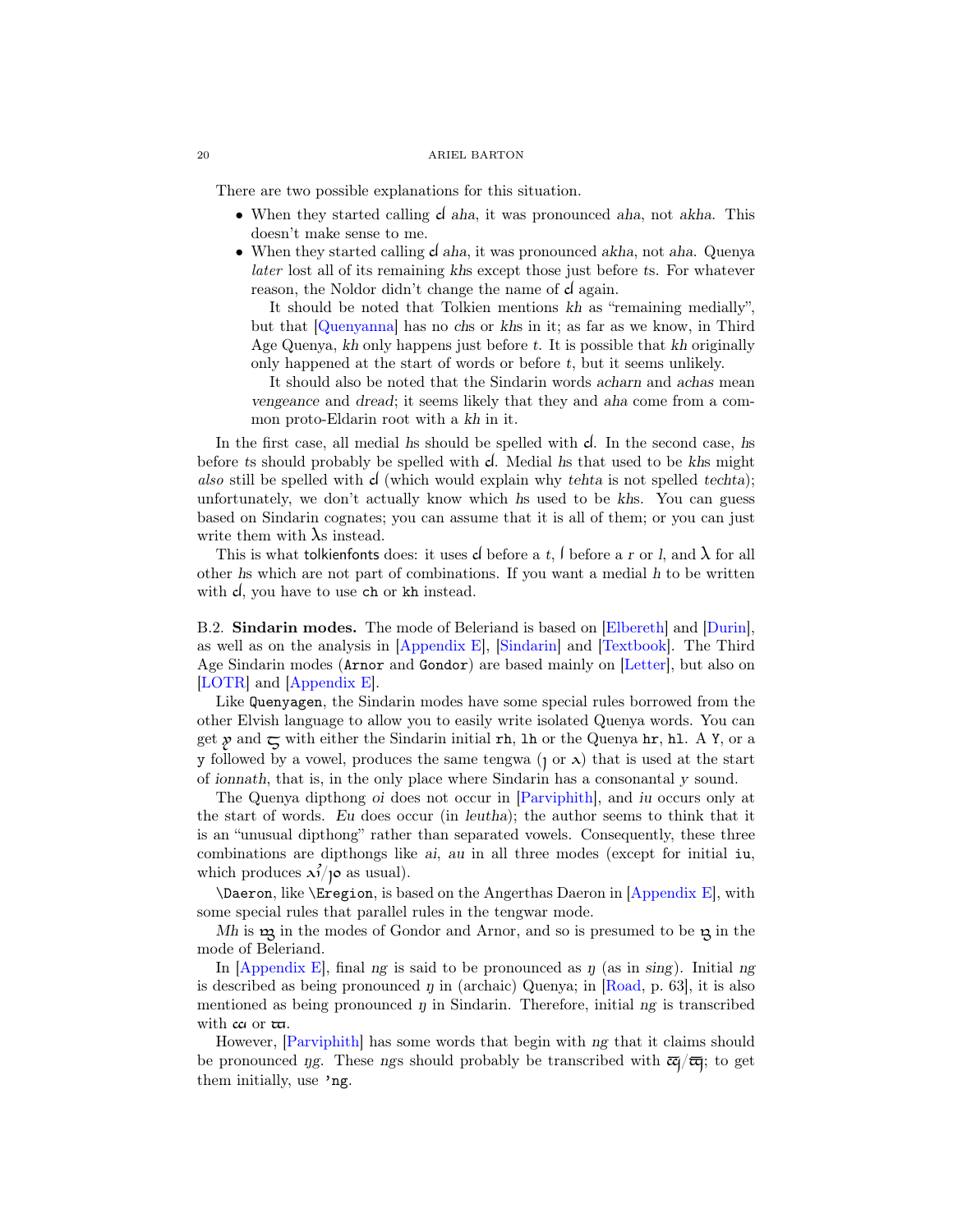Most of the uncertainty in the Sindarin tengwar modes lies in how to deal with u after a vowel or w in any situation.

In the tehta mode, I follow  $[Textbook]$  and  $[Sindarin]$  and use  $\ddot{\mathbf{\sigma}}$  for au.

[\[Letter\]](#page-37-2) uses overtwists in Sindarin for w after a consonant (labialization). It also uses overtwists for English u-glide dipthongs. Therefore, I use overtwists for labialization and u-glide dipthongs in both of the Third Age modes.

It seems reasonable to assume that the mode of Beleriand is meant to be easy for native Quenya readers to deal with, and that the Sindarin modes of Gondor and Arnor are meant to be easy for native Westron readers to deal with. The modes of Beleriand and Gondor were used thousands of years apart, by people of different races; while they are both Sindarin modes, there's no real reason to expect them to be similar.

Analogy with Quenya<sup>[14](#page-20-1)</sup> leads me to conclude that in the mode of Beleriand, Series IV probably represents labialization of Series III. So gw and chw are  $\pi$  and d, not  $\vec{a}$  and  $\vec{d}$ . (dw is written with p plus a tehta, since  $\vec{a}$ ,  $\vec{a}$  or  $\vec{a}$  would be confusing.)

[\[Appendix E\]](#page-38-0) says that "the sign for following w (required for the expression of au, aw) was in this mode the u-curl or a modification of it". This could be interpreted to mean an overtwist  $\zeta$ , as in the Third Age modes; however, the overtwist does not seem to be used in writing Quenya, and so the mode of Beleriand, as used in Beleriand, probably used simply the u-curl  $\zeta$ . (Maybe the mode of Eregion used the overtwist.) dw is written with the same tehta.

Quenya and the mode of Beleriand both use  $\sigma$  for w. However, [\[Appendix E\]](#page-38-0) says that  $\boldsymbol{\omega}$  was "often used for w", and  $\boldsymbol{\omega}$  is used in war and Westmarch in the title-page inscription for The Lord of the Rings, which is English written "as a man of Gondor might write it". Therefore, Westron tehta mode<sup>[15](#page-20-2)</sup> probably used  $\mathbf{r}$ , and so the modes of Gondor and Arnor are assumed to do the same.

<span id="page-20-0"></span>B.3. English and Dwarvish. The full orthographic English mode supplied by orthmode is based on [\[Letter\]](#page-37-2); the mazarbul variant is based on [\[Mazarbul\]](#page-37-1). (The use of  $\oint$  as wh comes from [\[Lowdham\]](#page-37-9).) The cirth mode erebor is based on [\[Mazarbul\]](#page-37-1) as well (it has some pages written with cirth and some pages written with tengwar).

The mode moria is based almost entirely on  $[Appendix E]$ . The only extant text written in this mode (in fact, the only extant text in Dwarvish at all) is [\[Balin\]](#page-38-18). If Dwarvish has any special rules, I don't know what they are.

We have very few tehta mode examples. (There is [\[LOTR\]](#page-37-3), [\[TTT\]](#page-37-10), [\[Brogan\]](#page-37-7), and [\[Endorion\]](#page-37-8). That's about it.) What's more, the examples we do have are inconsistent. [\[TTT\]](#page-37-10) uses  $\hat{i}$  for  $o$ ; [\[Brogan\]](#page-37-7) uses  $\hat{i}$  for  $e$  and  $\hat{i}$  for  $i$ ; etc.

Therefore, the English tehta mode supported by tolkienfonts derives many of its rules from the English orthographic mode and the mode of Gondor.

<span id="page-20-1"></span>These two modes agree on everything, except:

<sup>&</sup>lt;sup>14</sup>Also see [\[Appendix E\]](#page-38-0): "hwesta sindarinwa [d] or 'Grey-elven hw' was so called because in Quenya  $[\tau]$  had the sound of hw, and distinct signs for chw and hw were not required."

<span id="page-20-2"></span><sup>&</sup>lt;sup>15</sup>[\[History\]](#page-38-5) presents charts for a Westron tehta mode (which does use  $\alpha$  for w) and Westron full mode which are virtually identical to the charts for English tehta and orthographic modes. The full Westron mode there, like English orthographic mode, uses  $\circ$  for w,  $\circ$  for u and  $\circ$  for a. We know that the mode of Arnor uses  $\circ$  for u. It could theoretically use either  $\circ$  or for w; it would, however, be less confusing to Westron writers if u and w just switched.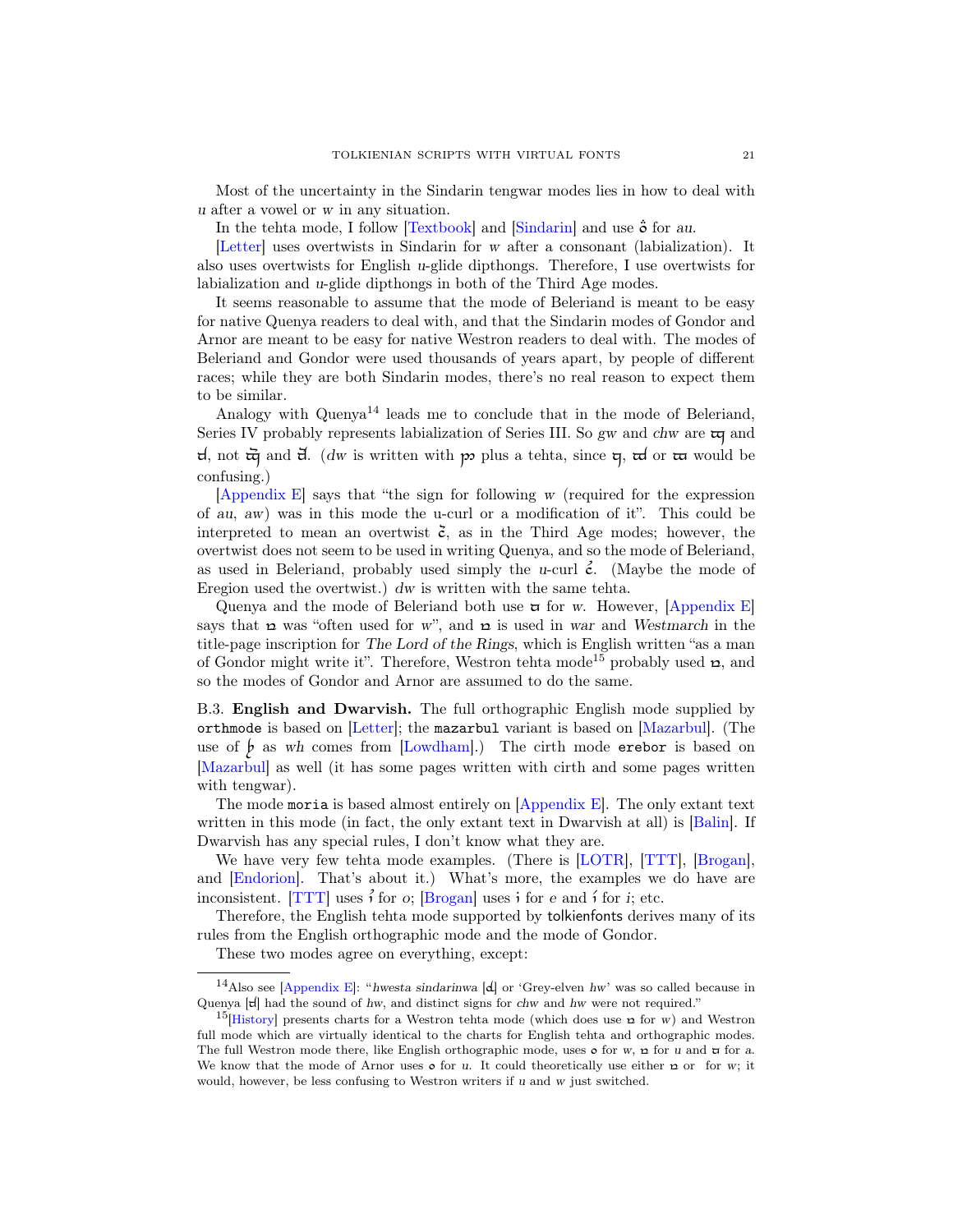- ch, j, sh, x, z, silent e, and the  $c+h$  in echo occur in English. Thus,  $\mathfrak b$ cannot be ss, and the tengwar for the others are actually used.
- The letter  $\gamma$  is used for soft c in the orthographic full mode examples. Soft  $c$  does not come up in any of the tehta mode examples; Tolkien never uses  $\gamma$ for s, even when there are tehtar present and using a  $\gamma$  would be convenient.
- In the mode of Gondor,  $\lambda$  is used for e only when it is the second letter of a dipthong (that is, only for "e-glide"); in English orthographic mode, it is used for all non-silent es. (The Gondorians also use it for an i followed by a vowel at the start of a word, which is pronounced as a consonantal y.)
- English full modes use  $\iota$  and  $\iota$  for  $i$  and  $y$ . Obviously, these symbols are not available in any tehta mode. In English tehta mode, tehtar are available to represent i and vocalic y; some letter needs to be chosen for consonantal y.
- The letters  $\mathbf p$  and  $\mathbf c$  mean u and o in full English orthographic mode, but mean w and i-glide in the Mode of Gondor.
- The letters  $\pi$  and  $\circ$  mean a and w in full English orthographic mode. One of these probably means u-glide in the Mode of Gondor, and the other is probably not used.  $\text{Textbook}$  and  $\text{Sindarin}$  use  $\bullet$  for u-glide, but I don't believe that we have any attested examples.

So to construct a tehta mode, we need to decide the following:

- What tehta do we use for vocalic y? (I use  $\check{\lambda}$ , since both [\[LOTR\]](#page-37-3) and  $\vert$ Brogan $\vert$  do. The mode of Gondor uses  $\bar{\mathfrak{i}}$ .)
- What tengwa do we use for consonantal y? ([\[Brogan\]](#page-37-7) uses  $\alpha$ , so that's what I use.)
- Which tengwa do we want to use for w? (I follow [\[Brogan\]](#page-37-7) and [\[LOTR\]](#page-37-3) and use  $\varphi$ .)
- Do we use  $\hat{i}$  for e and  $\hat{j}$  for i, or vice versa? The first one is consistent with both Quenya mode and the mode of Gondor; the second one uses some form of dots for both kinds of e. This is particularly useful if we want to imitate Christopher Tolkien and use other undertehtar.  $($ [\[Brogan\]](#page-37-7) uses i for e;  $[LOTR]$  and  $[Endorion]$  use i for e. I don't like undertehtar, and I find that I can remember that underdot and overaccent mean the same letter fairly easily, whereas if I use  $\mathbf{i}$  for e, I get confused whenever I try to read an inscription in Quenya mode or the mode of Gondor.)
- How do we write dipthongs? This is really the big one. We have three standard tengwar left:  $\pi$ ,  $\lambda$ , and  $\sigma$ . (We also have c and  $\gamma$ ,  $\alpha$ .) We could just write out the two tehtar, with a carrier or two. Tolkien does this for ea and io in [\[Brogan\]](#page-37-7), but had switched from  $\hat{B}$  to  $\acute{\epsilon}$  by the time he wrote [\[Endorion\]](#page-37-8); I prefer to write as he did in [\[Endorion\]](#page-37-8).
	- $-$  [\[Endorion\]](#page-37-8) uses c for its a-glide dipthong.
	- [\[Endorion\]](#page-37-8) uses  $\lambda$  for its e-glide dipthong. So does the mode of Gondor.
	- Since we're using  $\alpha$  for the consonantal y in you, it makes sense to use it for y-glide dipthongs as well. And given the relationship between i and y (e.g. they/their,  $liar/lying$ ), it makes sense to use the same character for i-glide and y-glide, if we have to have any overlaps.
	- [\[Brogan\]](#page-37-7) makes  $\alpha$  do double duty as w and u-glide. [\[LOTR\]](#page-37-3) and [\[Endorion\]](#page-37-8) have no u-glides, so they cannot contradict this. On the other hand, this is ambiguous, and it makes no sense to use  $\circ$  or  $\pi$  as y; they are available to be u-glide and o-glide.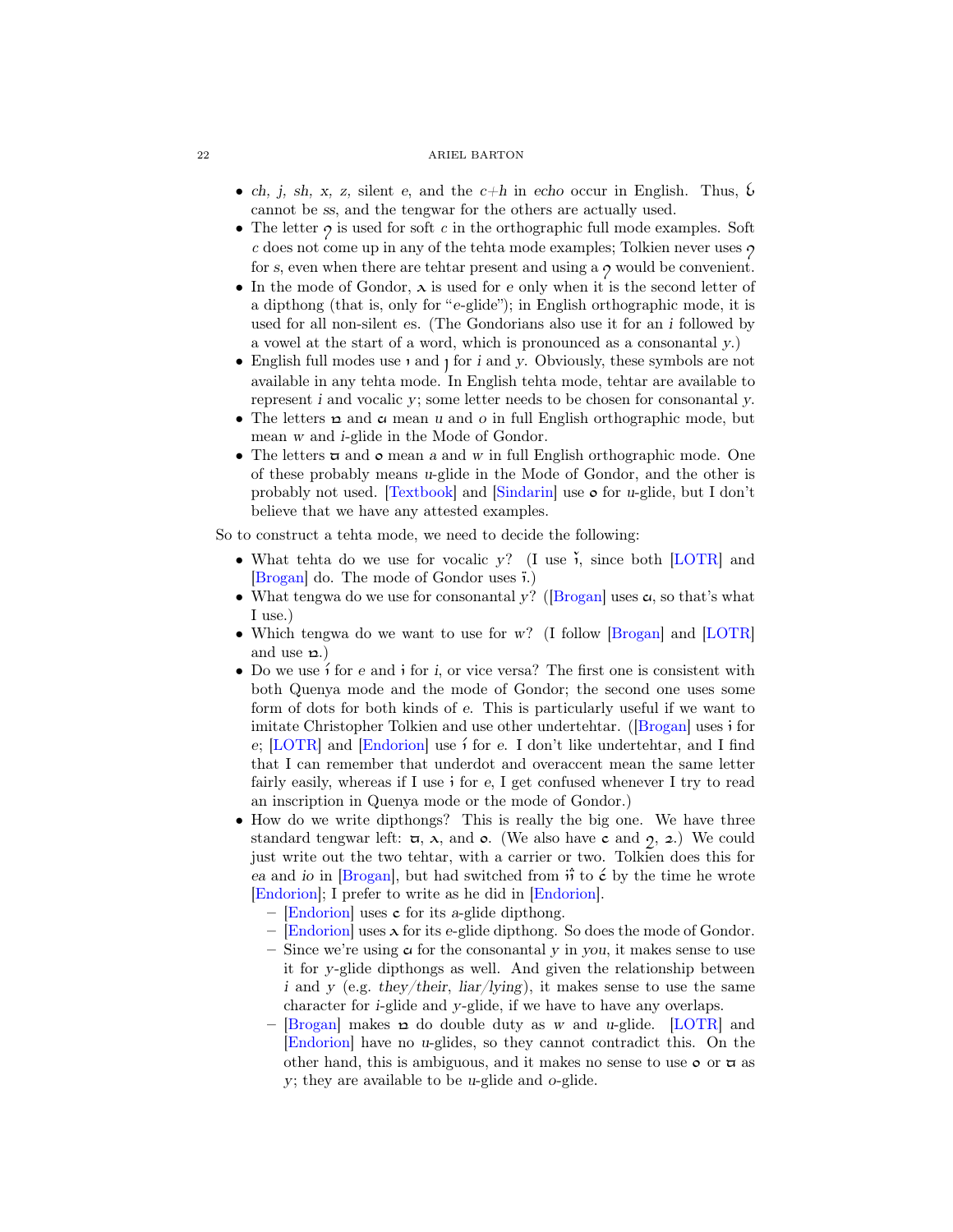I have a strong personal preference for unambiguous transliteration, so I really do not like overloading  $\boldsymbol{\omega}$  for both w and u-glide. Also, I prefer to arrange things so that, if you happen to find yourself mentioning Aulë or Sauron in your tengwar texts, you will spell those names more or less as they were spelled in Middle-Earth. Thus, Tehtamode defaults to using  $\circ$  for *u*-glide. If this bothers you, use w to force a  $\alpha$ .

– o-glide dipthongs (as in people) are rare, unless you include words ending in tion, cion, sion, which I don't like to since the  $i$  in those words goes to modifying the preceding consonant—it's not part of the vowel. Unfortunately, we have no attested examples of people, and only one example of tion, which is in [\[Brogan\]](#page-37-7). There are no o-glide dipthongs in any Elvish language, and the full Elvish and English orthographic modes all use  $\alpha$  for o, which is taken. English phonemic inscriptions use  $\circ$  for o, which I want to use for u. I use  $\sigma$  for o-glide just because it's the only thing left.[16](#page-22-1)

## Appendix C. Virtual Fonts and the fontinst package

<span id="page-22-0"></span>The way tolkienfonts is constructed, I need a separate virtual font for each mode/ base font/color combination. For full color effects as seen in [\[Namárië\]](#page-38-2), you'd want both a red-tehtar-black-tengwar and a black-tehtar-red-tengwar font (plus a plain font for normal use). I've got this package set up to allow for nine different tengwar fonts (counting the four flavors of Tengwar Annatar).

Rather than having this package come with hundreds of supporting files, I've decided to include one font (Tengwar Annatar normal) and one colored mode as examples, and give what you need to make the supporting files for colored tehtar and other fonts yourself.

The correct Quenya spelling of "Arda" is  $\ddot{\ddot{\psi}}$ . In most modern tengwar fonts, you get  $\hat{i}\hat{y}$  by typing 'CuF. The purpose of this package is to let you get  $\hat{i}\hat{y}$  by typing \Quenyared{\textbf{arda}}. Here's how LATEX does it:

- The .sty file defines the command \Quenyared, which says, "ETFX! Switch to the font encoding T1 and the font family tengwaraqr!"
- LATEX finds the file t1tengwaraqr.fd. It has a bunch of font-family commands, one of which says, "LAT<sub>E</sub>X! If you're using this family, then tell T<sub>E</sub>X to use the font TengwarAQRb for bold-width, normal-shaped text!"
- T<sub>F</sub>X looks for the files TengwarAQRb.tfm and TengwarAQRb.vf. The .tfm file says, "T<sub>E</sub>X! You should allocate 3.04pt for that first a, you should turn all rds into the character in Slot 245, and you should turn all as that come after that character into the character in Slot 205!"
- The .vf file says, "T<sub>F</sub>X, you're not done yet! I need you to replace all the as with the characters 'C from the font TengwarAb and replace the character in Slot 245 with the character u from TengwarAb. Oh, and while you're at it, make the C red."
- TEX goes and looks up the width of the ' in the file TengwarAb.tfm, so that it knows where to put the C.

<span id="page-22-1"></span><sup>&</sup>lt;sup>16</sup>You could also make  $\alpha$  do double duty, as in [\[Brogan\]](#page-37-7), which would free up  $\alpha$  to be o-glide. Or you could just write  $\epsilon$  as is no matter how it's pronounced.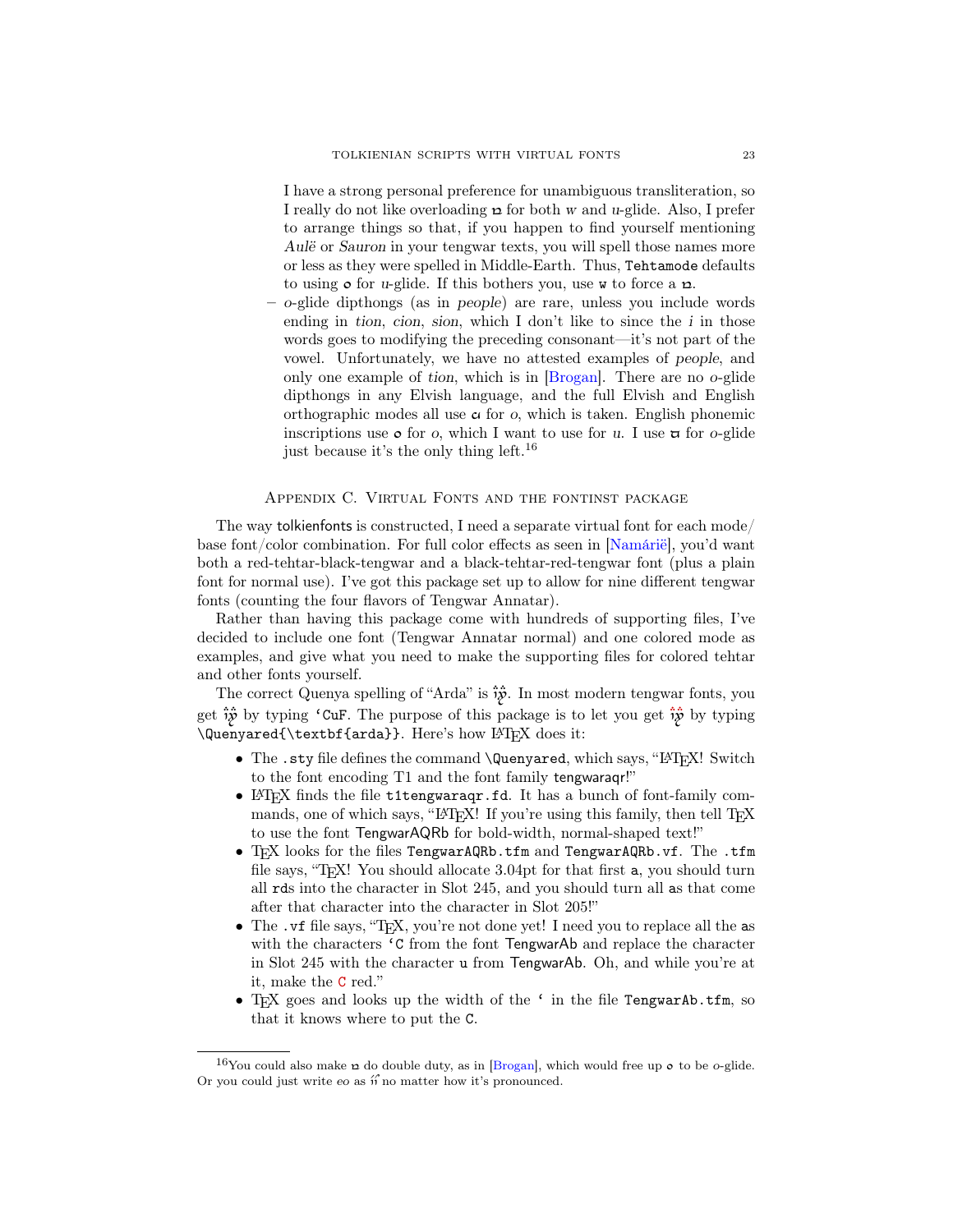- T<sub>EX</sub> checks to make sure there's no file TengwarAb.vf, and, satisfied, finishes its job. We now know that we want the sequence of glyphs  $^{\circ}$  CuF from the font TengwarAb.
- Now, it's some other program's job to figure out whether TengwarAb means tnganb.ttf or tnganb.pfb or TengwarAb.mf or what, actually grab the appropriate glyphs, and place them into the PDF or PostScript file (or display them on the screen). pdfTEX combines this step with the previous steps; dvips and so on keep them separated.

So, if you want to use Tengwar Parmaite (for example) instead of Tengwar Annatar, you need to make all those files.

<span id="page-23-0"></span>C.1. Adding new fonts. I've included the files you'll need to set up for the following fonts:

- The other three Tengwar Annatar fonts
- Tengwar Parmaite
- Tengwar Eldamar
- Tengwar Noldor
- Tengwar Quenya
- Tengwar Sindarin

You can switch between fonts with the commands \annatar, \eldamar, \noldor, \parmaite, \fontquenya, and \fontsindarin. Like \sunrune and \fonterebor, these commands need to be given outside of the font commands they are to affect.

To set up these fonts, start by going to the tolkieninst folder. Find the file tolkieninst.tex and open it.

Find the lines

%%%%% Tengwar Parmaite %%%%%

\installfonts %\installfontas{TengwarP}{T1}{tengwarp}{m}{n}{}

.<br>. . .

#### \endinstallfonts

Uncomment every line between the \installfonts and the \endinstallfonts. If for some reason you only want a few modes, uncomment just the lines for that mode. (The \installfontas lines make the .fd files for \tengfont and \tengalt.)

All the \installfont and \installfontas lines for Tengwar Annatar, Cirth Erebor and sunrunes, Sarati and Valmaric are uncommented, since this is the file I used to make the files that came with this package; you probably want to comment them out.

Now, run tolkieninst.tex through plain T<sub>E</sub>X (not L<sup>AT</sup>EX). This will generate a bunch of .vpl files. Open up a command line. The following commands will convert multiple VPL files to VF/TFM files:

for file in  $\ast$ .vpl; do vptovf  $\frac{1}{2}$  file; done (Mac OS X or UNIX) for %A in  $(*.vpl)$  do vptovf %A %~nA.vf %~nA.tfm (Windows)

If this doesn't work, you'll have to type something like

vptovf TengwarPQQ.vpl TengwarPQQ.vf TengwarPQQ.tfm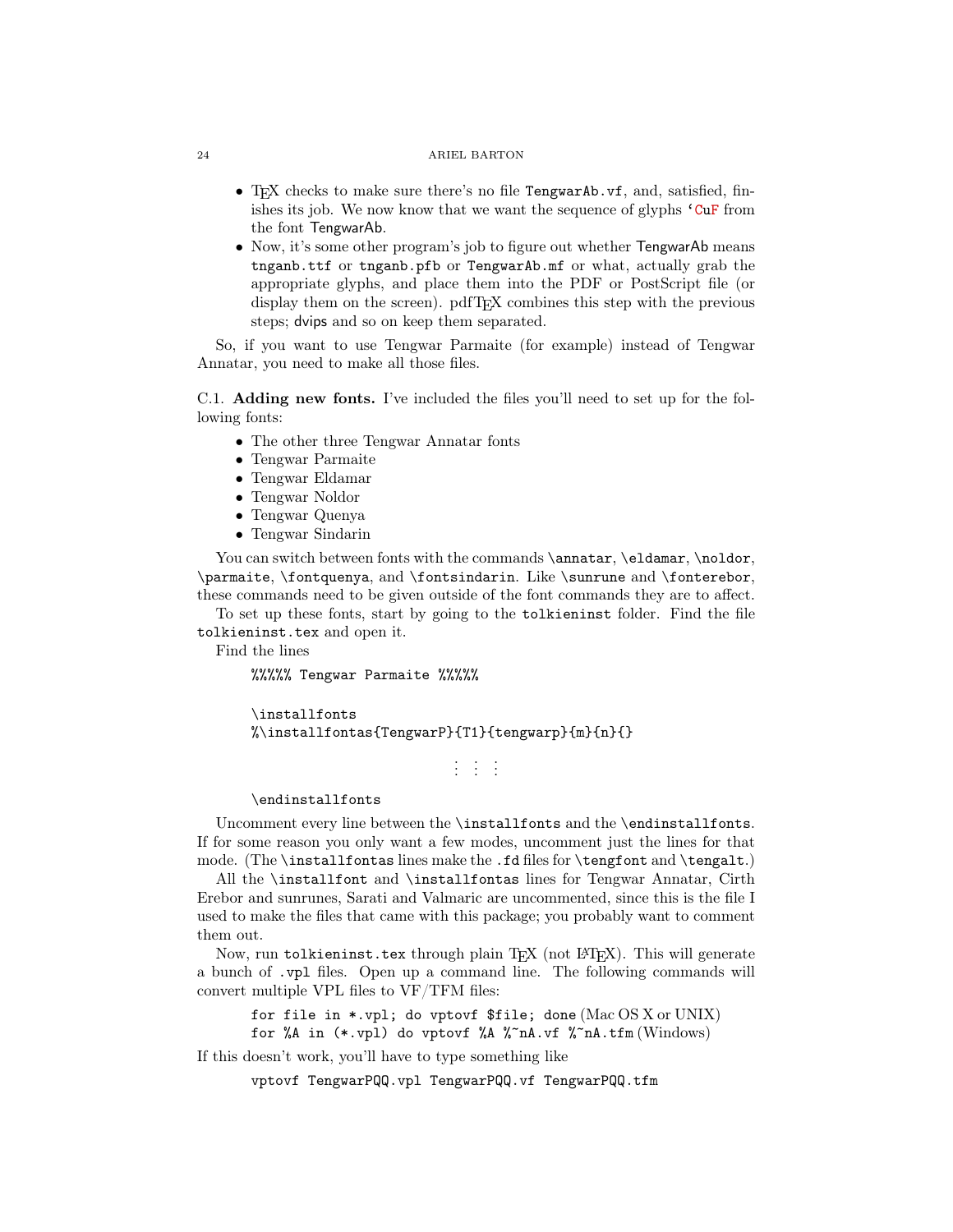for every generated .vpl.

This should give you a bunch of .fd files, a bunch of .vf files, and a bunch of .tfm files, which should be distributed to appropriate places, as described in [Section 3.](#page-2-0) The .vpl files may be deleted.

Quenya, Noldor, and Sindarin can be dealt with in the same way. If you want to include multiple shapes of Tengwar Annatar, it's strongly recommended that you do all four shapes at once. This will automatically write all four shapes to the .fds, which in turn will let you pick them out with the LAT<sub>E</sub>X commands  $\emptyset$ and \textbf.

<span id="page-24-0"></span>C.2. Adding color. The easiest way to get odd color effects is to build them into the virtual font.

Open the file tolkieninst.tex. Figure out which font you want to edit.

Suppose that you decide you want \Beleriand after \noldor to produce green tehtar and punctuation. You want the line \installfont{TengwarNSB}: N for the Noldor font, S because \Beleriand is a Sindarin mode, and B for Beleriand. (See [Table 5.](#page-16-0)) Uncomment that line.

The important line starts with:

\installfont{TengwarNSB} {fontNoldor, effectPunctspace,...

Add effectColor just before effectPunctspace:

\installfont{TengwarNSB} {fontNoldor,effectColor,effectPunctspace,...

Now, open the file effectColor.mtx. Find the lines

```
\setcommand\tehta#1{% Red
   \ifisglyph{#1}\then
      \setglyph{#1black}\glyph{#1}{1000}\endsetglyph
      \setleftrightkerning{#1black}{#1}{1000}
      \resetglyph{#1}
         \glyphspecial{pdf: 0.8 0 0 rg 0.8 0 0 RG} %pdfTeX
         %\glyphspecial{color push rgb 0.8 0 0} % dvips
         \glyph{#1}{1000}
         %\glyphspecial{color pop} % dvips
         \glyphspecial{pdf: 0 g 0 G} %pdfTeX
      \endresetglyph
   \fi
}
```
It's the \glyphspecial lines that change color. Next we have to fix the color code to be green instead of red.

If I say

```
\definecolor{mygreen}{rgb}{0,0.6,0} {\color{mygreen} test}
```
I get a nice green; so I change the 0.8 0 0 rg 0.8 0 0 RG to 0 0.6 0 rg 0 0.6 0 RG. (It's a lot faster to fiddle with colors in LATEX before you start changing them in color.mtx.)

Now, we're ready. Run the file tolkieninst.tex through plain T<sub>E</sub>X (not L<sup>AT</sup>EX). The result should be a few generated files. Go to a command line and run vptovf TengwarNSB; among your newly generated files should be the file TengwarNSB.vf. Replace the old TengwarNSB.vf with this one, and you're done.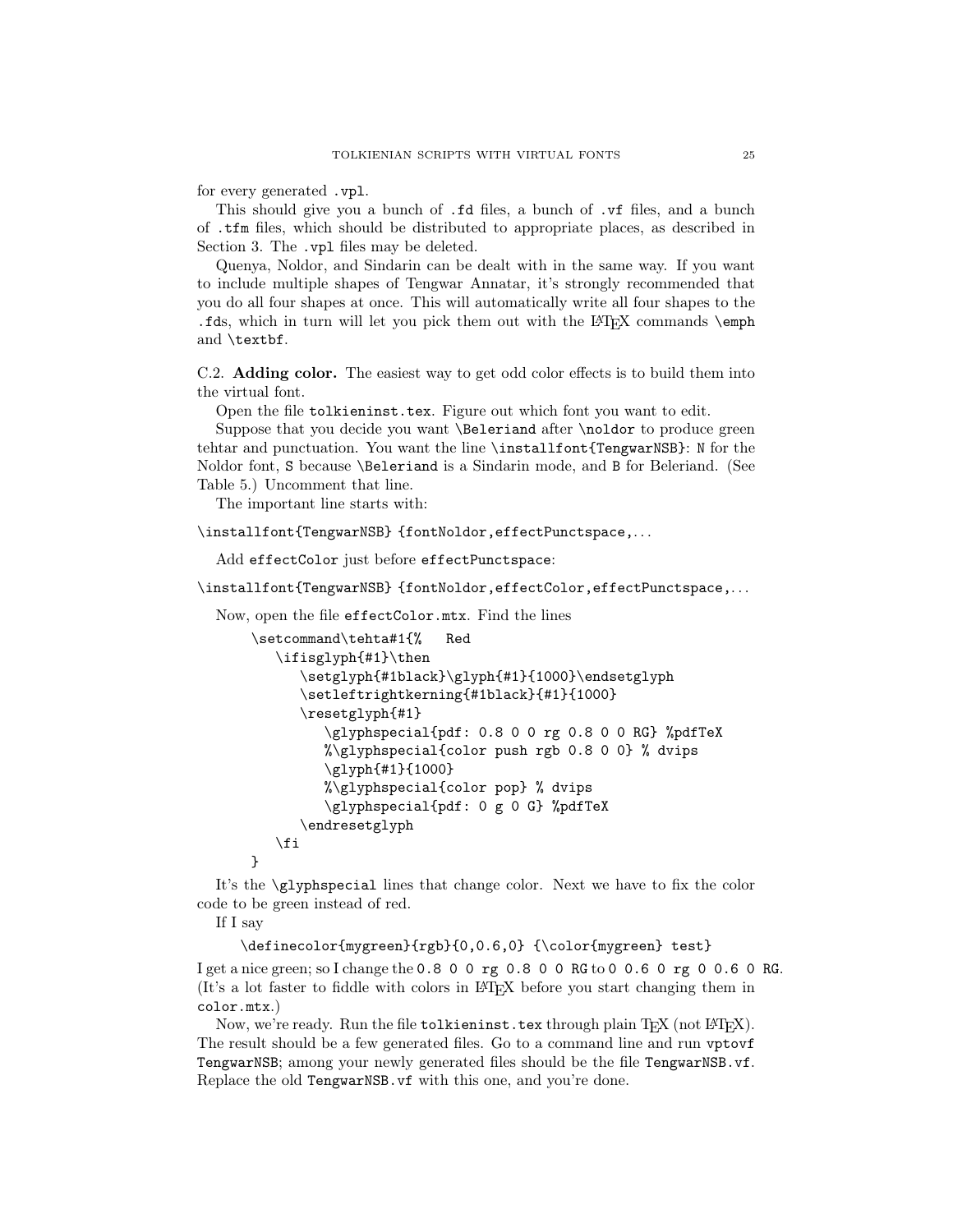If you want to make entirely new fonts rather than replacing old ones, then you should copy the line

\installfont{TengwarNSB} {fontNoldor,effectPunctspace,scripttengwar} {modeBeleriand} {T1}{tengwarnsb} {m}{n}{}

and change it to

\installfont{TengwarNSBG} {fontNoldor,effectColor,effectPunctspace, scripttengwar} {modeBeleriand} {T1}{tengwarnsbg} {m}{n}{}

This will generate a new font TengwarNSBG and a new font family tengwarnsbg. See [Section A](#page-15-1) to see how to use them.

<span id="page-25-0"></span>C.3. Adjusting the spacing. Getting rid of the special tengwar spacing rules is even easier. Just delete the effectPunctspace in the \installfont lines:

\installfont{TengwarNSB}{fontNoldor,effectPunctspace,scripttengwar... becomes

\installfont{TengwarNSB}{fontNoldor,scripttengwar...

Then you run tex tolkieninst and compile your .vpls as usual.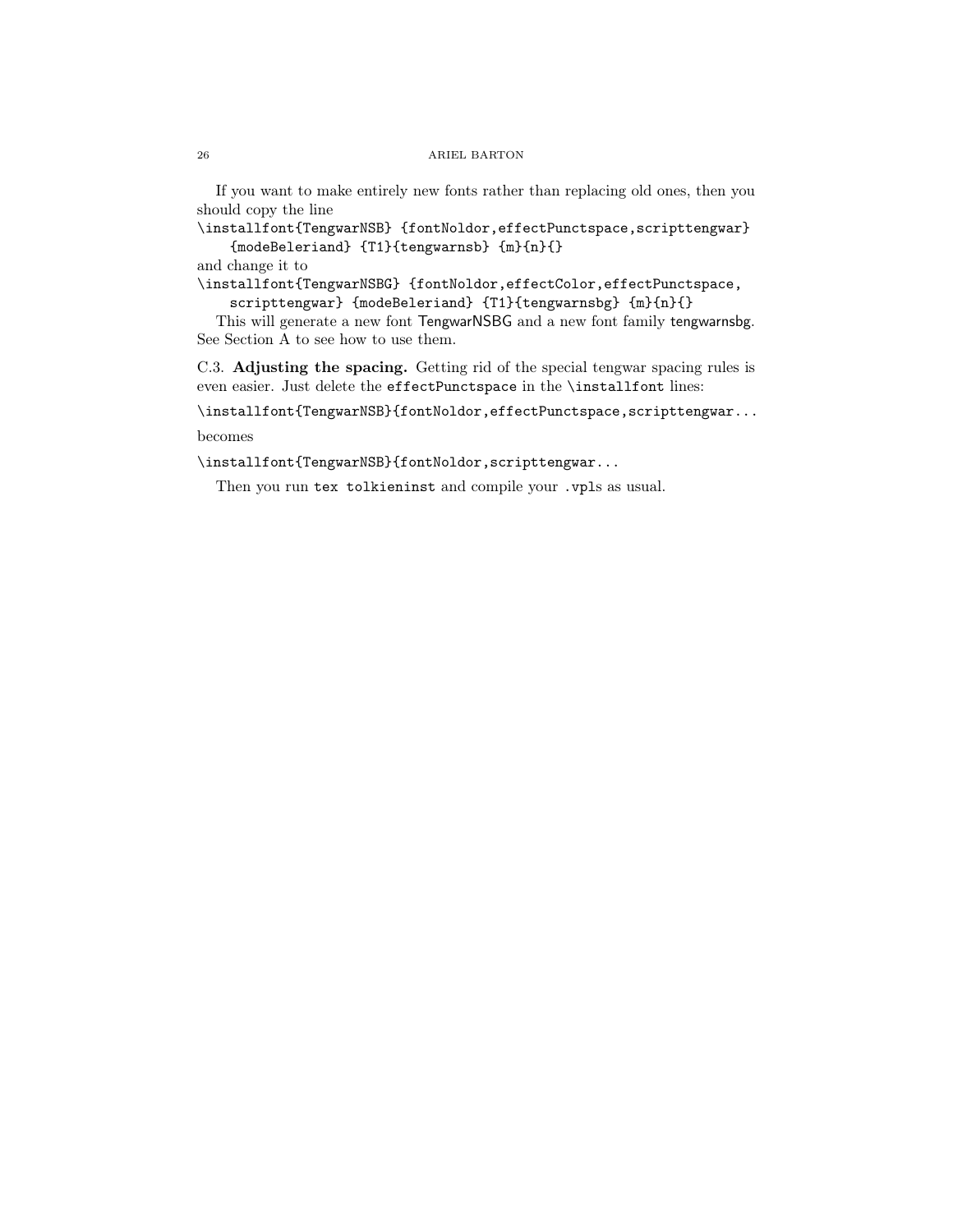## Appendix D. Font tables

<span id="page-26-0"></span>Asterisks indicate letters or letter combinations whose behavior depends on neighboring characters.

Single \*s indicate word boundaries:  $\pi$  \*nw means that nw produces  $\pi$  only when they are the first two letters in the word. If for some reason you really want  $m\pi$  at the start of a word, use an apostrophe.

Double \*\*s indicate that the characters that trigger the special behavior are all vowels:  $\gamma$ <sup>\*\*</sup>s means that **s** produces  $\gamma$  to accomodate tehtar,  $\lambda$ <sup>\*\*</sup>i means that **i** produces  $\lambda$  when used in appropriate dipthongs, and  $\gamma$  r<sup>\*\*</sup> means that r produces 7 whenever the next letter is a vowel.

| p                     | t           | p             | p           | q                                      | c, k         | দ                       | q, qu         |
|-----------------------|-------------|---------------|-------------|----------------------------------------|--------------|-------------------------|---------------|
| $\mathfrak{p}$        | d, nd       | $\mathbf{p}$  | b, mb       | cc <sub>1</sub>                        | g, ng        | $\overline{u}$          | gw, ngw       |
| b                     | th, S       | b             | f, ph       | d                                      | h***, ch, kh | $\mathsf{d}$            | hw, chw, khw  |
| bo                    | nt          | <u>b2</u>     | mp          | cd                                     | nc           | td                      | nq, nqu       |
| $\mathfrak{w}$        | n           | $\mathbf{m}$  | ${\bf m}$   | cc <sub>i</sub>                        | *ng, N       | $\overline{\mathbf{u}}$ | *nw, *ngw, Nw |
| $\boldsymbol{n}$      | r           | $\mathbf n$   | $v, f*$     | $\alpha$                               | Y            | ά                       | w, V          |
| $\mathcal{E}_{\zeta}$ | r**, R      | ş             | rd          | $\widetilde{\smash{\bigtriangledown}}$ | 1            | $\overline{5}$          | ld, L         |
|                       | S           | $\Omega$      | $s**$ , $C$ | ζ                                      | ss, z        | $\mathcal{Q}$           | $ss**$ , Z    |
| $\lambda$             | h           | d             | Hw          | $\lambda$                              | $**i, I$     | $\circ$                 | **u, U        |
|                       | $h***$ , H  | $\mathcal{C}$ | x, cs, ks   | $\mathbf c$                            | A            | ä                       | у             |
| ĵ                     | a           |               | $\circ$     | $\ddot{\hat{ \lambda}}$                | ai           | $\ddot{\circ}$          | au            |
| í                     | $\mathbf e$ | $\vec{i}$     | u           | ź.                                     | оi           | $\acute{o}$             | eu            |
| $\mathbf{i}$          | i           |               |             | ź                                      | ui           | ó                       | iu            |

<span id="page-26-1"></span>Table 6. Quenya mode

The letters shown in black are used in [\[Namárië\]](#page-38-2); the letters shown in blue are not used in [\[Namárië\]](#page-38-2), but are described explicitly in [\[Appendix E\]](#page-38-0); the letters shown in green are probably not used in this mode; the letters and combinations shown in red are deduced or have values which changed from Age to Age.

h produces  $\lambda$  normally,  $\int$  before  $r/1$ , and d before t.

General mode

|                  | t            |              |          |           |          |                         |             | ਥੋ        |          |
|------------------|--------------|--------------|----------|-----------|----------|-------------------------|-------------|-----------|----------|
| 10               |              | p            | р        |           | tj       | ঘ                       | c, k        |           | q, qu    |
| $\mathfrak{w}$   | d,           | m            | b        | cc        |          | অ                       | g           | ਯੋ        | gw       |
| b                | th           | b            | ph, f    | d         | sh       | d                       | ch, kh      | ਰ         | chw, khw |
| bo               | dh           | b            | $v, f*$  | ccl       | zh, ssh  | td                      | gh          | ਜ਼        | ghw      |
| $\boldsymbol{v}$ | n            | $\mathbf{m}$ | m        | cc1       | nY, ny** | $\overline{\mathbf{u}}$ | ng*,<br>*ng | ਜ਼        | *ngw     |
| $\boldsymbol{v}$ | r            | $\mathbf n$  | W        | $\alpha$  | Y, y**   | ά                       | Q           |           |          |
| $\mathbf v$      | R            | ş            | rd       | τ,        | ı        | ζ                       | ld, L       |           |          |
| $\mathcal{C}$    | S            | $\Omega$     | $C, s**$ | g         | z, ss    | Q                       | $Z$ , ss**  |           |          |
| $\lambda$        | h            | d            | hw       | $\lambda$ | Ε        | $\circ$                 | U           |           |          |
|                  | Η,<br>$h***$ | य़           | X        | 10        | Ε        | $\mathbf c$             | A           | $\vec{p}$ | dw       |

Gray characters are included for illustration; E produces just the underdot.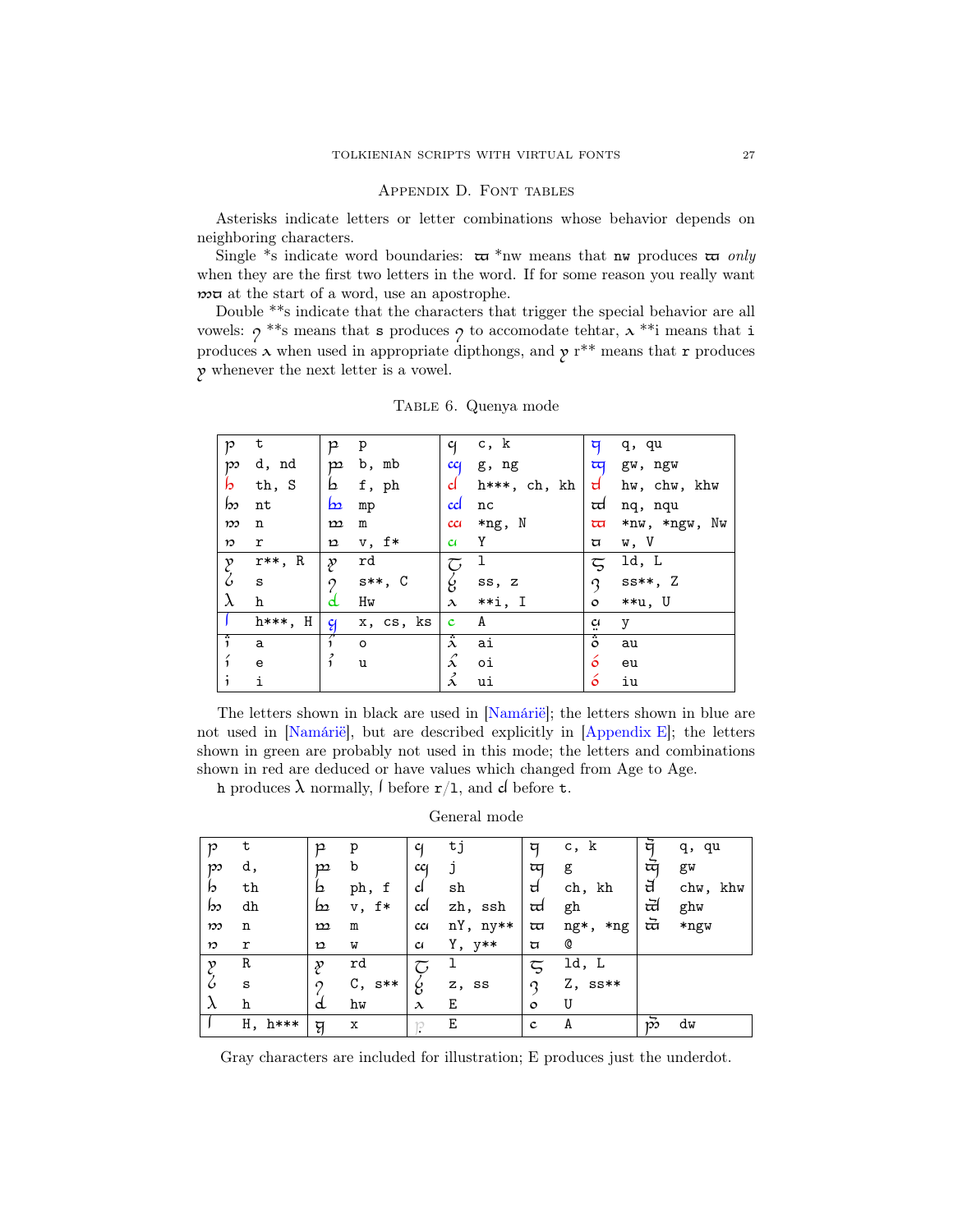| p                | t            | p                | p        | $\mathfrak{c}_1$ | $c$ , $k$ , $C$ | ঘ              | q, qu                       |
|------------------|--------------|------------------|----------|------------------|-----------------|----------------|-----------------------------|
| $\mathfrak{w}$   | d, D         | $\mathbf{p}$     | b        | cq               | g, G            | অ              | gw, Gw                      |
| b                | th           | b                | f, ph, F | d                | ch, kh, Ch      | d              | chw, khw, Chw               |
| bo               | dh           | $\mathbf{b}$     | $v, f*$  | cd               | gh              | ದ              | ghw                         |
| $\boldsymbol{v}$ | nn, N        | $\mathbf m$      | mm, M    | cc <sub>i</sub>  | *ng, Ng<br>ng*, | অ              | $\setminus n, *ngw,$<br>*nw |
| $\boldsymbol{v}$ | n            | $\mathbf n$      | m        | $\alpha$         | $\circ$         | U              | W                           |
| $\mathcal{Y}$    | r, R         | p                | *rh      | جح               | 1               | $\overline{5}$ | *lh, L                      |
| ζ                | $\mathtt{s}$ | 0                | у        | g                | ss, z           | റ              | Ζ                           |
| $\lambda$        | h            | d                | hw       | $\lambda$        | e               | $\circ$        | u                           |
| $c, \dot{c}$     | a            | 1                | i        |                  | I, Y, y**, *i** | B              | mh                          |
| $\vec{p}$        | dw, Dw       | ä                | оi       | ž                | eu              |                | iu                          |
| ë                | ai           | $\ddot{\lambda}$ | ei       | $\ddot{\circ}$   | ui              | ċ              | au, aw*                     |

<span id="page-27-0"></span>Table 7. Mode of Beleriand

The letters shown in black are used in [\[Elbereth\]](#page-38-4) or [\[Durin\]](#page-38-3); the letters shown in green are probably not used in this mode; the letters and combinations shown in red are deduced based on [\[Appendix E\]](#page-38-0), analogy with Quenya, or analogy with the mode of Arnor or English full modes.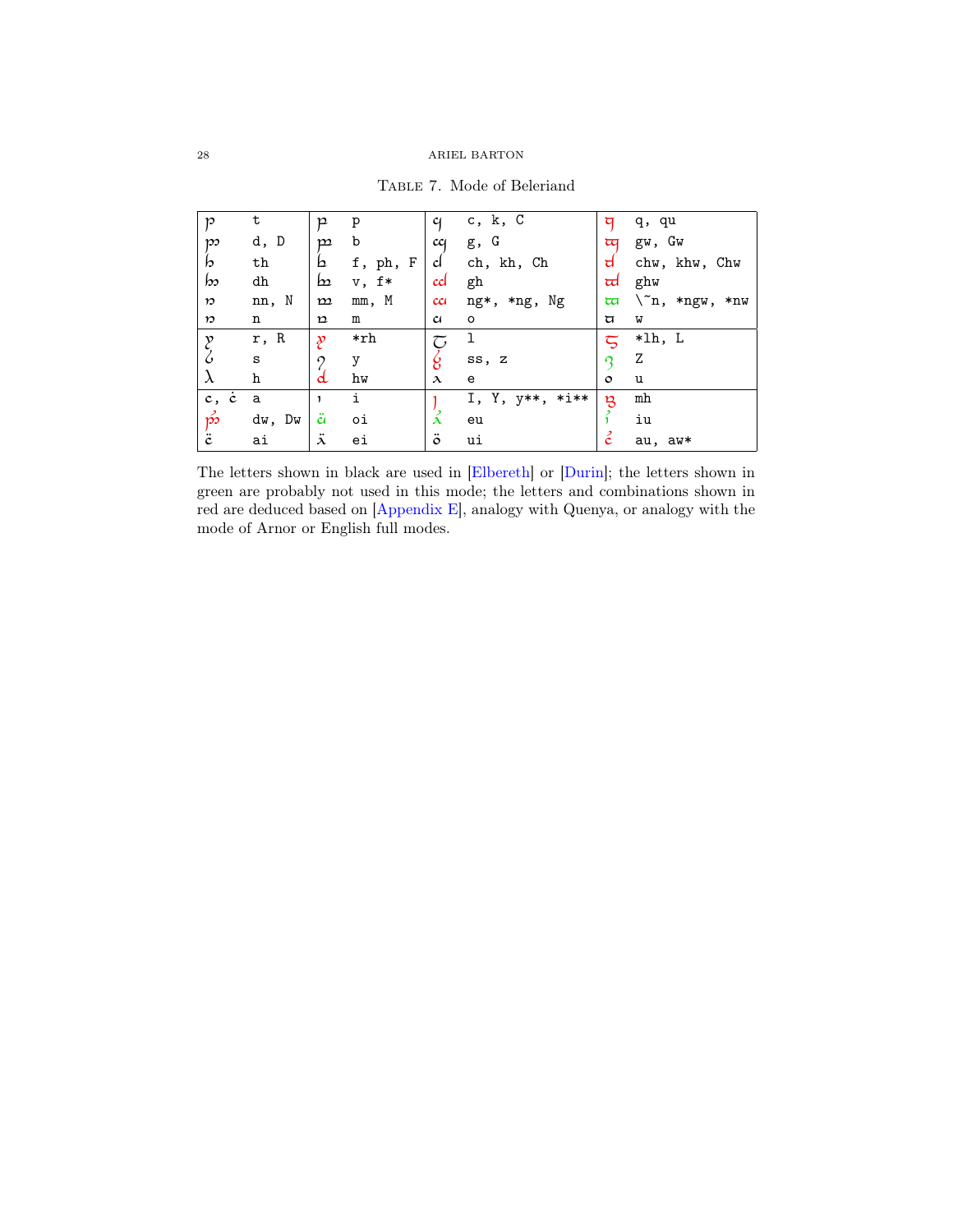<span id="page-28-0"></span>

|  |  | TABLE 8. Third Age Sindarin modes |  |
|--|--|-----------------------------------|--|
|  |  |                                   |  |

| 10             | t    | p             | p        |                 | tj      | ঘ                       | $c$ , $k$ , $C$ |
|----------------|------|---------------|----------|-----------------|---------|-------------------------|-----------------|
| $\mathfrak{w}$ | d, D | $\mathbf{m}$  | b        | cc <sub>1</sub> |         | দ্ৰ                     | g, G            |
| b              | th   | b             | ph, f, F | d               | sh      | d                       | ch, kh          |
| b              | dh   | b             | $v, f*$  | cd              | zh, ssh | ᡆ                       | gh              |
| $\mathfrak{w}$ | n    | $\mathbf{m}$  | m        | cci             | nY      | $\overline{\mathbf{u}}$ | ng*, *ng, Ng    |
|                |      | $\mathbf p$   | M        |                 |         | ਥ                       | Q               |
|                |      | $\mathcal{Y}$ | *rh, hr  | τ,              |         | $\zeta$                 | *lh, hl, L      |
| 6              | S    |               |          | ξ,              | z, ss   |                         |                 |
| λ              | h    | d             | hw       |                 |         |                         |                 |
| ng             | mh   | $\vec{p}$     | dw, Dw   | प्पॅ            | gw, Gw  | ਜ਼                      | chw, Chw        |

|  | Mode of Arnor |
|--|---------------|
|  |               |

| n.        |                                                                                           |               |    |                  | $\alpha$ o $\alpha$ Z |                                   |
|-----------|-------------------------------------------------------------------------------------------|---------------|----|------------------|-----------------------|-----------------------------------|
|           | R                                                                                         |               |    | $\lambda$        | $e$   $o$   $u$       |                                   |
| $ c,c $ a |                                                                                           | ĉ             | ae | $\ddot{c}$       |                       | $ai \nvert \n\ddot{a} \n\dot{o}i$ |
|           |                                                                                           | $\frac{3}{4}$ | oe | $\ddot{\lambda}$ | ei $\lambda$ eu       |                                   |
|           | I, Y, y**, *i** $\mid \vec{c} \mid$ au, aw* $\mid \vec{o} \mid$ ui $\mid \vec{i} \mid$ iu |               |    |                  |                       |                                   |

| $\boldsymbol{n}$ | R, r* | $\Omega$         | $S,***s$ | c                      | I, **i               |                | $Z$ , **ss |         |    |
|------------------|-------|------------------|----------|------------------------|----------------------|----------------|------------|---------|----|
|                  |       |                  |          | $\lambda$              | E, Y, **e, y**, *i** | $\circ$        | U,<br>**u  |         | A  |
|                  |       |                  |          | $\lambda$              | ae                   | $\mathfrak c$  | aı         | CI      | 01 |
|                  | e     |                  | u        | $\boldsymbol{\lambda}$ | oe                   | $\mathfrak{c}$ | еi         | $\circ$ | eu |
|                  |       | $\bullet\bullet$ | ٦T       | 4<br>$\circ$           | au, aw*              | C              | ui         |         | ıu |

Mode of Gondor

The characters which are shown in black occur in [\[Letter\]](#page-37-2); the letters shown in green are probably not used in this mode; the letters or combinations shown in red have their values deduced from [\[Appendix E\]](#page-38-0), [\[LOTR\]](#page-37-3), similar letters or combinations, or other modes.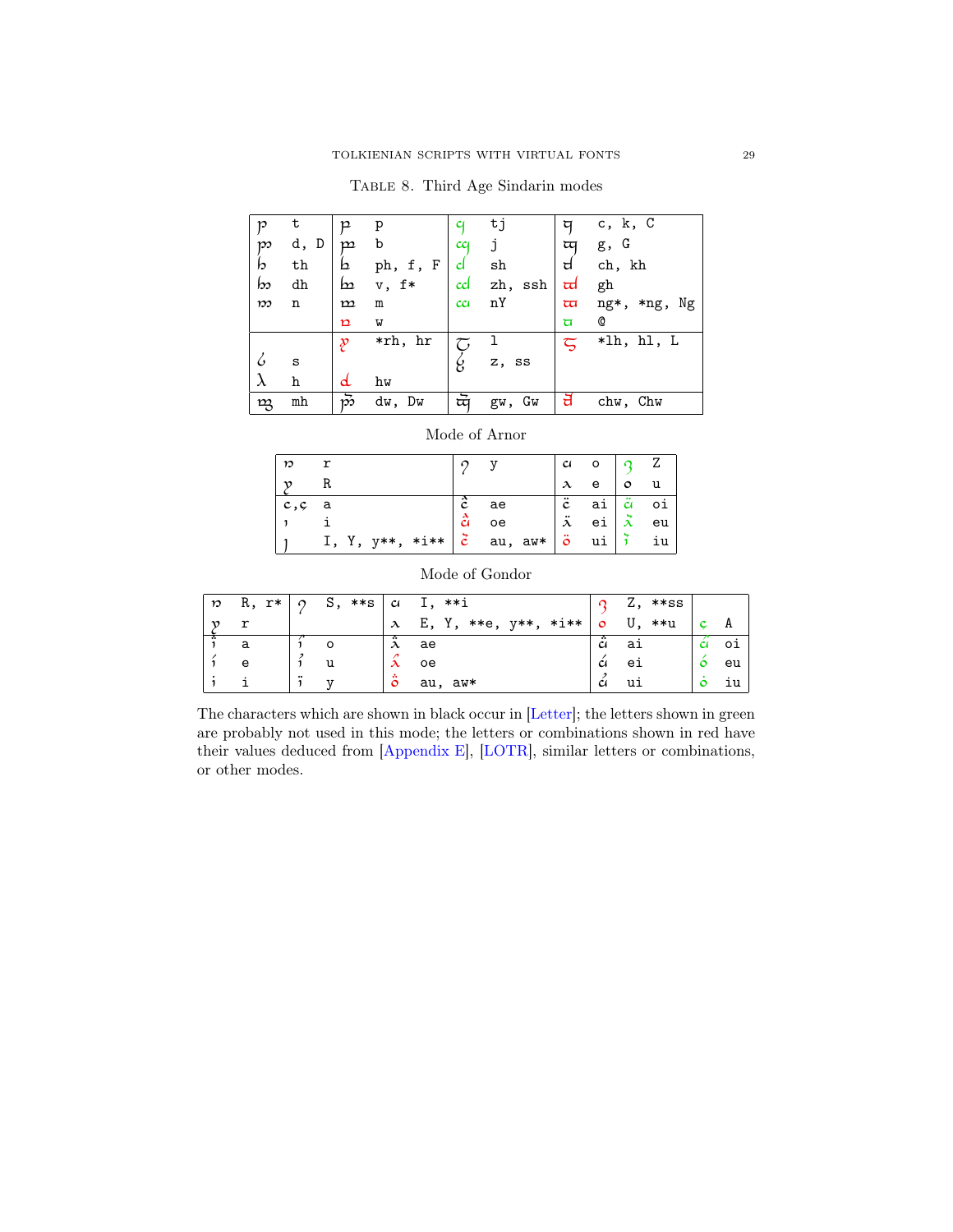| p                | t, T           | p              | p            | q               | ch                | ঘ        | k, c     |
|------------------|----------------|----------------|--------------|-----------------|-------------------|----------|----------|
| po               | d, D           | $\mathbf{p}$   | b, B         | cc              | j                 | অ        | g, G     |
| b                | th, Th         | b              | $\mathbf f$  | d               | sh                | ਰ        | Ch, Kh   |
| bs               | tH, dh         | <u>b2</u>      | $\mathtt{V}$ | ccl             | zh                | ਜ਼       | gh       |
| $\mathfrak{w}$   | n              | ${\bf m}$      | m            | cc <sub>i</sub> | $\setminus$ n (ñ) | $\varpi$ | ng       |
| $\boldsymbol{n}$ | r              |                |              |                 |                   |          |          |
| y<br>S           | $r**$ , R      | p              | Rh           | م<br>ح          | ı                 | ζ        | 11, L    |
|                  | s, S           | 0              | С            |                 | z                 | ς        | Z, **z   |
| $\lambda$        | h              |                |              |                 |                   |          |          |
|                  | tW, TW         | က်             | dW, DW       | pž              | bU, BU            | G        | sW, SW   |
| アラ               | q, qu          | ß              | thW, ThW     | ğ               | chW               | ਰ        | ChW      |
| ল                | Ng             | ਜ਼<br>ngU, ngW |              | प्पॅ            | gU, gW            | प्पै     | NgU, NgW |
| ਖ                | CH, KH, cH, kH | b              | ph           | य़              | X                 |          |          |

<span id="page-29-0"></span>TABLE 9. English orthographic modes

|    | Aragorn's mode (\orthmode) |              |                                     |                         |              |                     |        |  |
|----|----------------------------|--------------|-------------------------------------|-------------------------|--------------|---------------------|--------|--|
|    |                            |              |                                     | $\mathfrak{c}$          |              | ্য                  | a, A   |  |
|    |                            |              | wh, Wh                              | $\lambda$               | $\mathbf{e}$ | $\circ$             | W      |  |
|    | Q                          |              |                                     |                         |              |                     |        |  |
| ä  | ai, ay                     |              | $\ddot{x}$ ei, ey $\ddot{a}$ oi, oy |                         |              | $\ddot{\mathrm{p}}$ | uI, uy |  |
| ਰੋ | au, a $W$                  | $\mathbf{x}$ | eu, eW                              | $\ddot{a}$              | ou, ow       |                     |        |  |
| ज़ | ae                         |              |                                     | $\mathfrak{c}$          | оe           | p                   | ue     |  |
| ਯੂ | aa                         |              | ee                                  | $\overline{\mathbf{c}}$ | 00           | ⊵                   | uu     |  |

Mode of Mazarbul: changes from \orthmode

 $\begin{array}{|c|c|c|c|c|c|}\hline \mathbf{y} & \mathbf{w}, & \mathbf{w} & \mathbf{b} & \mathbf{w} & \mathbf{w} & \mathbf{w} & \mathbf{w} & \mathbf{w} & \mathbf{w} & \mathbf{w} & \mathbf{w} & \mathbf{w} & \mathbf{w} & \mathbf{w} & \mathbf{w} & \mathbf{w} & \mathbf{w} & \mathbf{w} & \mathbf{w} & \mathbf{w} & \mathbf{w} & \mathbf{w} & \mathbf{w} & \mathbf{w} & \mathbf{w} & \mathbf{w} & \mathbf{w} & \mathbf$ 

The symbols shown in black are used in [\[Letter\]](#page-37-2); the symbols shown in green are probably not used in this mode; the symbols shown in blue are attested in [\[Brogan\]](#page-37-7); the symbols shown in purple are borrowed from the phonemic mode ([\[Leithien\]](#page-37-5) or [\[Bombadil\]](#page-37-6)). In all cases, you can use G instead of g.

English orthographic tehta mode

|                   |   |                            | W<br>n |             | $\alpha$ | Y, I                    |    | ਥ                         |         |                |           |
|-------------------|---|----------------------------|--------|-------------|----------|-------------------------|----|---------------------------|---------|----------------|-----------|
|                   |   |                            | d      | Wh<br>wh,   |          | $\lambda$               | Ε  |                           | $\circ$ |                |           |
| $\ddot{\text{i}}$ | а |                            |        | $\mathbf c$ | A        | $\ddot{\hat{ \lambda}}$ | ae | $\overline{\dot{\delta}}$ | au      | ä              | ai, ay    |
|                   | e | $\frac{\prime\prime}{1}$   | ee     | ć           | ea       |                         |    | ó                         | eu      |                | á ei, ey  |
|                   | i | ï                          | ii     |             |          | $\boldsymbol{\lambda}$  | ie |                           |         | c <sub>i</sub> | iy        |
|                   | o | $\widetilde{\mathfrak{j}}$ | 00     | $\hat{c}$   | oa       | $\hat{\mathbf{x}}$      | oe | ó                         | ou      | Ĝ              | oi,<br>oy |
|                   | u | $\tilde{i}$                | uu     |             |          | л                       | ue |                           |         | ả              | uy        |
| $\check{i}$       | у |                            |        |             |          |                         | ye |                           |         |                |           |

There aren't really enough examples to make it worth listing everything that's attested and everything that's not. The  $\circ$  is debatable, and the  $\sigma$  is *spectacularly* wild guesswork.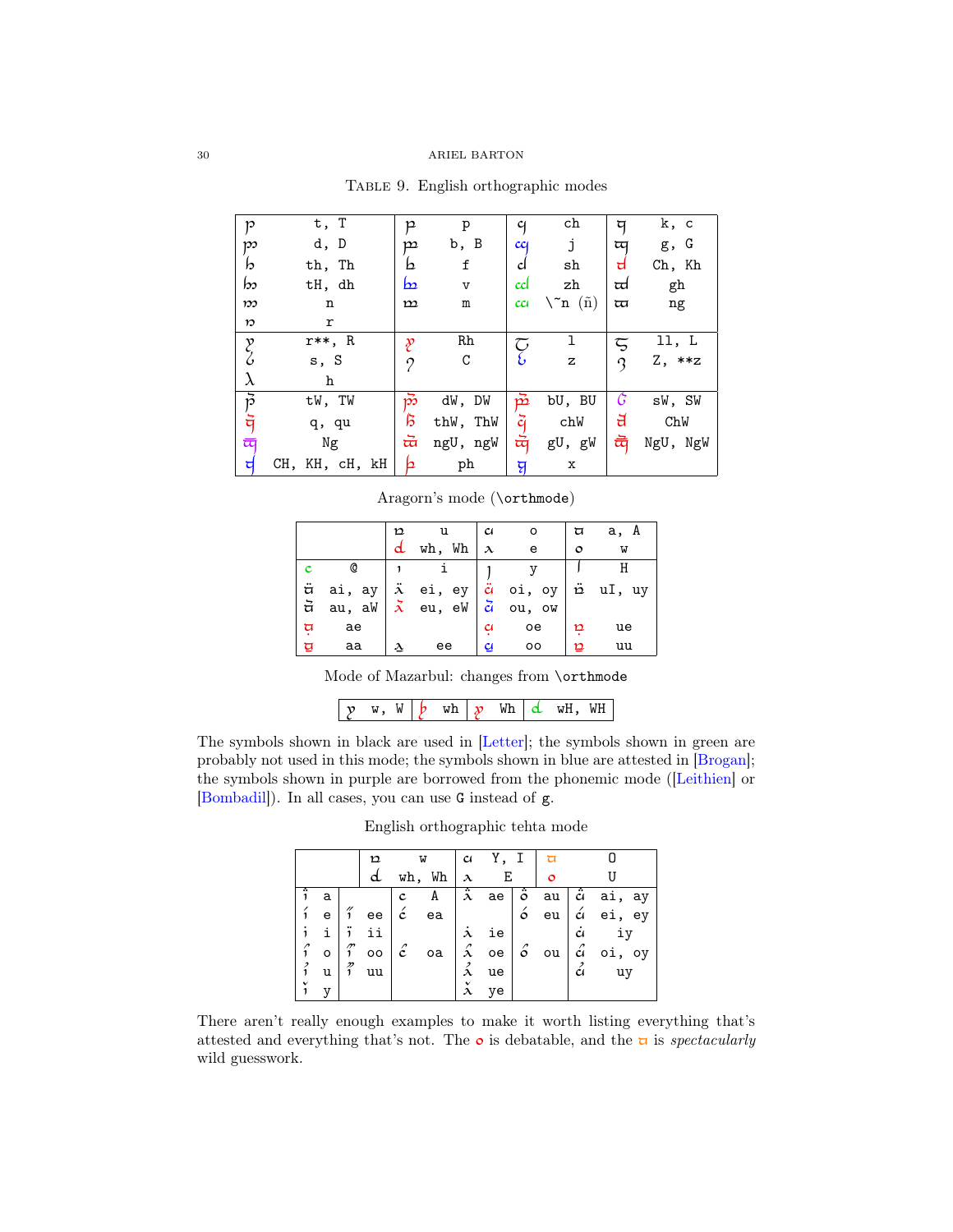| $\mathbf{e}$                 | 0              | Ŀ                           | 1            | H.                         | $\mathbf{2}$ | ₩.                  | 3           | ୳                             | 4              |
|------------------------------|----------------|-----------------------------|--------------|----------------------------|--------------|---------------------|-------------|-------------------------------|----------------|
| પ્લ                          | 5              | त्त′                        | 6            | Щ.                         | 7            | $\dot{\sigma}$      | 8           | Ġ                             | 9              |
| $\mathsf{\textbf{v}}$        | $\,<\,$        | $\omega$                    | $\,>\,$      |                            |              |                     | $\bullet$   | ٠.<br>$\ddotsc$               | $\ddot{\cdot}$ |
| $\mathsf{q}$                 | p              | ŀ                           | $\tt t$      | $\mathsf{H}$               | ty           | $\overleftarrow{C}$ | c, k        | b                             | q, cw, kw      |
| щ                            | b, mb          | $\mathcal{C}$               | d, nd        | HU.                        | dy, ndy      | ఱ                   | g, ng       | ط                             | gw, ngw        |
| $\mathcal{A}$                | f, ph          | d                           | $\mathtt{s}$ | $\ddot{\mathbf{r}}$        | hy           |                     | h           | ф                             | hw             |
| Ч                            | $\overline{V}$ | $\mathbf{v}$                | ${\tt r}$    | $\boldsymbol{\lambda}$     | y, **i       | $\upsilon$          | ı           | Þ                             | w, **u         |
| $\omega$                     | $\mathbf m$    | $\mathcal{Y}$               | $\mathbf n$  | $\boldsymbol{\mathcal{H}}$ | ny           | $\overline{u}$      | *ng, N      | Ц                             | *nw, Nw        |
| $\mathcal{A}$                | mp             | $\mathcal{M}_{\mathcal{A}}$ | nt           | طل                         | nty          | $\boldsymbol{\psi}$ | nk, nc      | よ                             | nq             |
| $\mathcal{C}$                | ts             | h                           | st           | 止                          | sty          | þ                   | x, cs, ks   | <b>k</b>                      | $_{\rm SS}$    |
|                              |                | ď                           | ht           | Ħ                          | hty          |                     |             |                               |                |
| $\mathcal{L}_{\bullet}$<br>- | a              | $\bullet\,\bullet$<br>ٮ     | e            | $\bullet$<br>ٮ             | i            |                     | $\circ$     | $\overline{\phantom{a}}$<br>- | u              |
| Ê                            | aa             | $\ddot{=}$                  | ee           | ÷                          | ii           | F                   | oo          | $\mathcal L$                  | uu             |
| $\mathbf{C}$                 | hl             | $\alpha$                    | hr           | ę,                         | 1y           | $\mathcal{N}$       | ry          |                               |                |
| $\mathcal{A}$                | th, S          | b                           | ch, kh       | $\overline{5}$             | chw, khw     | Ł                   | $\mathbf z$ |                               |                |
| $\mathbf{g}$                 | mf, mph        | $\mathfrak{u}$              | dh           |                            |              |                     |             |                               |                |

<span id="page-30-0"></span>Table 10. Sarati Quenya

Symbols in red are taken from the phonemic valuation; otherwise this valuation is based on [\[Sarati\]](#page-38-12).

<span id="page-30-1"></span>Table 11. Valmaric Quenya

| b                       | p              | $\overline{ }$     | t        | q                  | c, k   | ь                   | ty      |                   | q       |
|-------------------------|----------------|--------------------|----------|--------------------|--------|---------------------|---------|-------------------|---------|
| d                       | f              | ᠊ᡉ                 | s, S, th |                    | h, H   |                     |         | $\gamma$          | hw      |
| cd                      | $\overline{V}$ | $\circ$            | r, R     |                    |        | $\omega$            | y, **i  | $\infty$          | w, **u  |
| $\mathbf{d}$            | mp             | ىلا                | nt       | $\mathcal{C}$      | nc, nk | $\omega$            | nty     | $c_{\mathcal{P}}$ | nq      |
| $\mathsf{b}$            | b, mb          | $\overline{p}$     | d, nd    | cq                 | g, ng  |                     |         | $\mathbf{b}$      | gw, ngw |
| $\circ$                 | $\mathbf m$    | $\mathcal{O}$      | n, N     |                    |        | ᡰᠣ                  | ny      | $\Delta$          | *nw, Nw |
| $\overline{\mathbf{v}}$ | mn             | 10                 | 1        | $\hat{\mathbf{e}}$ | rd     | $\overline{\sigma}$ | z, ss   | m                 | ld      |
| $\Delta$                | rm             | $\boldsymbol{\pi}$ | lt       | p                  | ht     | $\varpi$            | ry      | ದ                 | 1q      |
| 1                       | a              | â                  | e        | ï                  | i      |                     | $\circ$ |                   | u       |
| $\Omega$                | aa             |                    | ee       | 1                  | ii     |                     | $\circ$ |                   | uu      |
|                         |                |                    |          |                    |        |                     |         |                   |         |

This valuation is based entirely on [\[Valmaric\]](#page-38-15).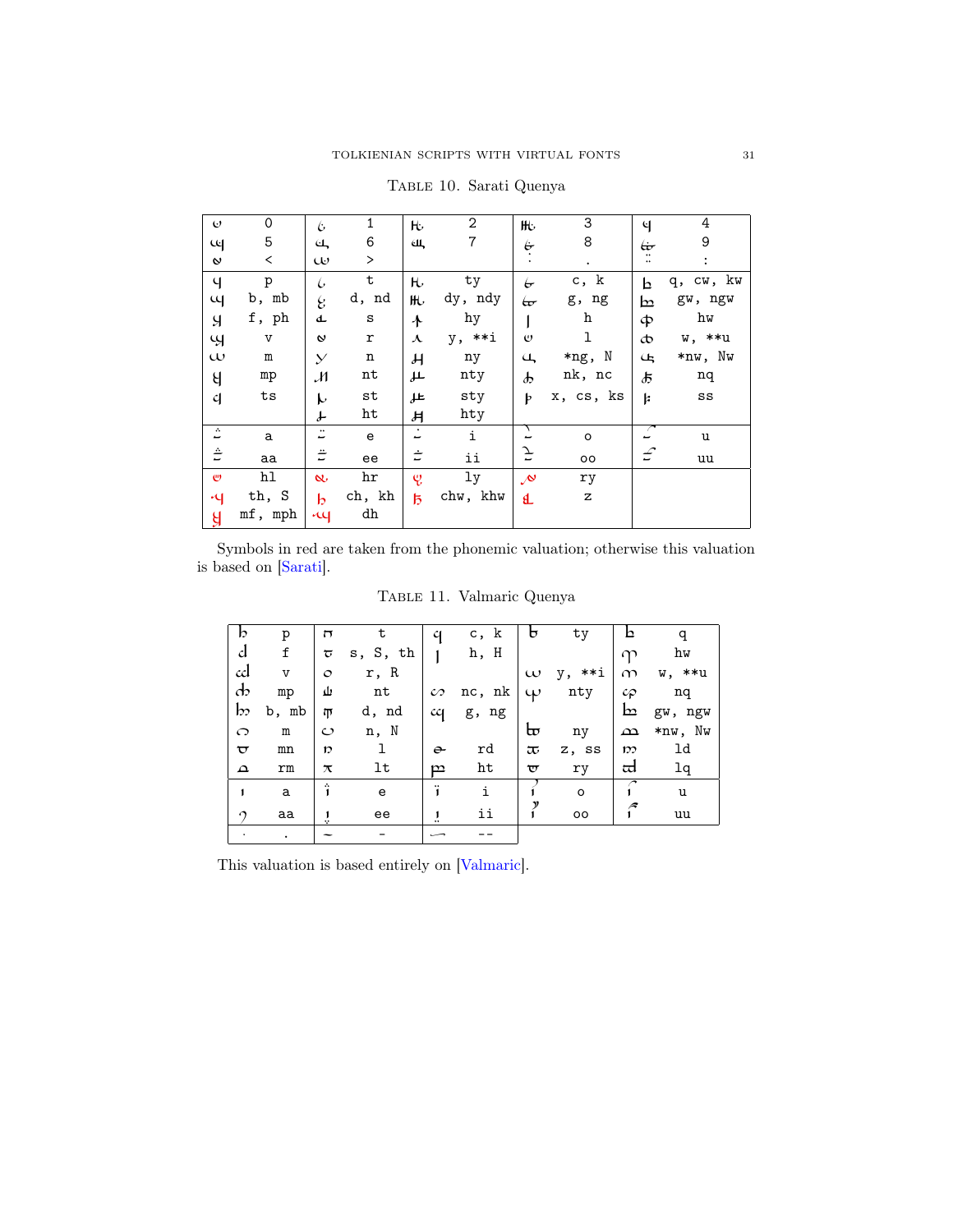<span id="page-31-0"></span>TABLE 12. Cirth

|                          | Daeron                  | Eregion                 |                          | Moria Erebor            |                                                                    |              | Daeron Eregion Moria Erebor |             |                                                     |
|--------------------------|-------------------------|-------------------------|--------------------------|-------------------------|--------------------------------------------------------------------|--------------|-----------------------------|-------------|-----------------------------------------------------|
| P                        | p                       | p                       | $\overline{p}$           | $\, {\bf p}$            | ł                                                                  | $\mathbf{1}$ | $\mathbf{1}$                | ı           | $\mathbf 1$                                         |
| R                        | b                       | b                       | b                        | b                       | $\pmb{\downarrow}$                                                 | lh, h1       | lh, h1                      | lh, h1      | L                                                   |
| $\triangleleft$          | $\mathtt f$             | $\mathtt f$             | $\mathtt f$              | $\mathtt f$             | Ж                                                                  | ng           | ng                          | nd          | nd                                                  |
| Я                        | $\overline{\mathbf{V}}$ | $\overline{\mathbf{V}}$ | $\overline{V}$           | $\overline{\mathbf{V}}$ | $\hspace{0.1cm}\raisebox{0.6ex}{\scriptsize$\scriptstyle\diagup$}$ | $\mathbf{s}$ | S                           | S           | $\mathtt{s}$                                        |
| $\hat{\mathsf{P}}$       | hw                      | hw                      | hw                       | hw                      | $\left. \right\rangle$                                             | S            | S                           | S           | S                                                   |
| B                        | $\mathbf m$             | m                       | m                        | $\mathbf m$             | X                                                                  | ss, z        | ss,z                        | Ng          | ng                                                  |
| ₿                        | m <sub>h</sub>          | m <sub>h</sub>          | mb                       | mb                      | ※                                                                  | Z            | Z                           | ng          | Ng                                                  |
| $\overline{\Gamma}$      | t                       | $\mathbf t$             | $\mathbf t$              | $\mathbf t$             | M                                                                  | nd           | nd                          | nj          | oU                                                  |
| $\overline{r}$           | d                       | d                       | d                        | d                       | M                                                                  | nD, Nd       | nD, Nd                      | Nj          | ou                                                  |
| 1                        | $^{\rm th}$             | $^{\rm th}$             | th                       | $^{\rm th}$             | T                                                                  | i            | i                           | i           | i                                                   |
| $\overline{\mathcal{A}}$ | dh                      | dh                      | dh                       | dh, tH                  | 4                                                                  |              |                             | y           | y                                                   |
| ↑                        | $\mathbf n$             | n                       | $\mathbf r$              | $\mathbf r$             | $\mathsf{L}$                                                       |              |                             | hy          | hy                                                  |
| Κ                        | tj                      | tj                      | ch                       | ch                      | 父                                                                  | u            | u                           | u           | u                                                   |
| K                        | j                       | j                       | $\qquad \qquad -$        | j                       | x                                                                  | uu           | uu                          | uu          | $\mathbf{z}$                                        |
| $\lambda$                | sh                      | sh                      | sh                       | ${\tt sh}$              | $\hat{\mathsf{S}}$                                                 | W            | W                           | W           | W                                                   |
| ᠕                        | zh                      | zh                      | $\overline{\phantom{a}}$ | zh                      | ♦                                                                  | ü            | ü                           | ü           | ü                                                   |
| 木                        | nj                      | nj                      | z                        | $\mathbf x$             | Н                                                                  | $\mathsf{e}$ | $\mathsf{e}$                | $\mathbf e$ | $\mathsf{e}% _{\mathsf{e}}\left( \mathsf{e}\right)$ |
| γ                        | k                       | k                       | k                        | c, k                    | И                                                                  | ee           | ee                          | ee          | ee                                                  |
| ψ                        | g                       | g                       | g                        | G                       | Ŋ                                                                  | a            | a                           | a           | a                                                   |
| Y                        | ch, kh                  | ch, kh, h*              | kh                       | Ch, Kh                  | R                                                                  | aa           | aa                          | aa          | aa                                                  |
| ψ                        | gh                      | gh                      | gh                       | gh                      | Λ                                                                  | $\circ$      | $\circ$                     | $\circ$     | $\circ$                                             |
| $\overline{\mathsf{Y}}$  | *ng*, Ng                | *ng*,N                  | $\mathbf n$              | $\mathbf n$             | ٨                                                                  | oo           | oo                          | $\circ$     | oo                                                  |
| $\mathsf{M}$             | q                       | q                       | q                        | q                       | ٨                                                                  | ö            | ö                           | ö           | ö                                                   |
| Ř                        | gw                      | gw                      | gw                       | gw                      | Υ                                                                  | -            |                             | N           | N                                                   |
| $\lambda$                | khw                     | khw                     | khw                      | Khw                     | Υ                                                                  | h            | h                           | h           | h                                                   |
| ধ                        | ghw                     | ghw                     | ghw                      | ghw                     | ŀ                                                                  |              |                             | Ε           | E                                                   |
| $\Upsilon$               | ngw                     | ngw                     | ngw                      | Ngw                     | $\overline{1}$                                                     |              |                             | U           | U                                                   |
| $\mathbb{K}$             | *ngw, Ngw               | *nw,Nw                  | $\mathbf{n}\mathbf{w}$   | nw                      | $\mathbf{I}$                                                       | H            | H                           | Η           | Η                                                   |
| К                        | r                       | $\mathbf r$             | j                        | g                       | 1                                                                  | &            | &                           | &           | &                                                   |
| K                        | *rh, hr                 | *rh, hr                 | zh                       | G <sub>h</sub>          |                                                                    |              |                             |             |                                                     |

|  |  | Mode of Erebor only          |  |
|--|--|------------------------------|--|
|  |  | p ps fi au m ea $\bowtie$ eu |  |
|  |  | <  ts    ai A oa +  11       |  |

You may substitute  $\verb|`a or \verb|`a for aa in all modes.$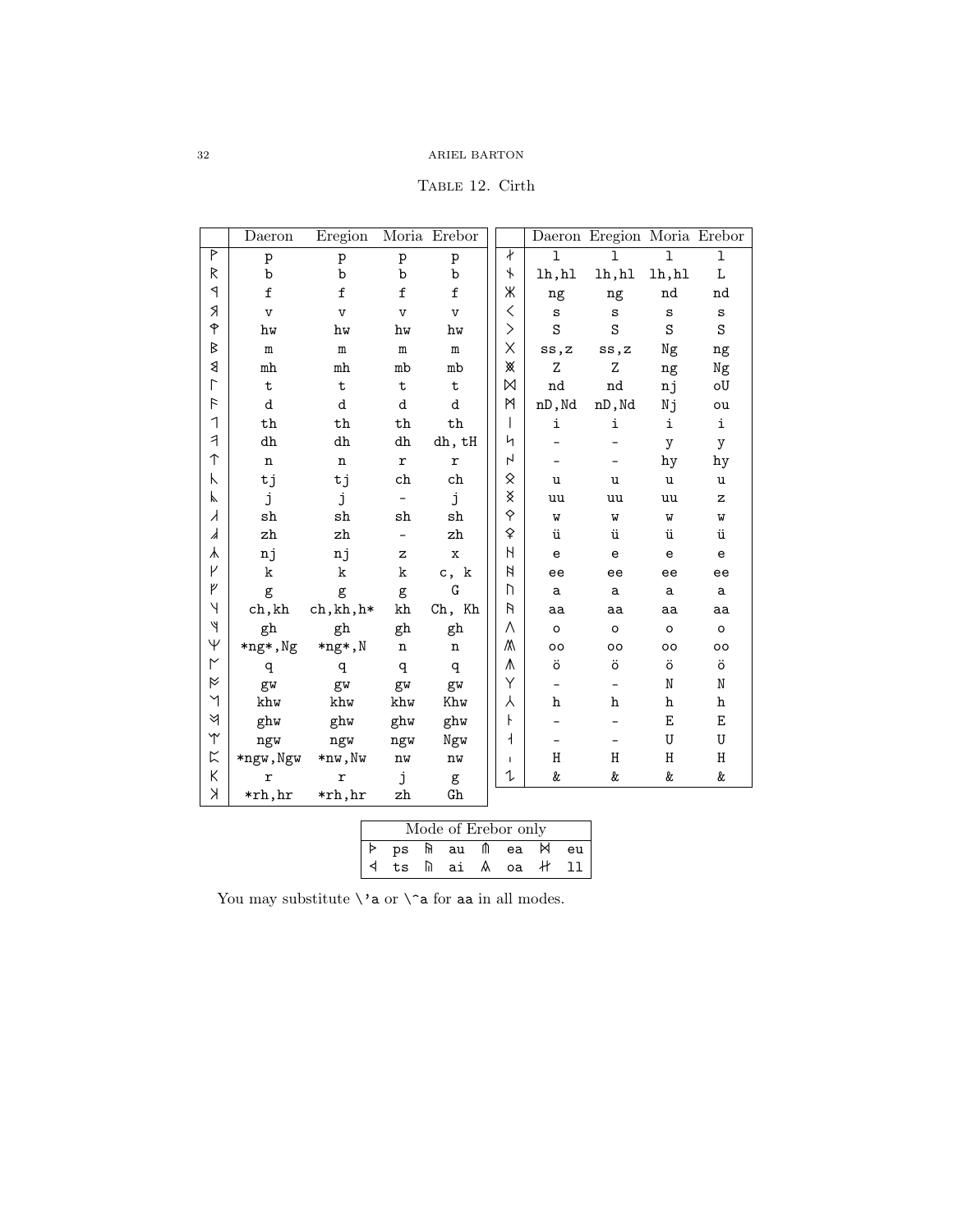<span id="page-32-0"></span>Table 13. Hobbit runes

| F                   | a            | $\overline{\phantom{a}}$ | n                       | Þ                    | th             |
|---------------------|--------------|--------------------------|-------------------------|----------------------|----------------|
| B                   | $\mathbf b$  | M                        | o                       | X                    | ng             |
| Κ                   | C            | Þ                        | p                       | ↟                    | $\circ$        |
| $\boxtimes$         | d            | КP                       | q                       | Υ                    | ea             |
| M                   | e            | R                        | r                       | $\hat{\times}$       | ee             |
| ٢                   | f            | Ч                        | S                       | Z                    | eo             |
| $\times$            | g            | ↑                        | t                       | K                    | oa             |
| N                   | $\, {\bf h}$ | D                        | u                       | K<br>K               | sT             |
|                     | i            | D                        | $\overline{\mathsf{v}}$ |                      | $\backslash$ p |
|                     | j            | P                        | W                       | $\vdots$             |                |
| h                   | k            | Ψ                        | X                       | $\ddot{\phantom{a}}$ | ,              |
| $\overline{\Gamma}$ | l            | R                        | y                       |                      |                |
| M                   | m            | ⅄                        | $\overline{z}$          |                      |                |

Most of the letters in this mode are from [\[Thror\]](#page-38-1), except for  $\Psi$ ,  $\lambda$ ,  $\Psi$ ,  $\Box$ ,  $\Box$ , l for j,  $\mathsf{NP}$  for q, which are from [\[Foreword\]](#page-38-19), and  $\mathsf{P}, \mathsf{N},$  which are from [\[Farrer\]](#page-38-20), and Z, which is from [\[Jacket\]](#page-38-21).

Note that  $K$ ,  $\Box$  occur in [\[Foreword\]](#page-38-19) but not in [\[Thror\]](#page-38-1), and so they are a bit harder to get than  $\vDash$ ,  $\nvdash \uparrow$ .

Uppercase letters may be used instead of lowercase letters; they are identical except that  $NG/Ng$  produces  $\forall X$ , and  $St/st$  produces  $\forall \Upsilon$ .

Fonts designed for Cirth do not always contain all the glyphs one might like in a runic font. Cirth Erebor does far better than most Cirth fonts, but even it does not have  $\ltimes$ ,  $\ltimes$ ,  $\ltimes$ , or  $\ltimes$ . Getting all these glyphs was the original motivation for creating the sunrune font.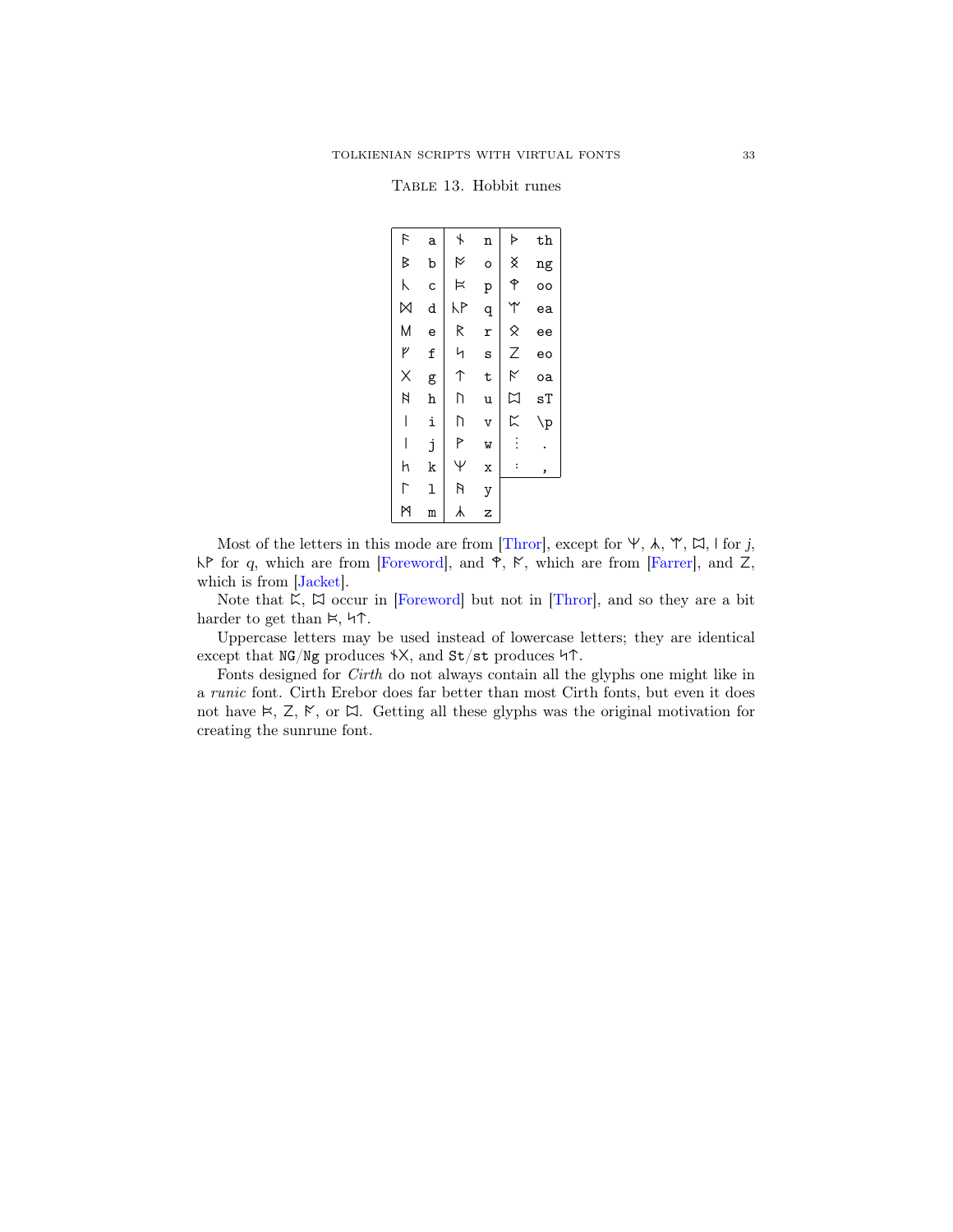# Appendix E. Revisions

<span id="page-33-0"></span>In Version 2, I've made some significant changes. quenyagen now uses the quessetéma instead of the calmatéma for its k-series; this means that it is possible to render English words with it, at the expense of adding some extra tehtar for qu and ngw.

In general, more support has been added for writing isolated Quenya words in a nominally Sindarin mode or vice versa. This has almost (but not completely) eliminated the difference between daeron and eregion.

The fonts have been modified to make accents work better in general. For technical reasons, this means that some of the s-curls have been moved.

Phonemic has been edited to have better support for writing in the modes of [\[Thorin\]](#page-38-7) and [\[Treebeard\]](#page-38-11); these texts can now be copied without using \tengfont (although some of the things you do have to type are nonintuitive).

Full support for the Sunrune font has been added.

A number of miscellaneous bug fixes and minor font improvements have also been made.

## Appendix F. Files in this package

<span id="page-33-1"></span>This is a list of all files that are considered part of the tolkienfonts package. They should be organized as follows:

- CHANGES
- tolkienfontsdoc.pdf
- tolkienfontsdoc.tex
- example.tex
- example.pdf
- README

### tolkieninst/

- effectColor.mtx
- effectPunctspace.mtx
- effectSuppressKerns.mtx
- effectUnderdots.mtx
- fancykernsDM.mtx
- fancykernsEE.mtx
- fancykernsEH.mtx
- fancykernsSD.mtx
- fancykernssetup.mtx
- fontAnnatar.mtx
- fontAnnatarb.mtx
- fontAnnatarbi.mtx
- fontAnnatari.mtx
- fontEldamar.mtx
- fontErebor.mtx
- fontNoldor.mtx
- fontParmaite.mtx
- fontQuenya.mtx
- fontSaratiE.mtx
- fontSaratiEBar.mtx
- fontSindarin.mtx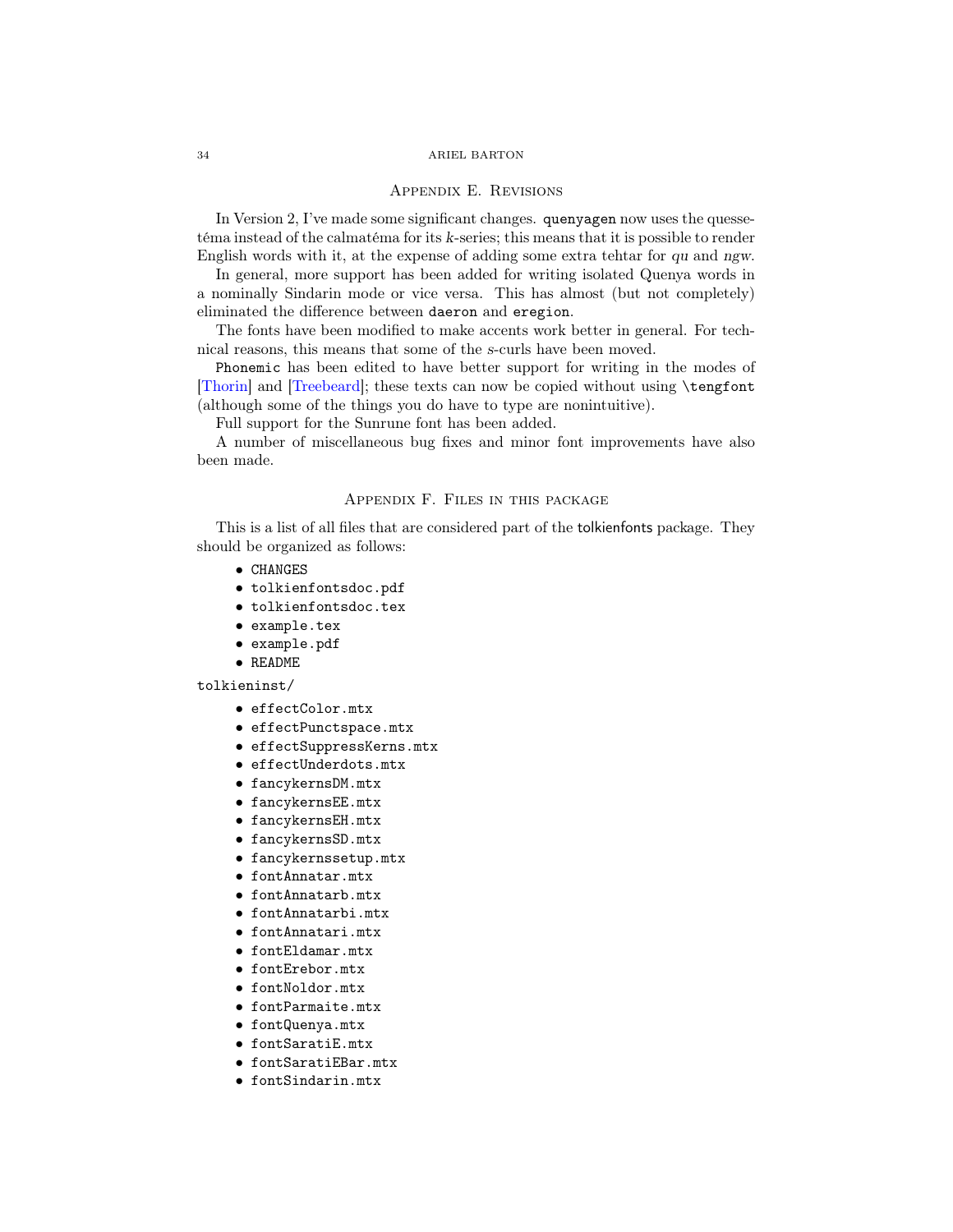- fontSunrune.mtx
- fontValmaricE.mtx
- modeArnor.etx
- modeBeleriand.etx
- modeCirthDaeron.etx
- modeCirthErebor.etx
- modeCirthMoria.etx
- modeEmazarbul.etx
- modeEphonemic.etx
- modeEtehta.etx
- modeGondor.etx
- modeQuenya.etx
- modeQuenyaGeneral.etx
- modeRuneHobbit.etx
- modeSaratiQuenya.etx
- modeValmaricQuenya.etx
- scriptcirth.mtx
- scriptsarati.mtx
- scripttengwar.mtx
- scriptvalmaric.mtx
- TengwarModeStartingPoint.etx
- tolkieninst.tex
- tolkienmetrics.mtx

# tex/latex/

- tolkienfonts.sty
- boustr.sty

### tex/latex/fd/cirth/

- t1cirthedm.fd
- t1cirtheee.fd
- t1cirtheeh.fd
- t1cirtheqe.fd
- t1cirthesd.fd
- t1cirthexx.fd
- t1cirthsdm.fd
- t1cirthsee.fd
- t1cirthseh.fd
- t1cirthsqe.fd
- t1cirthssd.fd
- t1cirthsxx.fd

# tex/latex/fd/tengwar/

- t1tengwara.fd
- t1tengwaraa.fd
- t1tengwaraem.fd
- t1tengwaraeo.fd
- t1tengwaraep.fd
- t1tengwaraet.fd
- t1tengwaraqa.fd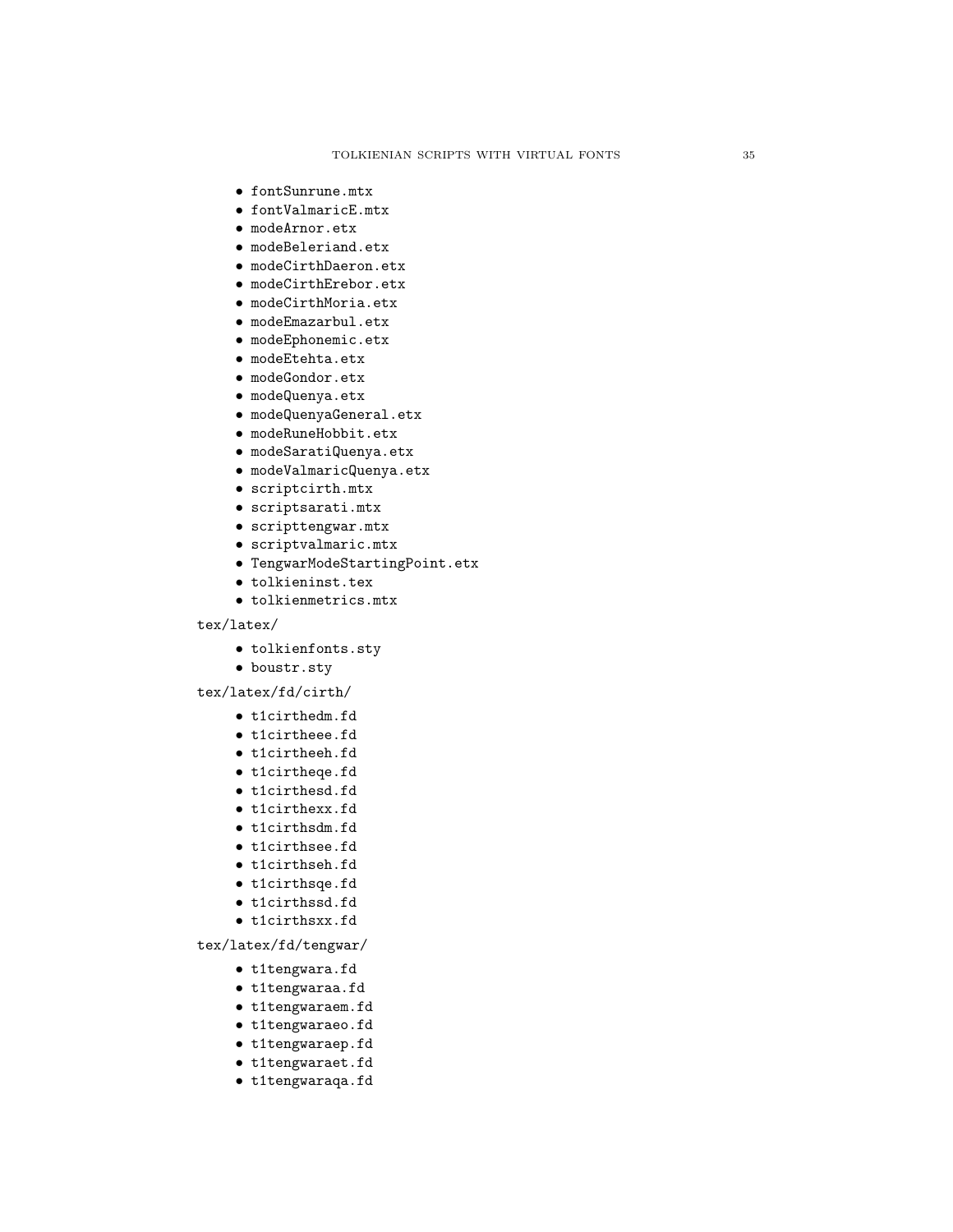- t1tengwaraqg.fd
- t1tengwaraqq.fd
- t1tengwaraqr.fd
- t1tengwarasa.fd
- t1tengwarasb.fd
- t1tengwarasg.fd

# tex/latex/fd/valmar/

- t1saratib.fd
- t1saratibqa.fd
- t1saratibqq.fd
- t1saratie.fd
- t1saratieqa.fd
- t1saratieqq.fd
- t1valmaric.fd
- t1valmariceqa.fd
- t1valmariceqq.fd

# fonts/afm/

• sunrune.afm

fonts/map

• tolkien.map

fonts/source/

• sunrune.mf

fonts/tfm/raw/

- CirthEXX.tfm
- CirthSXX.tfm
- SaratiB.tfm
- SaratiE.tfm
- TengwarA.tfm
- TengwarAA.tfm
- TengwarAAb.tfm
- TengwarAAbi.tfm
- TengwarAAi.tfm
- TengwarAb.tfm
- TengwarAbi.tfm
- TengwarAi.tfm
- TengwarE.tfm
- TengwarEA.tfm
- TengwarN.tfm
- TengwarNA.tfm
- TengwarP.tfm
- TengwarPA.tfm
- TengwarQ.tfm
- TengwarQA.tfm
- TengwarS.tfm
- TengwarSA.tfm
- Valmaric.tfm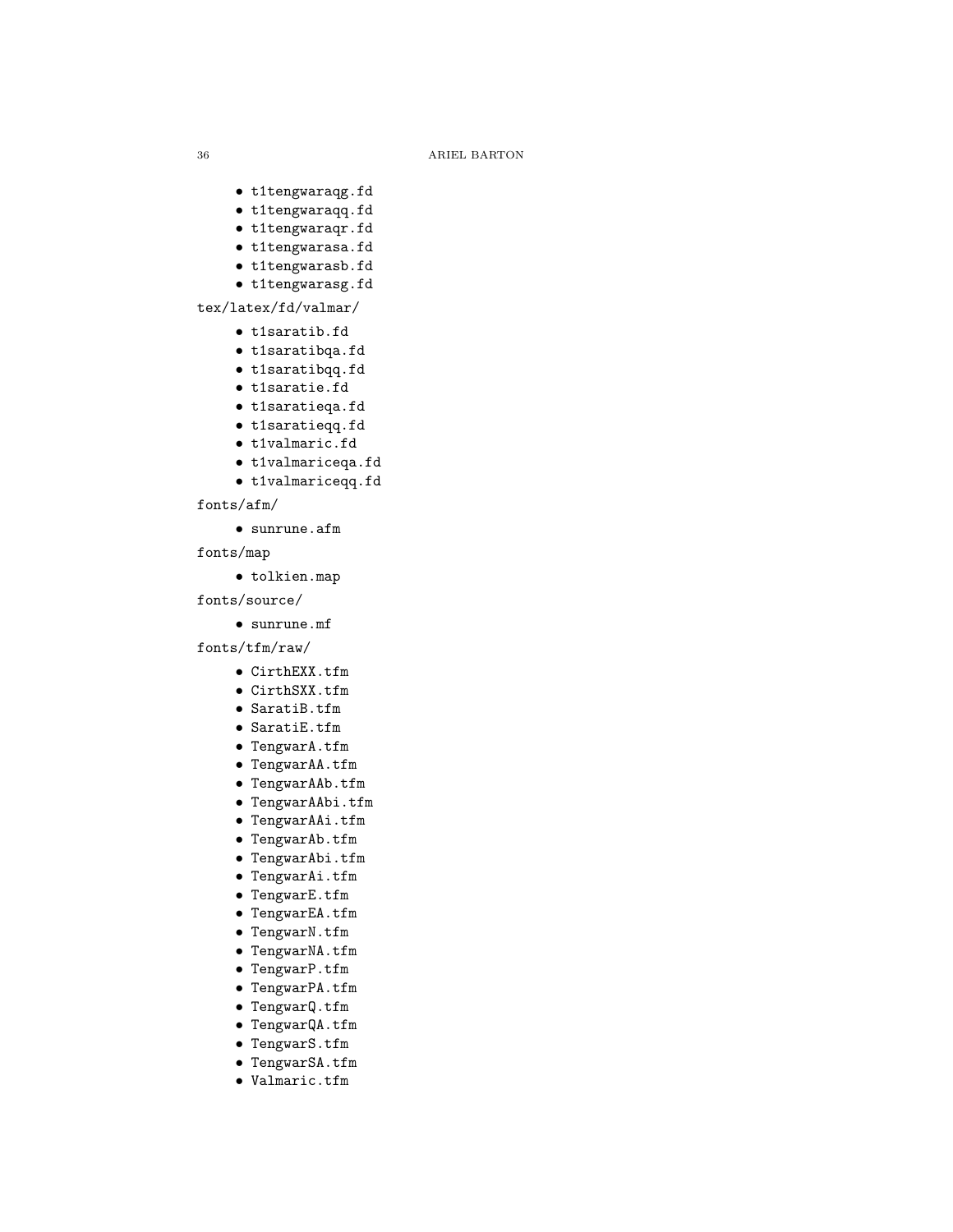# fonts/tfm/cirth/

- CirthEDM.tfm
- CirthEEE.tfm
- CirthEEH.tfm
- CirthEQE.tfm
- CirthESD.tfm
- CirthSDM.tfm
- CirthSEE.tfm
- CirthSEH.tfm
- CirthSQE.tfm
- CirthSSD.tfm

fonts/tfm/tengwar/

- TengwarAEM.tfm
- TengwarAEO.tfm
- TengwarAEP.tfm
- TengwarAET.tfm
- TengwarAQA.tfm
- TengwarAQG.tfm
- TengwarAQQ.tfm
- TengwarAQR.tfm
- TengwarASA.tfm
- TengwarASB.tfm
- TengwarASG.tfm
- 

fonts/tfm/valmar/

- SaratiBQA.tfm
- SaratiBQQ.tfm
- SaratiEQA.tfm
- SaratiEQQ.tfm
- ValmaricEQA.tfm
- ValmaricEQQ.tfm

fonts/type1/

• sunrune.pfb

fonts/vf/cirth/

- CirthEDM.vf
- CirthEEE.vf
- CirthEEH.vf
- CirthEQE.vf
- CirthESD.vf
- CirthSDM.vf
- CirthSEE.vf
- CirthSEH.vf
- CirthSQE.vf
- CirthSSD.vf
- 

fonts/vf/tengwar/

- TengwarAEM.vf
- TengwarAEO.vf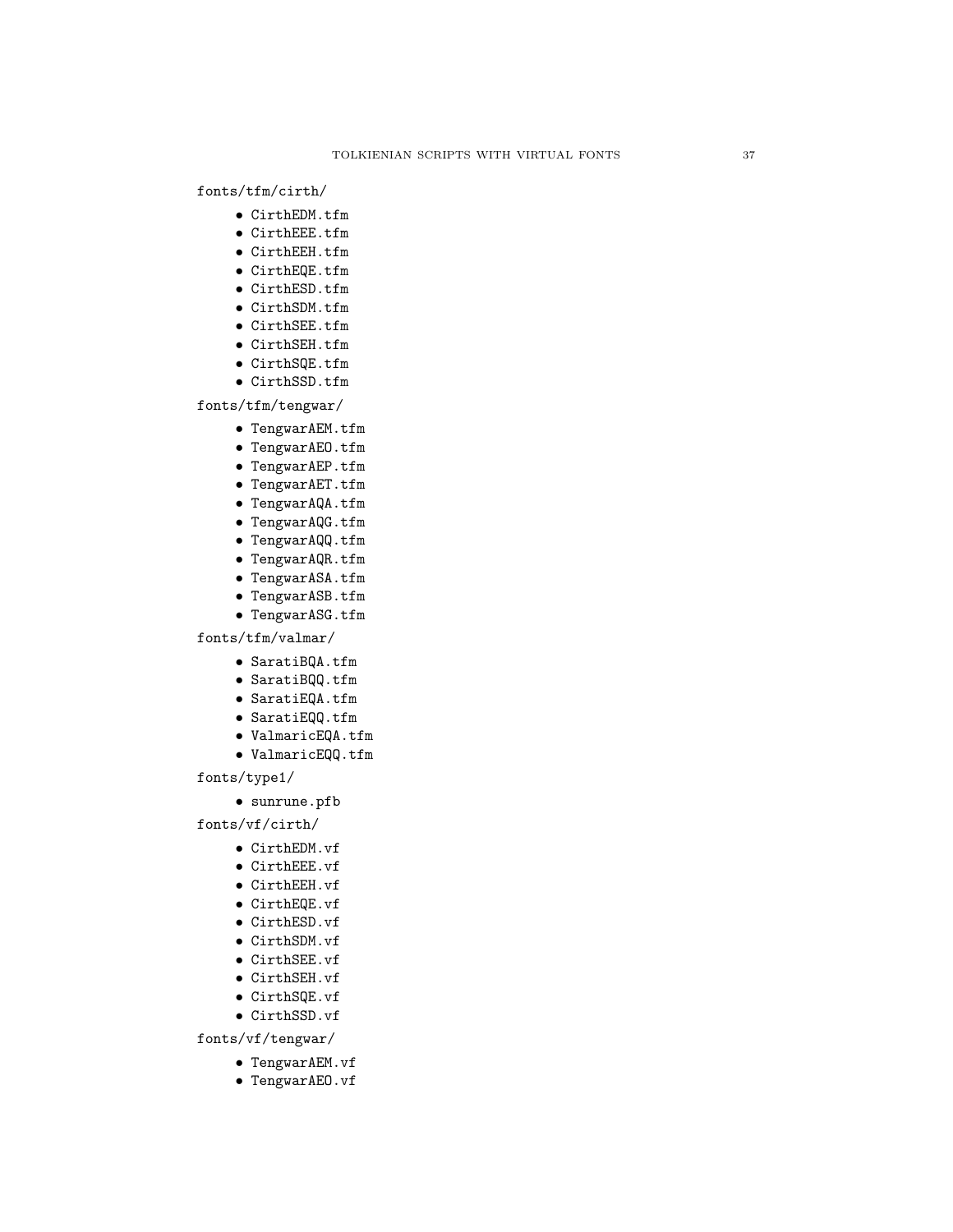- TengwarAEP.vf
- TengwarAET.vf
- TengwarAQA.vf
- TengwarAQG.vf
- TengwarAQQ.vf
- TengwarAQR.vf
- TengwarASA.vf
- TengwarASB.vf
- TengwarASG.vf

fonts/vf/valmar/

- SaratiBQA.vf
- SaratiBQQ.vf
- SaratiEQA.vf
- SaratiEQQ.vf
- ValmaricEQA.vf
- 
- ValmaricEQQ.vf

# **REFERENCES**

<span id="page-37-10"></span><span id="page-37-9"></span><span id="page-37-8"></span><span id="page-37-7"></span><span id="page-37-6"></span><span id="page-37-5"></span><span id="page-37-4"></span><span id="page-37-3"></span><span id="page-37-2"></span><span id="page-37-1"></span><span id="page-37-0"></span>

| [DTS]      | The Mellonath Daeron index of tengwar specimata,                                                                               |
|------------|--------------------------------------------------------------------------------------------------------------------------------|
|            | http://www.forodrim.org/daeron/mdtci.html                                                                                      |
| [DCS]      | The Mellonath Daeron index of cirth specimata,                                                                                 |
|            | http://www.forodrim.org/daeron/mdics.html                                                                                      |
| Endorion   | DTS 62: A dedication to Michael Endorion, which reads                                                                          |
|            | $\sin \frac{\pi}{2}$ $\cos \frac{\pi}{2}$ $\sin \frac{\pi}{2}$                                                                 |
|            | $\hat{\mathcal{L}}$ ားတိုက် ကြိုက် ကြိုက် မြ                                                                                   |
|            | $cq \cdot y \cdot y \cdot p$                                                                                                   |
|            | This is mentioned on the elfscript message boards, at                                                                          |
|            | http://movies.groups.yahoo.com/group/elfscript/message/2424                                                                    |
|            | http://movies.groups.yahoo.com/group/elfscript/message/2498                                                                    |
|            | A photo is at http://movies.groups.yahoo.com/group/elfscript/files/                                                            |
|            | English tehta mode and Quenya mode.                                                                                            |
| [LOTR]     | DTS 5: The inscription on the title page of The Lord of the Rings. English tehta                                               |
|            | mode.                                                                                                                          |
| [TTT]      | DTS 37: The inscription on the cover of some editions of The Two Towers, also                                                  |
|            | published in J.R.R. Tolkien: Artist and Illustrator. English tehta mode.                                                       |
| [Brogan]   | DTS 10: Letter to Hugh Brogan, The Letters of J.R.R. Tolkien 118, containing                                                   |
|            | about two sentences apiece written in English tehta mode, full English orthographic                                            |
|            | mode, and Dwarvish runes (mode of Erebor).                                                                                     |
| [Letter]   | DTS 45, 48, and 49: Aragorn's letter to Samwise Gamgee in the rejected epilogue to                                             |
|            | The Lord of the Rings. There are three drafts; the first and third are in Sauron De-                                           |
|            | feated, Illustration 1, and the second draft is in Artist and Illustrator 199. Sindarin                                        |
|            | mode of Gondor or Arnor (depending on the draft) and full English orthographic                                                 |
|            | mode.                                                                                                                          |
| [Mazarbul] | DTS 13, DCS 11-13: The Book of Mazarbul, published in Pictures by J.R.R.                                                       |
|            | Tolkien. Tengwar full English orthographic mode (subtly different from that in                                                 |
|            | [Letter]) and the cirth mode of Erebor.                                                                                        |
| [Lowdham]  | DTS 50–51, Edwin Lowdham's manuscript, published in Sauron Defeated. Old                                                       |
| [Errantry] | English mode (not supported by tolkienfonts).<br>DTS 16: The beginning of the poem "Errantry", published in Pictures by J.R.R. |
|            | Tolkien. English phonemic mode.                                                                                                |
| [Bombadil] | DTS 17-18: Two drafts of the beginning of the poem "The adventures of Tom                                                      |
|            | Bombadil", published in Pictures by J.R.R. Tolkien. English phonemic mode.                                                     |
| Leithien   | DTS 23: The tengwar passage beginning $\delta \sigma \rightarrow \delta$ is the Days of                                        |
|            | Beleriand. English phonemic mode.                                                                                              |